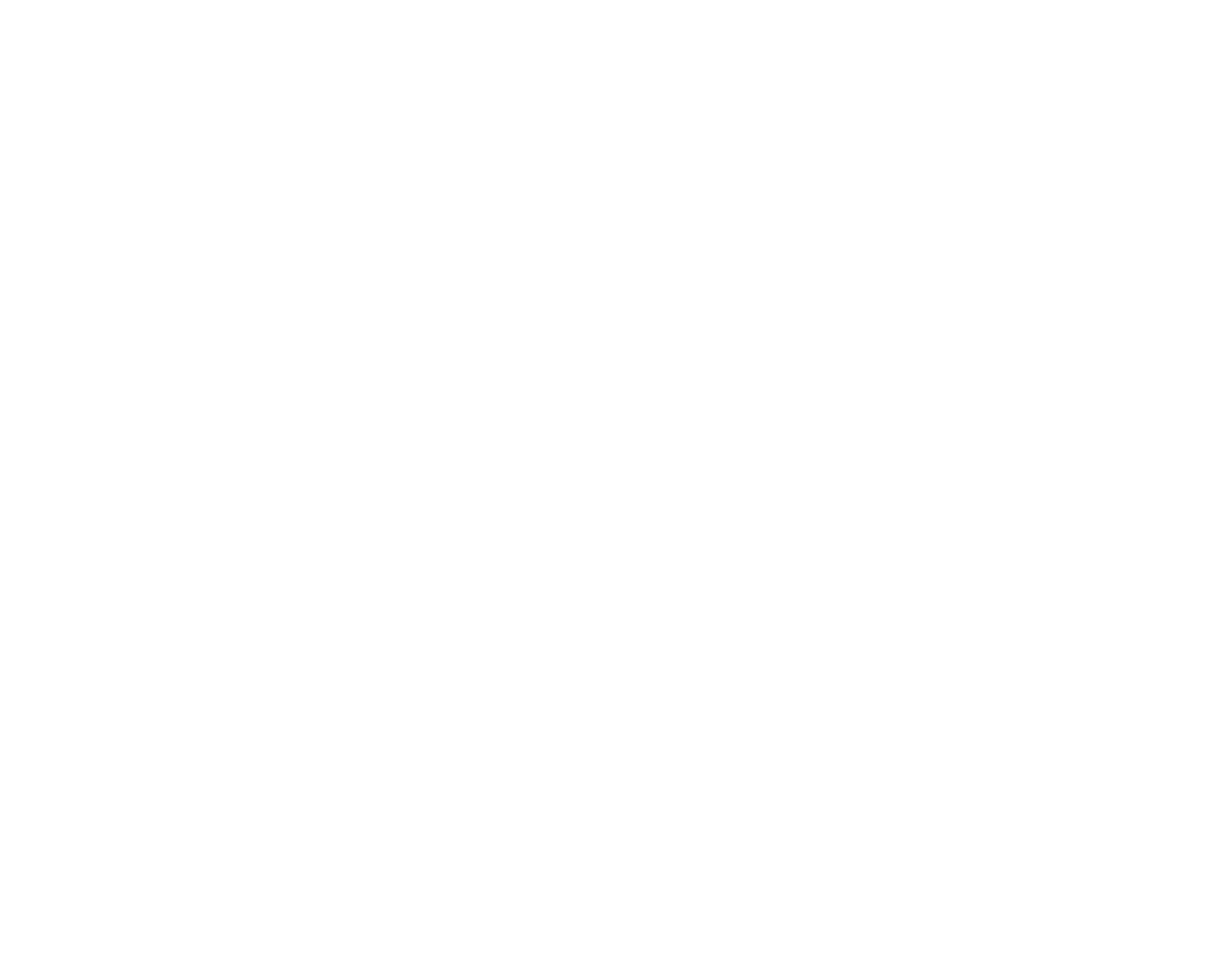#### THE CORPORATION OF THE **CITY OF SARNIA**

### 2022 **PROPOSED FEES FOR SERVICES**

#### **INDEX**

#### **PAGE**

#### **FEES SCHEDULE**

|  | $\overline{2}$ |
|--|----------------|
|  | 5              |
|  | 6              |
|  |                |
|  | 10             |
|  | 13             |
|  | 17             |
|  | 19             |
|  | 25             |
|  | 28             |
|  | 30             |
|  | 31             |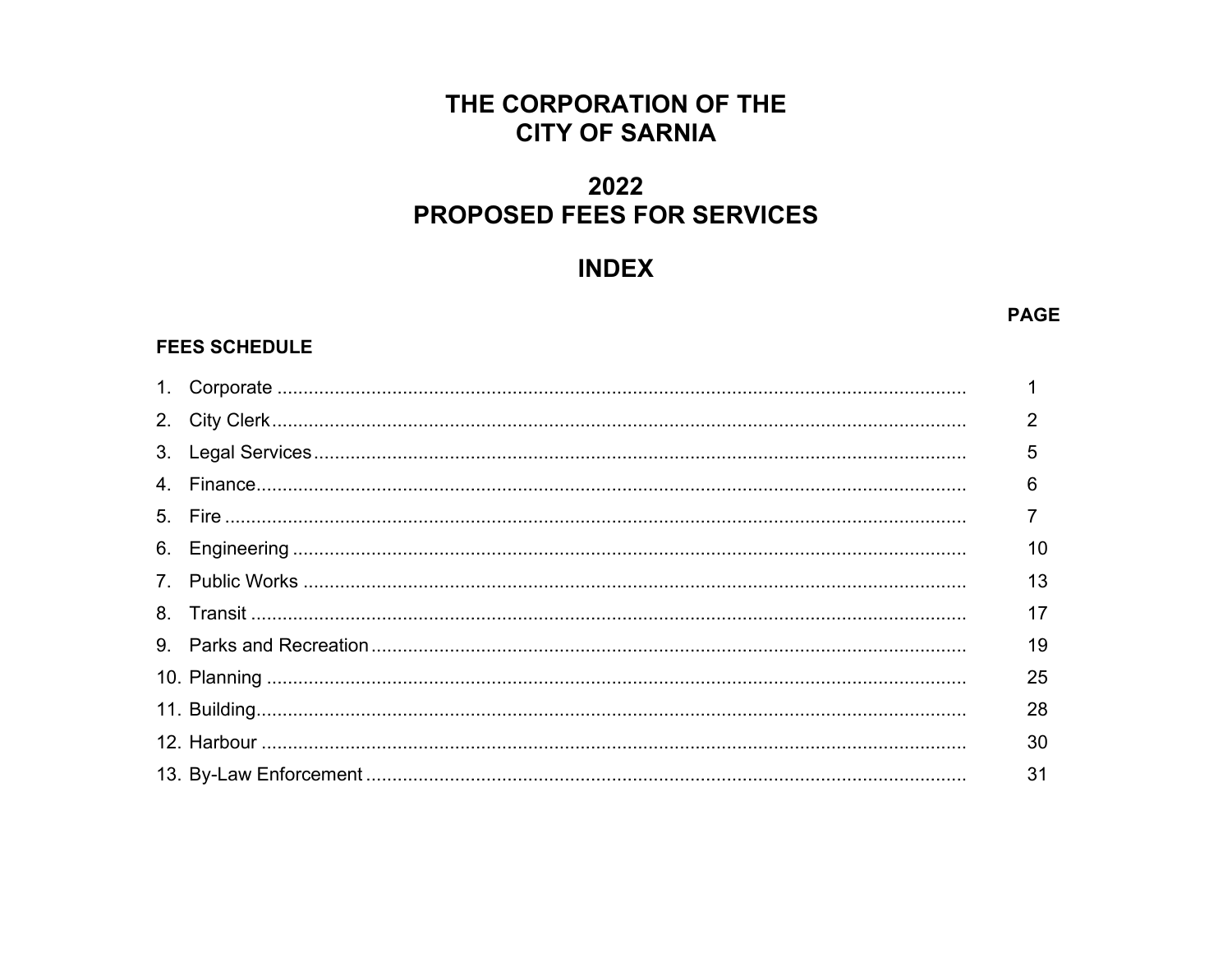| <b>CORPORATE</b>                                       | <b>HST</b><br><b>Detail</b>          |                      | <b>Approved Fees</b> | <b>Proposed Fees</b> | %               | Acct#           |
|--------------------------------------------------------|--------------------------------------|----------------------|----------------------|----------------------|-----------------|-----------------|
|                                                        |                                      |                      | 2021                 | 2022                 | <b>Increase</b> |                 |
| <b>MISCELLANEOUS/ADMINISTRATION</b>                    |                                      |                      |                      |                      |                 |                 |
| <b>Miscellaneous Documents</b>                         | Cost recovery                        | $\mathbf v$          |                      |                      |                 | various         |
| <b>Print Budget Books</b>                              | Cost recovery                        | $\checkmark$         | 12.00                | 12.00                | 0%              | 01-4-2020-00930 |
| Returned Cheque or Payment - Including NSF, PAP, EFT   |                                      | N                    | 40.00                | 40.00                | 0%              |                 |
| <b>Registered Mail</b>                                 |                                      | N                    | 30.00                | 30.00                | 0%              |                 |
| Interest on Outstanding Accounts Receivable Balances   | 15% per annum                        | N                    | variable             | variable             |                 | 01-4-1350-00104 |
| Online Convenience Service Fee                         | Cost recovery                        | N                    |                      |                      |                 | various         |
| Special Event/User Group - General Liability Insurance | as outlined by insurance<br>provider | 8%<br>Ontario<br>Tax | variable             | variable             |                 | 01-4-4600-00930 |
| Copy Charge                                            | Per page                             | $\checkmark$         | 0.50                 | 0.50                 | 0%              | various         |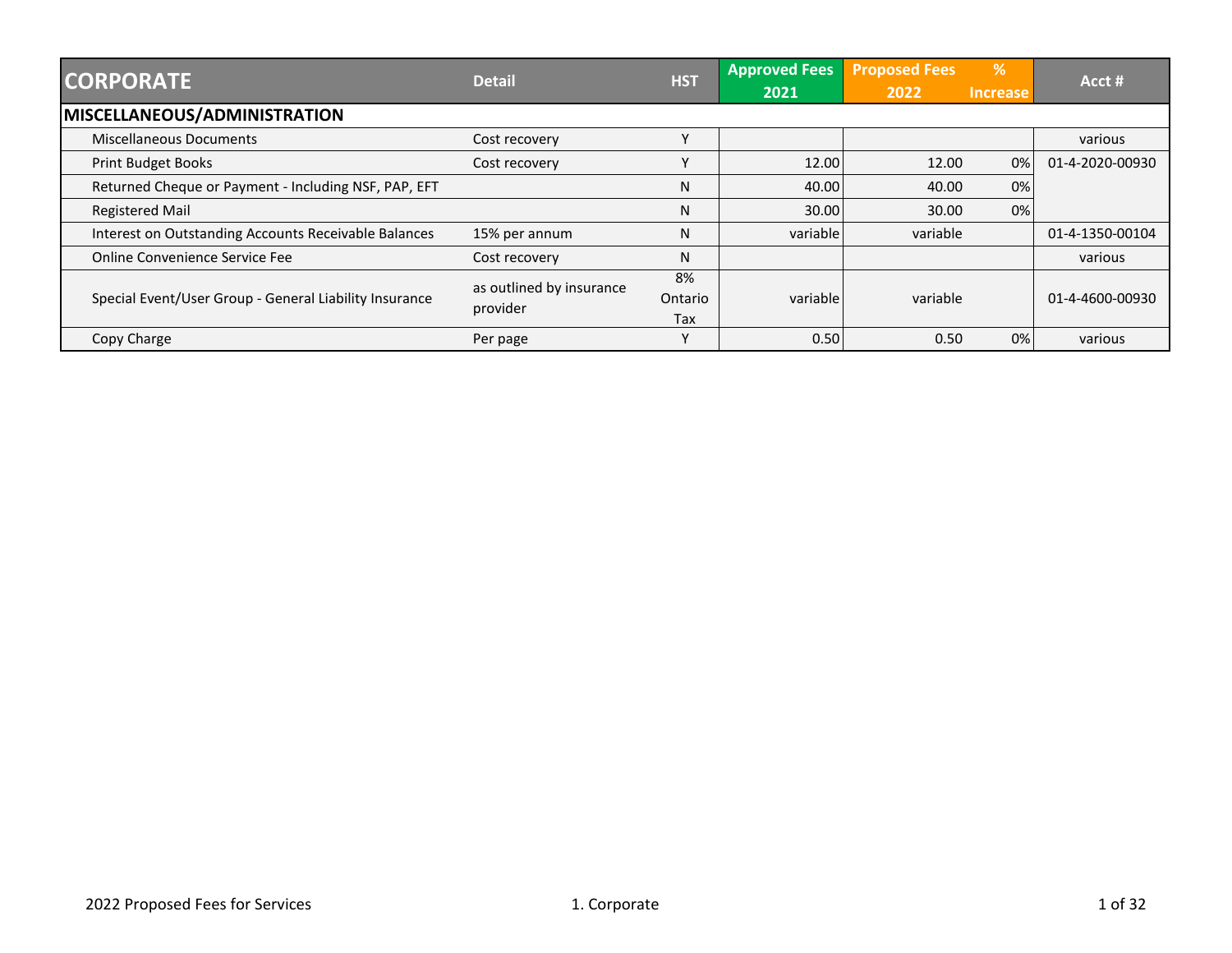| <b>CITY CLERK</b>                                                  | <b>Detail</b>                         | <b>HST</b> | <b>Approved Fees</b> | <b>Proposed Fees</b> | %               | Acct #          |
|--------------------------------------------------------------------|---------------------------------------|------------|----------------------|----------------------|-----------------|-----------------|
|                                                                    |                                       |            | 2021                 | 2022                 | <b>Increase</b> |                 |
| <b>BUSINESS LICENCES - EATING ESTABLISHMENTS</b>                   |                                       |            |                      |                      |                 |                 |
| <b>Eating Establishment</b>                                        | <b>New</b>                            | N.         | 195.00               | 195.00               | 0%              | 01-4-2050-00322 |
|                                                                    | Renewal                               | N          | 130.00               | 130.00               | 0%              |                 |
| <b>BUSINESS LICENCES - OTHER</b>                                   |                                       |            |                      |                      |                 |                 |
| <b>Adult Live Entertainment Parlours</b>                           |                                       | N          | 350.00               | 350.00               | 0%              | 01-4-2050-00324 |
| <b>Adult Video Stores</b>                                          | <b>New</b>                            | N          | 230.00               | 230.00               | 0%              |                 |
|                                                                    | Renewal                               | N          | 165.00               | 165.00               | 0%              |                 |
| Auctioneer                                                         | <b>New</b>                            | N          | 255.00               | 255.00               | 0%              |                 |
|                                                                    | Renewal                               | N          | 185.00               | 185.00               | 0%              |                 |
| Short-Term Accommodations                                          | <b>New</b>                            | ${\sf N}$  | 155.00               | 155.00               | 0%              |                 |
|                                                                    | Renewal                               | N          | 110.00               | 110.00               | 0%              |                 |
| Body Piercing/Scarification/Tattooing                              | <b>New</b>                            | N          | 205.00               | 205.00               | 0%              |                 |
|                                                                    | Renewal                               | N          | 135.00               | 135.00               | 0%              |                 |
| Body Rub Parlour Owner/Operator                                    |                                       | ${\sf N}$  | 500.00               | 500.00               | 0%              |                 |
| Body Rub Parlour Attendant                                         |                                       | N          | 150.00               | 150.00               | 0%              |                 |
| <b>Busker</b>                                                      |                                       |            |                      |                      |                 |                 |
| (perform/entertain in designated areas for voluntary<br>donations) | <b>Contact Parks &amp; Recreation</b> | N          | free                 | free                 |                 |                 |
| Circus (including Midway)                                          |                                       | ${\sf N}$  | 460.00               | 460.00               | 0%              |                 |
| Master Plumber Licence                                             | <b>New</b>                            | N          | 100.00               | 100.00               | 0%              |                 |
|                                                                    | Renewal                               | N          | 60.00                | 60.00                | 0%              |                 |
| Payday Loan Establishment                                          | <b>New</b>                            | N          | 245.00               | 245.00               | 0%              |                 |
|                                                                    | Renewal                               | N          | 195.00               | 195.00               | 0%              |                 |
| Pawn Broker                                                        |                                       | N          | 195.00               | 195.00               | 0%              |                 |
| Pet Shops                                                          | <b>New</b>                            | ${\sf N}$  | 205.00               | 205.00               | 0%              |                 |
|                                                                    | Renewal                               | N          | 135.00               | 135.00               | 0%              |                 |
| Public Hall (including Movie Theatre)                              | <b>New</b>                            | N          | 225.00               | 225.00               | 0%              |                 |
|                                                                    | Renewal                               | N          | 160.00               | 160.00               | 0%              |                 |
| Refreshment Vehicle                                                | <b>City Parks</b>                     | N          | 360.00               | 360.00               | 0%              |                 |
|                                                                    | Non-Motorized/Cycle                   | Ν          | 250.00               | 250.00               | 0%              |                 |
|                                                                    | Other                                 | N          | 460.00               | 460.00               | 0%              |                 |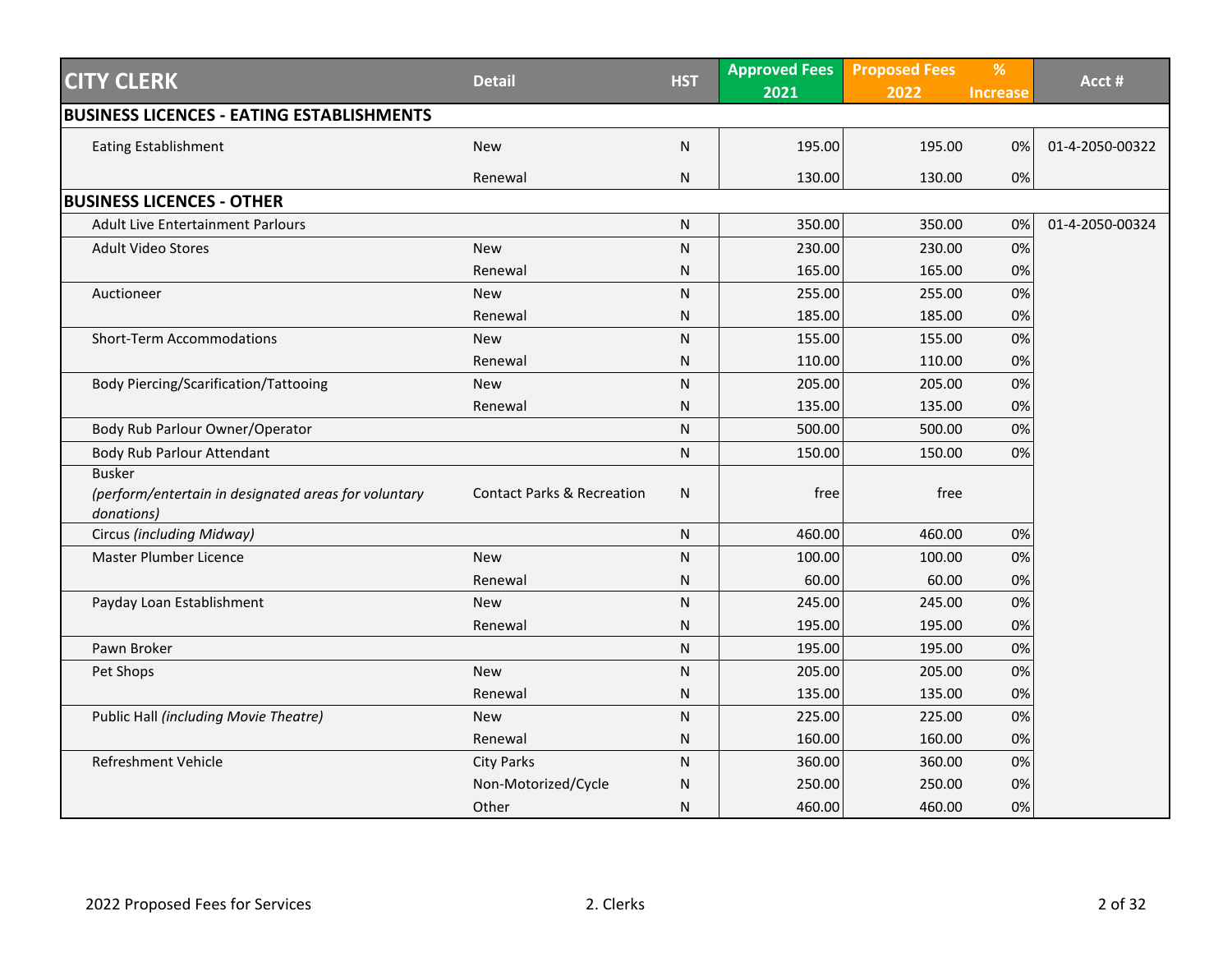|                                                         | <b>Detail</b>             | <b>HST</b> | <b>Approved Fees</b> | <b>Proposed Fees</b> | %               | Acct#           |
|---------------------------------------------------------|---------------------------|------------|----------------------|----------------------|-----------------|-----------------|
| <b>CITY CLERK</b>                                       |                           |            | 2021                 | 2022                 | <b>Increase</b> |                 |
| Rooming or Boarding House (3 to 6 rooms)                | <b>New</b>                | N          | 195.00               | 195.00               | 0%              | 01-4-2050-00324 |
|                                                         | Renewal                   | N          | 130.00               | 130.00               | 0%              |                 |
| (7 or more rooms)                                       | <b>New</b>                | N          | 235.00               | 235.00               | 0%              |                 |
|                                                         | Renewal                   | N          | 170.00               | 170.00               | 0%              |                 |
| Salesperson (Resident)                                  | Yearly                    | ${\sf N}$  | 510.00               | 510.00               | 0%              |                 |
|                                                         | Seasonal - 3 months *     | N          | 310.00               | 310.00               | 0%              |                 |
|                                                         | Daily - 3 days *          | ${\sf N}$  | 160.00               | 160.00               | 0%              |                 |
| Salesperson (Non-Resident)                              | Yearly                    | ${\sf N}$  | 1,210.00             | 1,210.00             | 0%              |                 |
|                                                         | Seasonal - 2 months *     | N          | 550.00               | 550.00               | 0%              |                 |
|                                                         | Seasonal - 3 months *     | ${\sf N}$  | 810.00               | 810.00               | 0%              |                 |
|                                                         | Daily - 3 days *          | N          | 510.00               | 510.00               | 0%              |                 |
| * must be consecutive months/days                       |                           |            |                      |                      |                 |                 |
| Salvage                                                 | <b>New</b>                | N          | 200.00               | 200.00               | 0%              |                 |
|                                                         | Renewal                   | ${\sf N}$  | 200.00               | 200.00               | 0%              |                 |
| Second-Hand Goods (incl. scrap metal)                   | <b>New</b>                | N          | 200.00               | 200.00               | 0%              |                 |
|                                                         | Renewal                   | N          | 200.00               | 200.00               | 0%              |                 |
| <b>Business Licence - Late Fee</b>                      | After March 31st          | N          | 35.00                | 35.00                | 0%              |                 |
|                                                         | After July 1st            | ${\sf N}$  | 100.00               | 100.00               | 0%              |                 |
| <b>Business Licence - Transfer</b>                      |                           | N          | 25.00                | 25.00                | 0%              |                 |
| <b>LOTTERY LICENSE FEES</b>                             |                           |            |                      |                      |                 |                 |
| Bingo                                                   | Up to 165.00              | ${\sf N}$  | 112.50               | 112.50               | 0%              | 01-4-2050-00325 |
| Raffle                                                  | % of prize value          | ${\sf N}$  | 3%                   | 3%                   | 0%              | 01-4-2050-00326 |
| Break-Open Ticket                                       | % of prize value          | ${\sf N}$  | 3%                   | 3%                   | 0%              | 01-4-2050-00327 |
| Letter of Authorization to Sell tickets in Municipality | Licensed through Province | N          | 25.00                | 25.00                | 0%              |                 |
| <b>COMMISSIONING SERVICES</b>                           |                           |            |                      |                      |                 |                 |
| <b>Commissioning Services</b>                           | First signature           |            | 31.00                | 31.00                | 0%              | 01-4-2050-00328 |
|                                                         | Each additional signature |            | 15.00                | 10.00                | $-33%$          |                 |
| <b>FREEDOM OF INFORMATION</b>                           |                           |            |                      |                      |                 |                 |
| Freedom of Information                                  | Application fee           | N          | 5.00                 | 5.00                 | 0%              | 01-4-2050-00329 |
|                                                         | Per 15 minutes            | N          | 7.50                 | 7.50                 | 0%              |                 |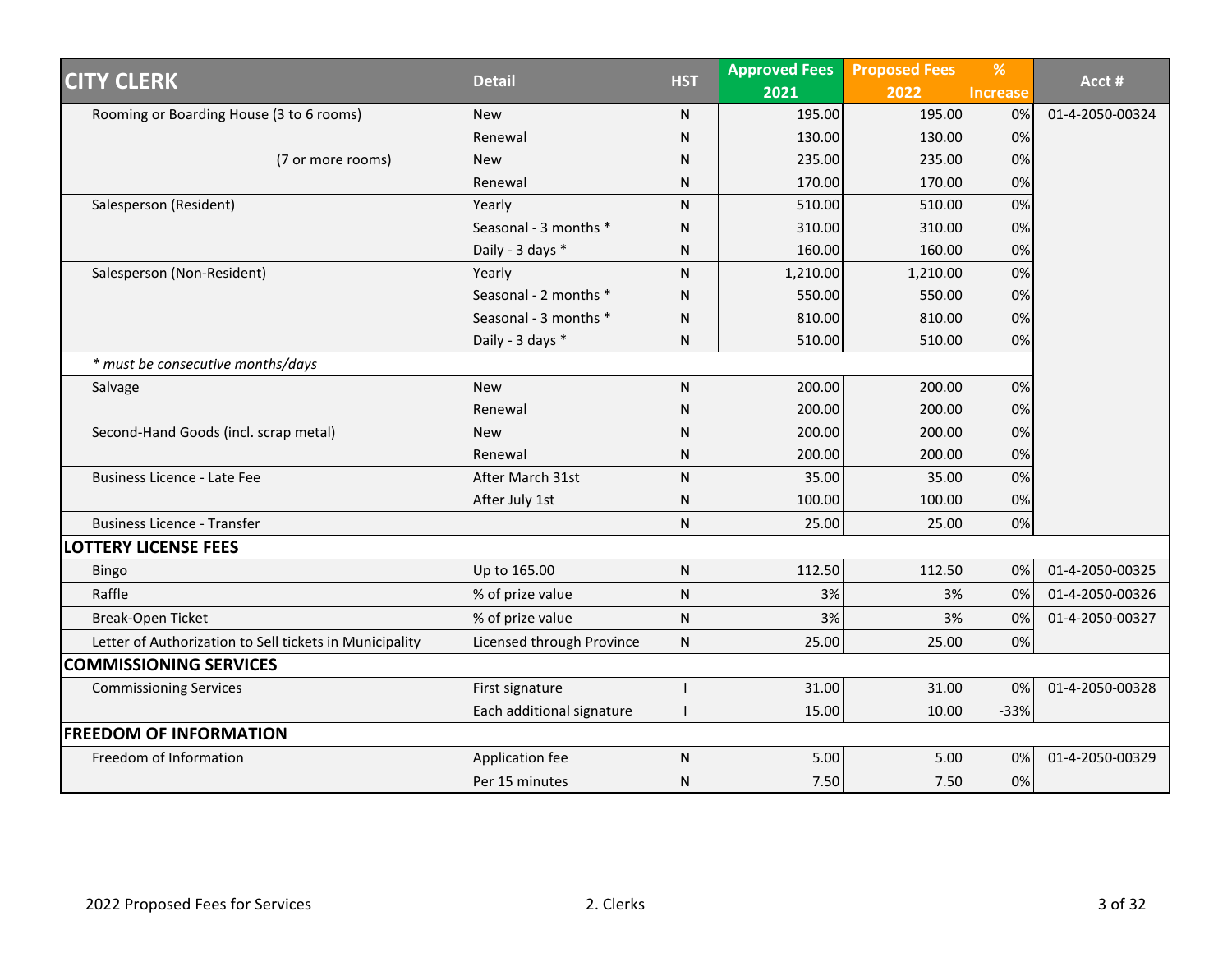|                                                         | <b>HST</b><br><b>Detail</b> |   | <b>Approved Fees</b> | <b>Proposed Fees</b> | %               | Acct#           |
|---------------------------------------------------------|-----------------------------|---|----------------------|----------------------|-----------------|-----------------|
| <b>CITY CLERK</b>                                       |                             |   | 2021                 | 2022                 | <b>Increase</b> |                 |
| <b>MARRIAGE</b>                                         |                             |   |                      |                      |                 |                 |
| Marriage Licence - \$48 remitted to Province of Ontario | Net fee to City \$102.00    | N | 150.00               | 150.00               | 0%              | 01-4-2050-00330 |
| Marriage Ceremony - Business Hours                      |                             |   | 300.00               | 300.00               | 0%              | 01-4-2050-00345 |
| Marriage Ceremony - Staff Witness                       | Per ceremony                | N | 50.00                | 50.00                | 0%              |                 |
| Marriage Ceremony - Cancellation Fee                    | Less than 48 hours notice   | N | 50.00                | 50.00                | 0%              |                 |
| <b>DEATH CERTIFICATES</b>                               |                             |   |                      |                      |                 |                 |
| <b>Registration of Deaths</b>                           | Stillbirths exempt          | N | 25.00                | 25.00                | 0%              | 01-4-2050-00335 |
| <b>OTHER FEES &amp; SERVICE CHARGES</b>                 |                             |   |                      |                      |                 |                 |
| Liquor - Letter of Authorization                        |                             | N | 50.00                | 50.00                | 0%              | 01-4-2050-00901 |
| Liquor - Licence Extension Application                  |                             | N | 50.00                | 50.00                | 0%              |                 |
| Exemption from Noise By-Law                             |                             | N | 125.00               | 125.00               | 0%              |                 |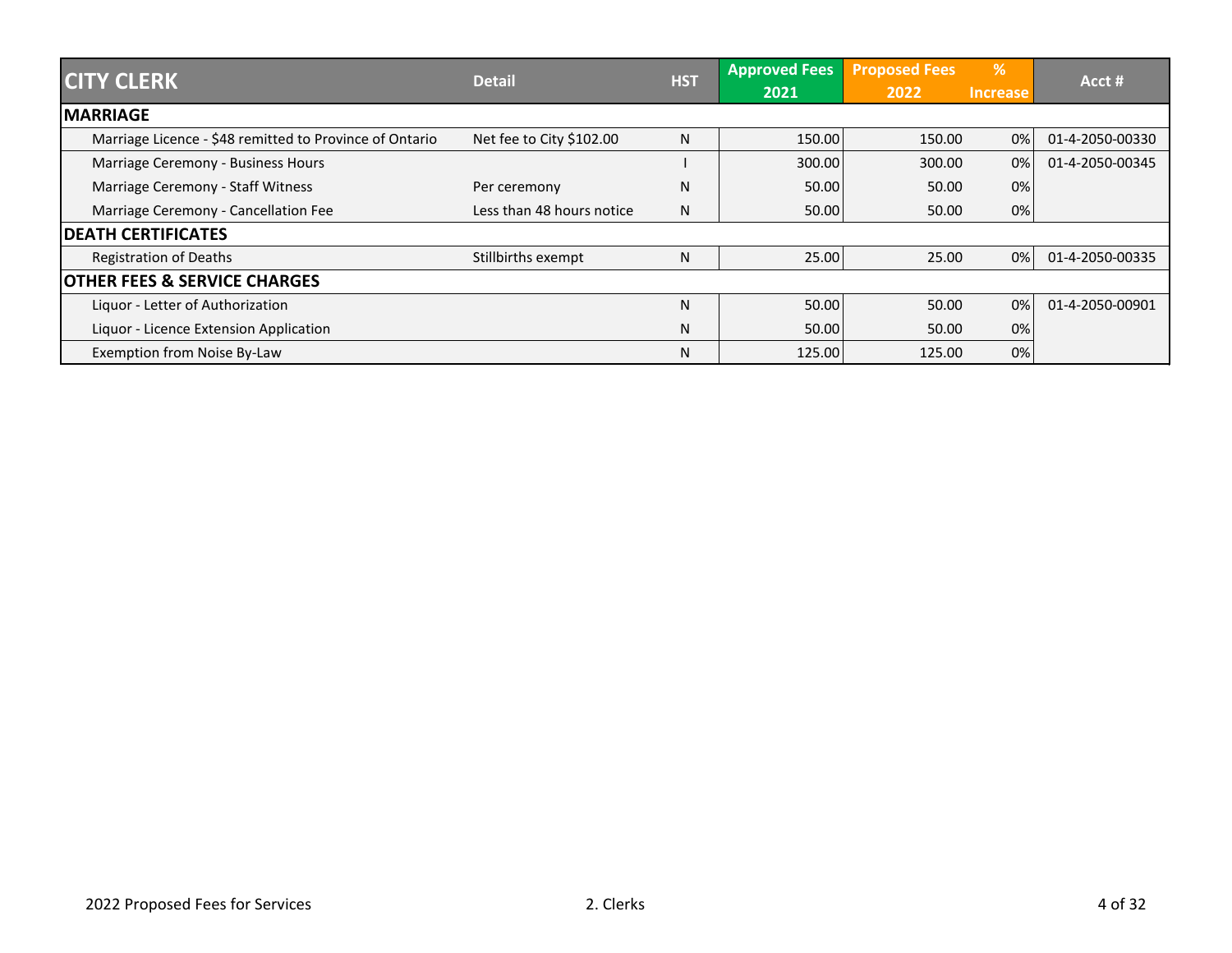| <b>LEGAL SERVICES</b>                                                                             | <b>Detail</b>             | <b>HST</b> | <b>Approved Fees</b> | <b>Proposed Fees</b> | %               | Acct #          |
|---------------------------------------------------------------------------------------------------|---------------------------|------------|----------------------|----------------------|-----------------|-----------------|
|                                                                                                   |                           |            | 2021                 | 2022                 | <b>Increase</b> |                 |
| <b>LEGAL FEES</b>                                                                                 |                           |            |                      |                      |                 |                 |
| Municipal Tax Sales By-Law                                                                        |                           | N          | variable             | variable             |                 | 01-4-2005-00301 |
| <b>AGREEMENT FEES</b>                                                                             |                           |            |                      |                      |                 |                 |
| <b>Indemnity Agreements</b>                                                                       | Plus disbursements        | Y          | 100.00               | 100.00               | 0%              | 01-4-2005-00901 |
| Standard Site Plan & Severance Agreements, etc.                                                   | Plus disbursements        | N          | 300.00               | 300.00               | 0%              |                 |
| <b>Standard Encroachment Agreements</b><br>(plus annual rental unless SFR), Easements, etc.       | Plus disbursements        | Y          | 500.00               | 500.00               | 0%              |                 |
| Standard Sale of Land, Road/Lane/Alley Closings, etc.                                             | Plus disbursements        | N          | 500.00               | 500.00               | 0%              |                 |
| Standard Subdivision & Front Ending Agreements<br>(where not part of subdivision agreement), etc. | Plus disbursements        | N          | 1,500.00             | 1,500.00             | 0%              |                 |
| Pipeline Crossing - Initial fee                                                                   | Plus disbursements        | Y          | 1,500.00             | 1,500.00             | 0%              |                 |
| Mortgage Discharges & Standard Postponements                                                      | Plus disbursements        | Y          | 250.00               | 250.00               | 0%              |                 |
| Standard Façade Loan - Title Search & Registration Fee                                            | Incl. disbursements       | N          | 750.00               | 750.00               | 0%              |                 |
| <b>Miscellaneous Documents</b>                                                                    | Cost recovery             | Y          | variable             | variable             |                 |                 |
| <b>REGISTRATION FEES</b>                                                                          |                           |            |                      |                      |                 |                 |
| Registration Fee (per document)                                                                   | Plus disbursements        | N          | 102.00               | 102.00               | 0%              | 01-4-2005-00901 |
| <b>NOTARY SERVICES</b>                                                                            |                           |            |                      |                      |                 |                 |
| <b>Notary Services</b>                                                                            | First signature           |            | 31.00                | 31.00                | 0%              | 01-4-2005-00901 |
|                                                                                                   | Each additional signature |            | 10.00                | 10.00                | 0%              |                 |
| All disbursement revenue is directly offset by a corresponding expense.                           |                           |            |                      |                      |                 |                 |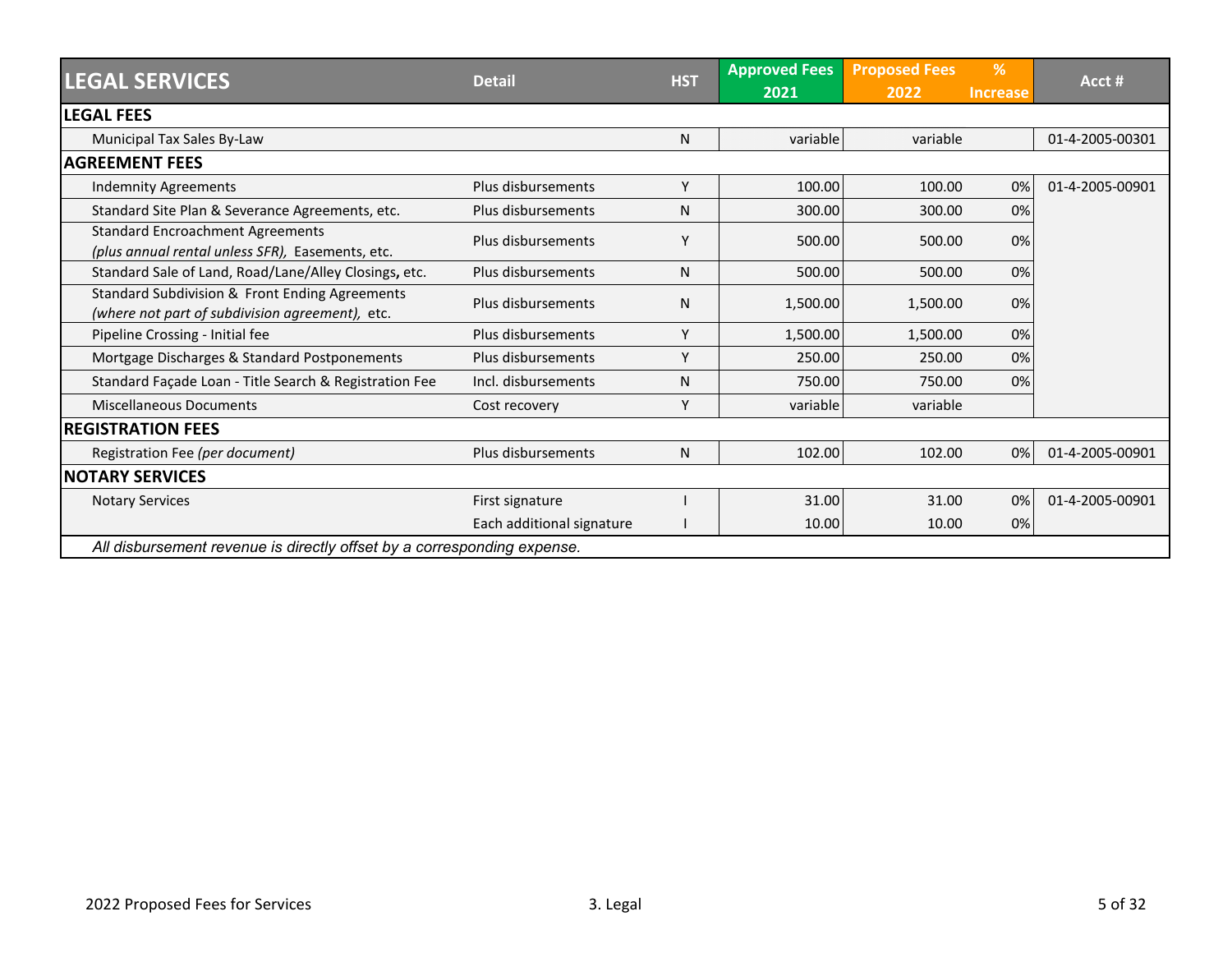| <b>FINANCE</b><br><b>Detail</b>                                      |                         | <b>HST</b> | <b>Approved Fees</b> | <b>Proposed Fees</b> | %               |                 |
|----------------------------------------------------------------------|-------------------------|------------|----------------------|----------------------|-----------------|-----------------|
|                                                                      |                         |            | 2021                 | 2022                 | <b>Increase</b> | Acct #          |
| <b>TAX CERTIFICATES</b>                                              |                         |            |                      |                      |                 |                 |
| <b>Tax Certificates</b>                                              | 5-7 Business Days       | N          | 55.00                | 55.00                | 0%              | 01-4-2021-00300 |
|                                                                      | On Demand, up to 2 days | N          | 75.00                | 75.00                | 0%              |                 |
| <b>OTHER FEES &amp; SERVICE CHARGES - TAX</b>                        |                         |            |                      |                      |                 |                 |
| Tax Account Printout (2020 and 2021 only)                            |                         |            | free                 | free                 |                 | 01-4-2021-00901 |
| Tax Account Printout (2006 and 2019)                                 |                         | ${\sf N}$  | 5.00                 | 6.00                 | 20%             |                 |
| <b>Reprint Tax Bill</b>                                              |                         | ${\sf N}$  | 15.00                | 15.00                | 0%              |                 |
| <b>Tax Arrears Reminder Notice</b>                                   |                         | N          | 5.00                 | 5.00                 | 0%              |                 |
| <b>Ownership Change Notice</b>                                       |                         | N.         | 32.00                | 32.00                | 0%              |                 |
| Tax Rolling Fee (including drains loans)                             |                         | N          | 50.00                | 50.00                | 0%              |                 |
| Creating a New Tax Roll                                              |                         | N.         | 50.00                | 50.00                | 0%              |                 |
| Duplicate Documentation - Assessment Adjustments or Tax              |                         |            |                      |                      |                 |                 |
| Rebates                                                              |                         | N          | 30.00                | 30.00                | 0%              |                 |
| Administration Fee - Refunding a payment contrary to the             |                         | N.         | 40.00                | 40.00                | 0%              |                 |
| Municipal Act (Section 347(3))                                       |                         |            |                      |                      |                 |                 |
| Microfiche Search Letter - up to 2 years                             |                         | N          | 41.00                | 41.00                | 0%              |                 |
| Issue a Refund for Overpayment (made in error)                       | after 2nd incident      | N.         | 25.00                | 40.00                | 60%             |                 |
| Transfer payment from one account to another                         | after 1st incident      | N.         | 25.00                | 40.00                | 60%             |                 |
| Microfiche Search Letter - each additional year                      |                         | N          | 5.00                 | 5.00                 | 0%              |                 |
| beyond 2 years                                                       |                         |            |                      |                      |                 |                 |
| <b>PURCHASING FEES</b>                                               |                         |            |                      |                      |                 |                 |
| Basic Bid - Online from Bidding Service                              |                         |            | free                 | free                 |                 | 01-4-2023-00901 |
| Complex Bid - Based on production cost of prints,                    | \$100 to \$300          |            | variable             | variable             |                 |                 |
| drawings, etc.                                                       |                         |            |                      |                      |                 |                 |
| Administration Fee - Sale of Goods to Outside Organization % of sale |                         | Y          | 10%                  | 10%                  | 0%              |                 |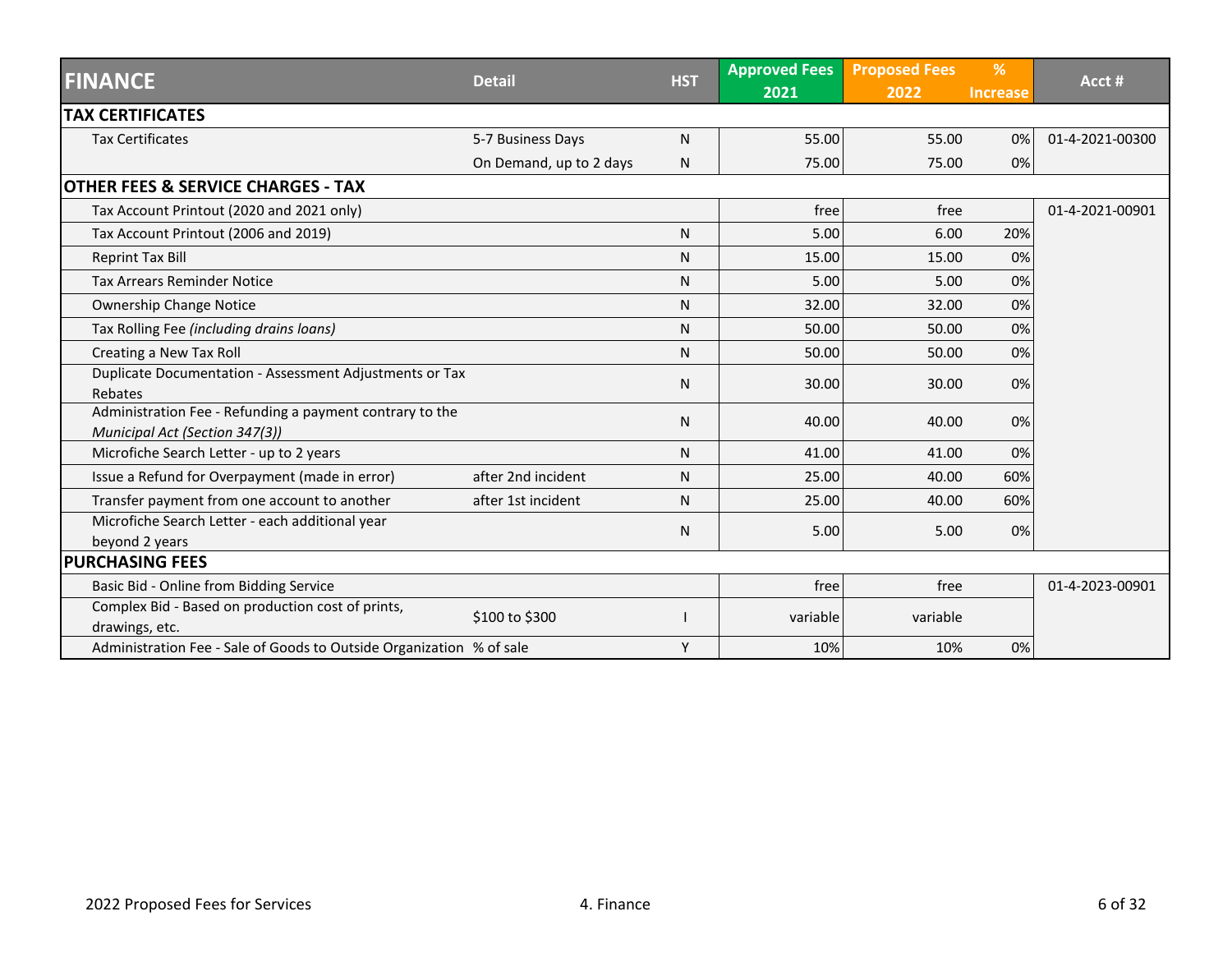| <b>FIRE</b>                                                                         | <b>Detail</b>                           | <b>HST</b> | <b>Approved Fees</b> | <b>Proposed Fees</b> | %               | Acct #          |
|-------------------------------------------------------------------------------------|-----------------------------------------|------------|----------------------|----------------------|-----------------|-----------------|
|                                                                                     |                                         |            | 2021                 | 2022                 | <b>Increase</b> |                 |
| <b>ADMINISTRATION FEES</b>                                                          |                                         |            |                      |                      |                 |                 |
| Professional Services - Fire Inspection Report/File                                 | Minimum per transaction                 | Y          | 53.50                | 54.50                | 2%              | 01-4-2500-00930 |
| Search/Fire Safety Plan Review                                                      |                                         |            |                      |                      |                 |                 |
|                                                                                     | Hourly                                  | Y          | 107.00               | 109.00               | 2%              |                 |
| <b>Costs Recovery Administration</b>                                                | Hourly                                  | Y          | 107.00               | 109.00               | 2%              |                 |
| <b>FIRE SAFETY INSPECTIONS &amp; ENFORCEMENT</b>                                    |                                         |            |                      |                      |                 |                 |
| <b>Fire Safety Inspections</b>                                                      |                                         |            |                      |                      |                 | 01-4-2500-00350 |
| First & Second (includes 1 hr. minimum for business licence                         |                                         |            |                      |                      |                 |                 |
| - collected with licence renewal; business, commercial,                             | Hourly                                  | Y          | 105.00               | 107.00               | 2%              |                 |
| institutional, industrial and residential (incl. daycare, group                     |                                         |            |                      |                      |                 |                 |
| home, etc.))                                                                        |                                         |            |                      |                      |                 |                 |
| First & Second - Residential                                                        | Hourly, minimum 2 hours                 | Υ          | 105.00               | 107.00               | 2%              |                 |
| (Sec. 9 Retrofit)Inspection<br>First & Second - Residential 5 units & above         |                                         |            |                      |                      |                 |                 |
| (Sec. 9 Retrofit)Inspection                                                         | Hourly, minimum 2 hours                 | Y          | 105.00               |                      | N/A             |                 |
| Third & each subsequent (re)inspection                                              | Hourly, minimum 1 hour                  | Υ          | 105.00               | 107.00               | 2%              |                 |
|                                                                                     | Minimum, 11/2 hourly rate               |            |                      |                      |                 |                 |
| After Hours Inspection/Fire Code Enforcement                                        |                                         | Y          | 157.50               | 160.50               | 2%              |                 |
| Fire Inspection Report - Admin File Search                                          | Hourly                                  | Υ          | 105.00               |                      | N/A             |                 |
| Review of Propane Risk & Safety Management Plans                                    | Hourly                                  | Y          | 105.00               | 107.00               | 2%              | 01-4-2500-00930 |
| (plus Third Party Fees)                                                             |                                         |            |                      |                      |                 |                 |
|                                                                                     | Administration fee                      | Y          | 52.50                | 53.50                | 2%              |                 |
| Occupant Load Determination or Recalculation - including<br>AGCO letter of approval | Hourly, minimum 1 hour                  | Y          | 105.00               | 107.00               | 2%              | 01-4-2500-00350 |
| Liquor Licensing Board of Ontario                                                   | Hourly, minimum 1 hour                  | Υ          | 105.00               |                      | N/A             |                 |
| <b>Burn Permits</b>                                                                 |                                         |            |                      |                      |                 |                 |
|                                                                                     |                                         |            |                      |                      |                 |                 |
| Rural Open Burn Permit (BL 2001/91) Part III                                        | One-time inspection fee                 | Y          | 107.00               | 109.00               | 2%              |                 |
| Rural Open Burn Permit Renewal                                                      | Renewal - minimum<br>administration fee | Υ          | 53.50                | 54.50                | 2%              |                 |
| Permit Special Events, including fireworks                                          | Hourly, minimum 1 hour                  | Y          | 107.00               | 109.00               | 2%              |                 |
| (BL 2001/91 Part II Section 2.4)                                                    |                                         |            |                      |                      |                 |                 |
| Special Events - Vendor Inspection                                                  |                                         |            |                      |                      |                 |                 |
| (After business hours use 'After Hours' rate above - will be                        | Hourly                                  | Υ          | 107.00               | 109.00               | 2%              |                 |
| invoiced to event organization)                                                     |                                         |            |                      |                      |                 |                 |
| After Hours Inspections                                                             | Minimum 1 1/2 hourly rate               | Υ          |                      | 163.50               | <b>NEW</b>      |                 |
| <b>Public Education</b>                                                             |                                         |            |                      |                      |                 | 01-4-2500-00930 |
| Smoke/CO Alarm Combo                                                                | Cost recovery                           | Υ          | variable             | variable             |                 |                 |
| Smoke/CO Alarm Installation                                                         | Per 1/2 hour                            | Υ          | 52.50                |                      | N/A             |                 |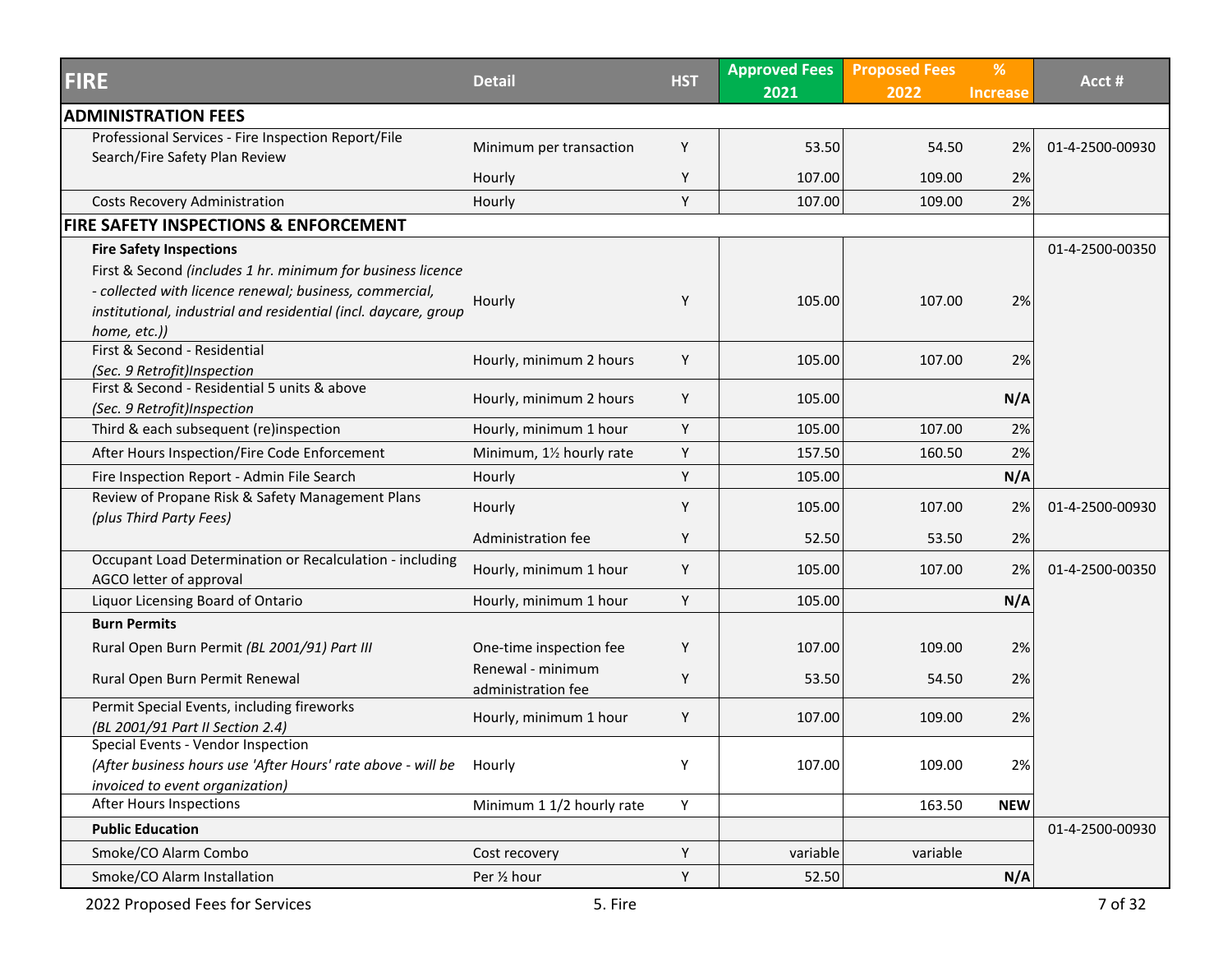| <b>FIRE</b>                                                                                                                                                | <b>Detail</b>                                 | <b>HST</b> | <b>Approved Fees</b> | <b>Proposed Fees</b> | %               | Acct#           |
|------------------------------------------------------------------------------------------------------------------------------------------------------------|-----------------------------------------------|------------|----------------------|----------------------|-----------------|-----------------|
|                                                                                                                                                            |                                               |            | 2021                 | 2022                 | <b>Increase</b> |                 |
| <b>Fire Safety Education</b>                                                                                                                               | Hourly                                        | Y          | 105.00               | 107.00               | 2%              |                 |
| <b>FIRE SUPPRESSION</b>                                                                                                                                    |                                               |            |                      |                      |                 |                 |
| Fire Incident Reports (Insurance Adjusters)                                                                                                                | Hourly                                        | Υ          | 107.00               | 109.00               | 2%              | 01-4-2500-00366 |
| Fire Investigation Report Summary                                                                                                                          | Hourly, minimum 4 hours                       | Y          | 107.00               | 109.00               | 2%              |                 |
| Motor Vehicle Collisions/Fires on City Streets/Non-<br>Residents.                                                                                          | Minimum, up to 1 hour                         | N          | 485.00               | 488.40               | 1%              |                 |
|                                                                                                                                                            | Each additional 1/2 hour                      | N          | 242.50               | 244.50               | 1%              |                 |
| Non-Compliant Recreational Burning                                                                                                                         | Each additional 1/2 hour                      | N.         | 242.50               | 244.50               | 1%              |                 |
| <b>Malicious Fire Alarms</b>                                                                                                                               | Minimum, up to 1 hour                         | N          | 485.00               | 488.40               | 1%              |                 |
| False Alarms - After two false alarms in one year, per<br>apparatus, per hour (MTO dependant rate)                                                         | Minimum, up to 1 hour                         | N          | 477.00               | 488.50               | 2%              |                 |
|                                                                                                                                                            | Each additional 1/2 hour                      | N          | 238.50               | 244.50               | 3%              |                 |
| False Alarms - Failure to notify Fire Department when<br>testing or working on alarm system; depending on<br>occupancy classification & running assignment | Minimum, up to 1 hour                         | Υ          | 477.00               | 488.50               | 2%              |                 |
|                                                                                                                                                            | Each additional 1/2 hour                      | Y          | 238.50               | 244.50               | 3%              |                 |
| No Rural Open Burn Permit where permit is required<br>(MTO dependant rate)                                                                                 | Minimum, up to 1 hour                         | N          | 485.00               | 488.50               | 1%              |                 |
| Violation of Open Burning By-Law (Recreational & Rural)                                                                                                    | Minimum, 1/2 hour                             | N          | 242.50               | 244.50               | 1%              |                 |
| Special Events - Stand-by Fire Apparatus<br>(minimum four-person crew)                                                                                     | Minimum, 1 hour per Fire<br>Department member | N          | 107.00               | 109.00               | 2%              |                 |
|                                                                                                                                                            | Vehicle minimum, up to 1<br>hour              | N          | 485.00               | 488.50               | 1%              |                 |
| <b>Extraordinary Emergency Expenses</b><br>(specialty team rescues, major incidents, i.e. high rise<br>response, industrial response, etc.)                | Cost recovery                                 | N          | variable             | variable             |                 | 01-4-2500-00930 |
| <b>Elevator Rescue</b>                                                                                                                                     | Cost recovery, per hour                       | N          | 485.00               | 488.50               | 1%              |                 |
| Non-Emergency Response                                                                                                                                     | Cost recovery                                 | N          | variable             | variable             |                 |                 |
| Fire Calls on King's Highway                                                                                                                               | <b>Current MTO rate</b>                       | N          | 485.00               | 488.50               | 1%              | 01-4-2500-00367 |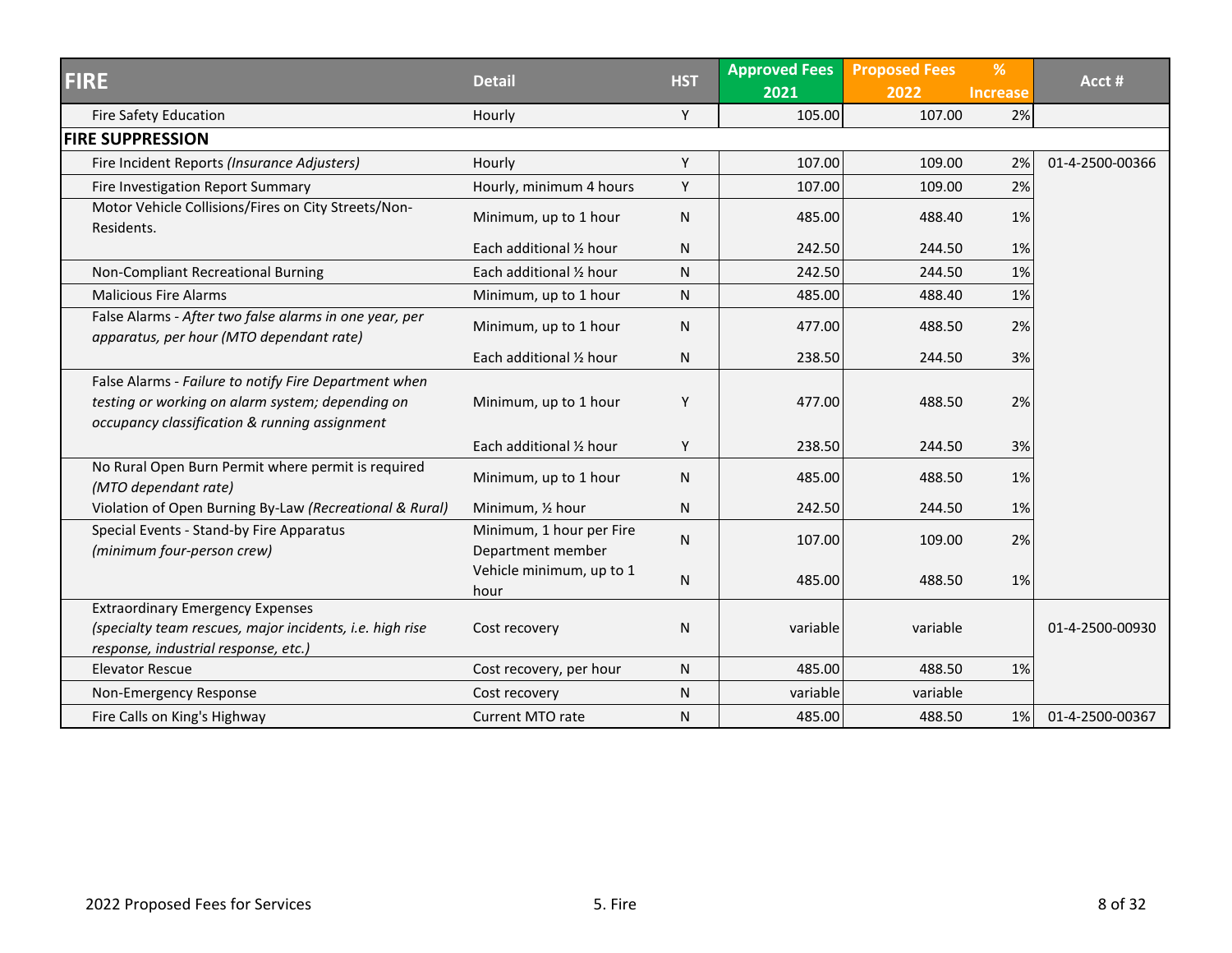| <b>FIRE</b>                                                                     | <b>HST</b><br><b>Detail</b>                                                                                              |              | <b>Approved Fees</b> | <b>Proposed Fees</b> | %               | Acct #          |
|---------------------------------------------------------------------------------|--------------------------------------------------------------------------------------------------------------------------|--------------|----------------------|----------------------|-----------------|-----------------|
|                                                                                 |                                                                                                                          |              | 2021                 | 2022                 | <b>Increase</b> |                 |
| <b>EMERGENCY RESPONSE</b>                                                       |                                                                                                                          |              |                      |                      |                 |                 |
| Fire Department Response Fees<br>(including collection of fees by city's agent) | Current MTO rate per hour<br>per vehicle plus personnel<br>costs plus any additional<br>costs for each and every<br>call | N            | variable             | variable             |                 | 30-2-6615-06320 |
| <b>HAZARDOUS MATERIALS RESPONSE COST RECOVERY</b>                               |                                                                                                                          |              |                      |                      |                 |                 |
| Hazardous Materials Team                                                        | Cost recovery                                                                                                            | v            |                      |                      |                 | 01-4-2500-00930 |
| <b>Hazardous Materials Truck and Trailer</b>                                    | Minimum 2 hours                                                                                                          | $\checkmark$ | 485.00               | 488.50               | 1%              |                 |
|                                                                                 | Each additional hour                                                                                                     | ٧            | 242.50               | 244.50               | 1%              |                 |
| <b>Hazardous Initial Assessment Crew</b>                                        | Minimum 2 hours                                                                                                          | ٧            | 485.00               | 488.50               | 1%              |                 |
|                                                                                 | Cost recovery                                                                                                            | Y            |                      |                      |                 |                 |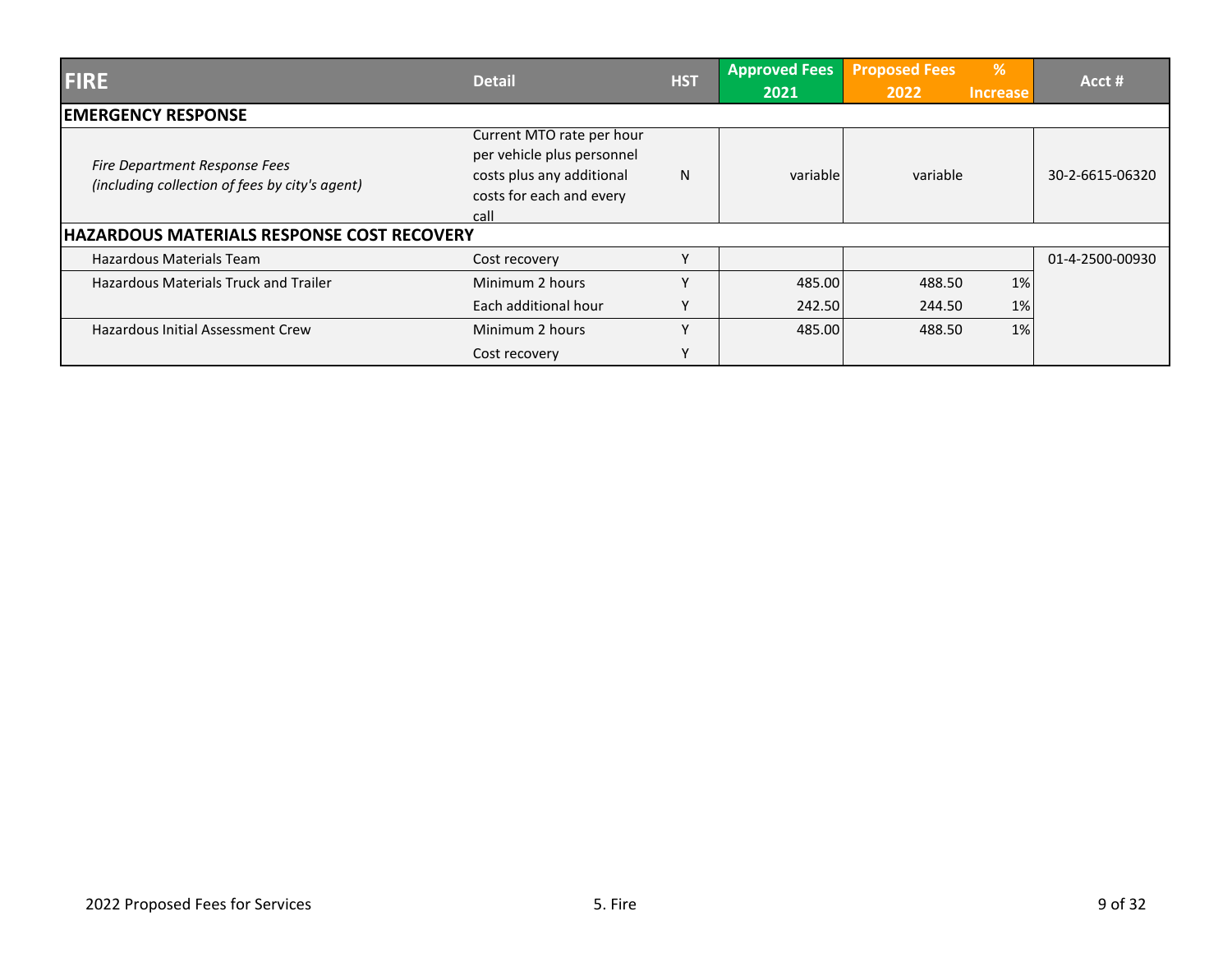| <b>ENGINEERING</b>                                      | <b>Detail</b>            | <b>HST</b>   | <b>Approved Fees</b> | <b>Proposed Fees</b> | %               | Acct #          |
|---------------------------------------------------------|--------------------------|--------------|----------------------|----------------------|-----------------|-----------------|
|                                                         |                          |              | $\overline{2021}$    | 2022                 | <b>Increase</b> |                 |
| <b>OVERSIZE LOAD-MOVING FEES</b>                        |                          |              |                      |                      |                 |                 |
| Building other than Residential Garage                  |                          | ${\sf N}$    | 267.00               | 275.00               | 3%              | 01-4-3034-00901 |
| <b>Residential Garage</b>                               |                          | ${\sf N}$    | 113.00               | 115.00               | 2%              |                 |
| Other Structures - Loads <3.75 m wide and <120,000 kg   | Two days notice          | ${\sf N}$    | 140.00               | 145.00               | 4%              |                 |
|                                                         | One day notice           | ${\sf N}$    | 280.00               | 290.00               | 4%              |                 |
| Other Structures - Loads > 3.75 m wide and > 120,000 kg | Two days notice          | N            | 1,230.00             | 1,250.00             | 2%              |                 |
|                                                         | One day notice           | N            | 2,430.00             | 2,450.00             | 1%              |                 |
| Damage Deposit                                          |                          | ${\sf N}$    | 1,300.00             | 1,300.00             | 0%              | deposit acct    |
| Annual Oversize Load Permit                             |                          | ${\sf N}$    | 360.00               | 375.00               | 4%              | 01-4-3034-00901 |
| Stopped by Police for No Permit                         | Permit fee plus penalty  | ${\sf N}$    | 1,200.00             | 1,200.00             | 0%              |                 |
| <b>TRAFFIC FEES</b>                                     |                          |              |                      |                      |                 |                 |
| Hoarding Permits (Temporary Right of Way Occupancy)     |                          | N            | 5.50                 | 5.75                 | 5%              | 01-4-3034-00901 |
| - 1 week minimum charge                                 | Per occupied $m^2$ /week |              |                      |                      |                 |                 |
| Application Renewal - Patio/Awnings                     | Per application          | $\mathsf{N}$ | 86.00                | 90.00                | 5%              |                 |
| Encroachment - Patio/Awnings                            | Per season               | N            | 86.00                | 90.00                | 5%              |                 |
| Paper Box Licence                                       | Yearly                   | N            | 47.00                | 48.00                | 2%              |                 |
| Third Party Reviews                                     | Cost recovery            | Υ            | variable             | variable             |                 |                 |
| Signs - Handicapped, Fire Route, Parking, etc.          | Per sign                 | Υ            | 27.50                | 28.00                | 2%              | 01-4-3034-00930 |
| <b>ENGINEERING DEVELOPMENT FEES - LOT, WATER</b>        |                          |              |                      |                      |                 |                 |
| <b>Water Testing</b>                                    |                          | Y            | 1,300.00             | 1,325.00             | 2%              | 01-4-3035-00901 |
| Tie-In Water System                                     | Flat rate                | Υ            | 560.00               | 575.00               | 3%              |                 |
| (requires Class 1 Water Certificate supervision)        |                          |              |                      |                      |                 |                 |
|                                                         | After hours - cost plus  | Y            | 10%                  | 10%                  | 0%              |                 |
| Lot Grading Certificate                                 | First review             | ${\sf N}$    | 76.00                | 80.00                | 5%              |                 |
|                                                         | Subsequent review        | N            | 135.00               | 140.00               | 4%              |                 |
| <b>SITE PLAN REVIEW</b>                                 |                          |              |                      |                      |                 |                 |
| <b>Application Fee</b>                                  |                          | N            | 1,175.00             | 1,200.00             | 2%              | 01-4-3035-00901 |
| <b>Inspection Fee</b>                                   | Small size projects      | Υ            | 1,025.00             | 1,050.00             | 2%              |                 |
|                                                         | Mid size projects        | Υ            | 2,550.00             | 2,600.00             | 2%              |                 |
|                                                         | Large size projects      | Υ            | 5,100.00             | 5,200.00             | 2%              |                 |
| Plus Future City Maintenance Charge                     | Based on value of work   | Y            | 10%                  | 10%                  | 0%              | 01-4-3010-00930 |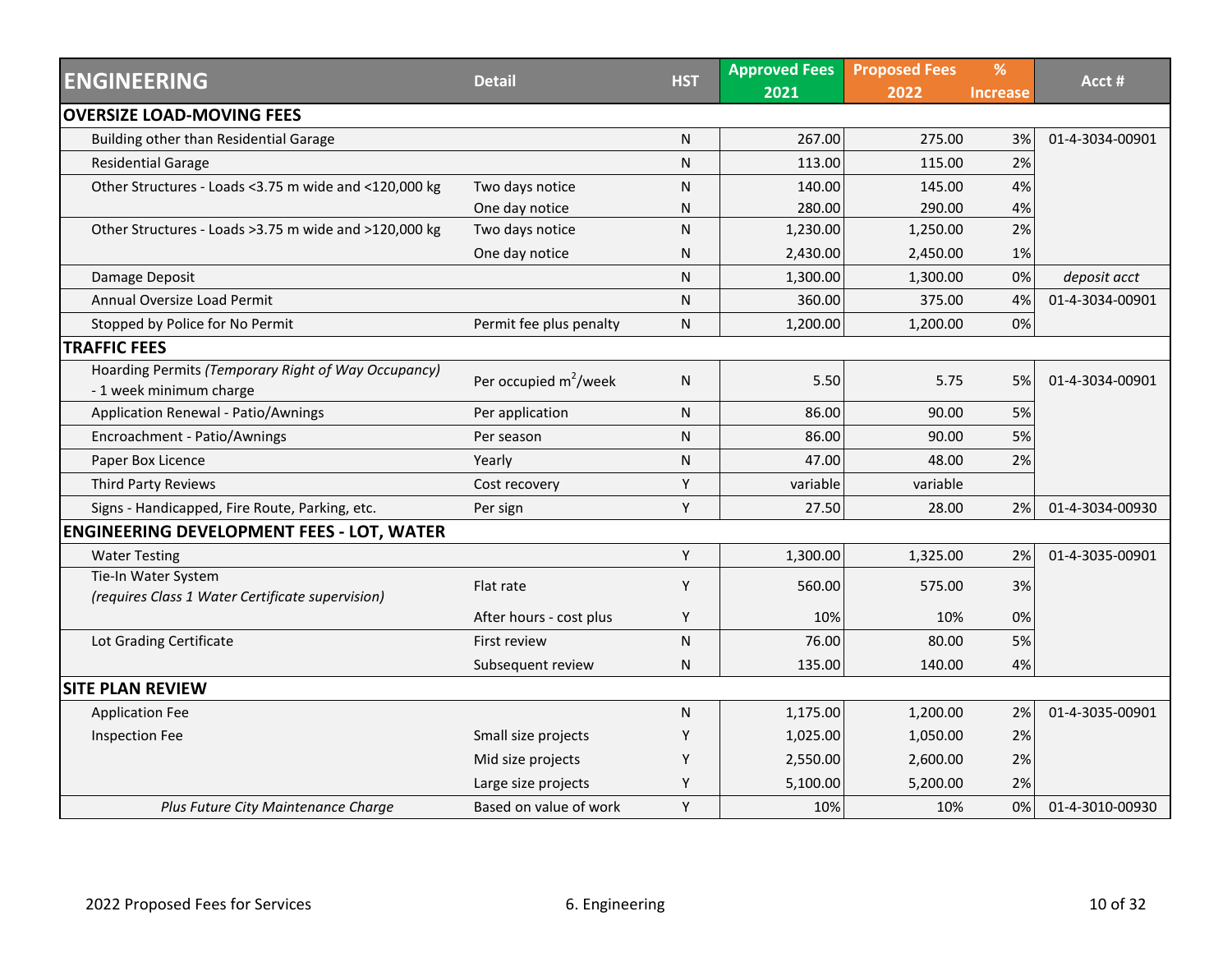| <b>ENGINEERING</b><br><b>HST</b><br><b>Detail</b>                            | <b>Approved Fees</b>          | <b>Proposed Fees</b> | %        | Acct #   |                 |                 |
|------------------------------------------------------------------------------|-------------------------------|----------------------|----------|----------|-----------------|-----------------|
|                                                                              |                               |                      | 2021     | 2022     | <b>Increase</b> |                 |
| <b>SERVICE CONNECTIONS (WATER, SEWER, ETC.)</b>                              |                               |                      |          |          |                 |                 |
| <b>Application Fee</b>                                                       | Based on value of work        | $\mathsf{N}$         | 10%      |          | N/A             | 01-4-3035-00901 |
|                                                                              | Flat rate                     | ${\sf N}$            | 520.00   |          | N/A             |                 |
| Inspection Fee - In-office                                                   | Hourly based on estimate      | Y                    | 87.00    | 87.00    | 0%              |                 |
| Inspection Fee - Field                                                       | Hourly based on estimate      | Y                    | 98.00    | 98.00    | 0%              |                 |
| Plus Future City Maintenance Charge                                          | Based on value of work        | Y                    | 10%      | 5%       | $-50%$          | 01-4-3010-00930 |
| <b>APPLICATION FEES - ENVIRONMENTAL AGREEMENTS</b>                           |                               |                      |          |          |                 |                 |
| <b>Application Fee</b>                                                       |                               | $\mathsf{N}$         | 2,650.00 | 2,750.00 | 4%              | 01-4-3035-00901 |
| <b>ENGINEERING DEVELOPMENT FEES - SUBDIVISION, HYDRANT FLOW, CULVERT</b>     |                               |                      |          |          |                 |                 |
| Inspection Fee - In-office                                                   | Hourly                        | Y                    | 83.00    | 87.00    | 5%              | 01-4-3035-00901 |
| Inspection Fee - Field                                                       | Hourly                        | Υ                    | 93.00    | 98.00    | 5%              |                 |
| Inspection Fees (\$1-\$5,000,000)                                            | Construction cost             | Y                    | 4%       | 4.0%     | 0%              |                 |
| Inspection Fees (on the amount greater than \$5,000,000 +) Construction cost |                               | Y                    |          | 2.0%     | <b>NEW</b>      |                 |
| Fire Hydrant Flow Information                                                | Hourly, minimum 2 hours       | ${\sf N}$            | 134.00   | 140.00   | 4%              | 01-4-3035-00930 |
| New Culvert Information                                                      | Actual cost                   | $\mathsf{N}$         |          |          |                 |                 |
| <b>ENGINEERING DEVELOPMENT FEES - UTILITY CUTS, ETC</b>                      |                               |                      |          |          |                 |                 |
| <b>Utility Cut Permits - Contractors</b>                                     |                               | $\mathsf{N}$         | 132.50   | 135.00   | 2%              | 01-4-3035-00936 |
| Curb Cuts                                                                    | Based on tendered amount      | Y                    | variable | variable |                 | 01-2-0700-09413 |
|                                                                              | Based on value of work        | Y                    | 25%      | 25%      | 0%              |                 |
| <b>Utility Crossing Review</b>                                               |                               | Υ                    | 124.00   | 125.00   | 1%              |                 |
| Right-of-Way                                                                 | Fee                           | Υ                    | 102.00   | 105.00   | 3%              | 01-4-3035-00936 |
|                                                                              | Damage deposit                | N                    | 1,025.00 | 1,025.00 | 0%              | deposit acct    |
| Road Occupancy Permits - Utility                                             | <b>Blanket Permitting Fee</b> | N                    | 7,200.00 | 5,100.00 | 2%              | 01-4-3035-00936 |
|                                                                              | 1-100 permits                 | N                    |          | 2,250.00 |                 |                 |
|                                                                              | 101-500 permits               | N                    | 3,100.00 | 3,150.00 | 2%              |                 |
|                                                                              | 501-2000 permits              | N                    | 5,150.00 | 5,250.00 | 2%              |                 |
|                                                                              | Over 2000 permits             | N                    | 8,200.00 | 8,400.00 | 2%              |                 |
|                                                                              | <b>Municipal Consent</b>      | N                    | 410.00   | 420.00   | 2%              |                 |
| <b>Water Meters</b>                                                          | <b>Contact Engineering</b>    | Y                    |          | variable | <b>NEW</b>      | 01-4-3035-00901 |
|                                                                              |                               | Υ                    |          | 20%      | <b>NEW</b>      |                 |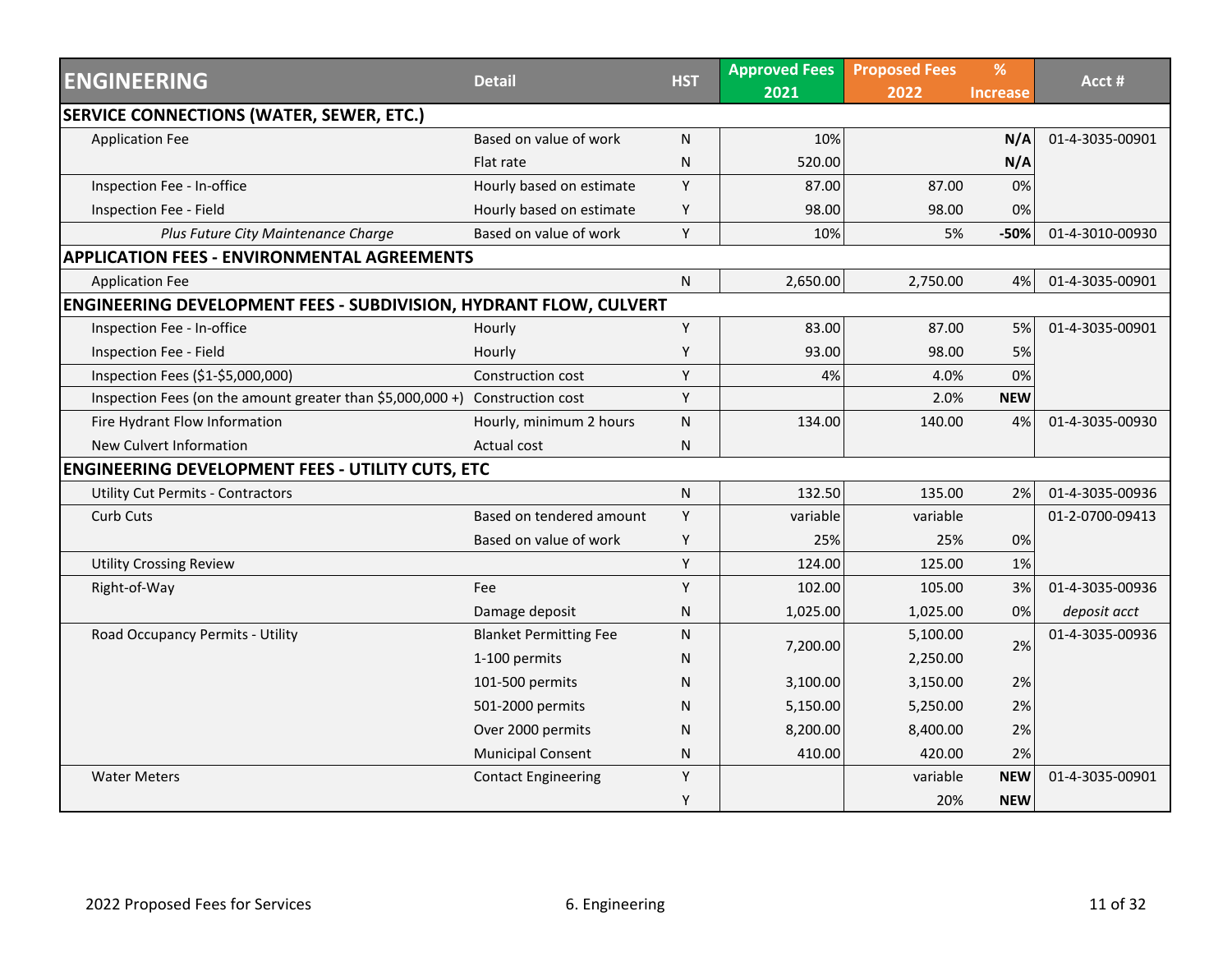| <b>ENGINEERING</b>                                                                                                                  | <b>Detail</b>        | <b>HST</b> | <b>Approved Fees</b><br>2021 | <b>Proposed Fees</b><br>2022 | %<br><b>Increase</b> | Acct #          |  |  |
|-------------------------------------------------------------------------------------------------------------------------------------|----------------------|------------|------------------------------|------------------------------|----------------------|-----------------|--|--|
| <b>APPLICATION FEES - ENCROACHMENTS ON MUNICIPAL RIGHT OF WAY</b>                                                                   |                      |            |                              |                              |                      |                 |  |  |
| Per Encroachment Regardless of Number of Crossings/Current Fees at Renewal of Fixed Term Agreement                                  |                      |            |                              |                              |                      |                 |  |  |
| Residential/Agricultural - includes minor encroachments or<br>crossings: waterlines, electrical lines or other conduits             |                      | Y          | 28.00                        | 29.00                        | 4%                   | 01-4-3035-00936 |  |  |
| Commercial/Industrial - includes major encroachments or<br>crossings: gas lines, product lines, buried cables or conduits           |                      | Y          | 265.00                       | 275.00                       | 4%                   |                 |  |  |
| Construction & Administration Fee for Engineering<br>Inspection                                                                     | Lump sum payment     | Y          | 2,650.00                     | 2,700.00                     | 2%                   |                 |  |  |
| <b>PIPELINE CROSSING REVIEW FEES</b>                                                                                                |                      |            |                              |                              |                      |                 |  |  |
| <b>Pipeline Crossing Review</b>                                                                                                     | Per agreement        | Y          | 1,075.00                     | 1,100.00                     | 2%                   | 01-4-1305-00083 |  |  |
| <b>ENCROACHMENT ON MUNICIPAL RIGHT-OF-WAYS - MUNICIPAL ROADS/DRAINS</b>                                                             |                      |            |                              |                              |                      |                 |  |  |
| <b>Current Fees at Renewal of Fixed Term Agreements</b>                                                                             |                      |            |                              |                              |                      |                 |  |  |
| No residential or agricultural encroachments parallel with roadway shall be granted (crossings only)                                |                      |            |                              |                              |                      |                 |  |  |
| All waterline, electrical lines, and other conduits shall be installed on owners' property                                          |                      |            |                              |                              |                      |                 |  |  |
| Residential/Agricultural - (one time)                                                                                               | Per crossing         | Y          | 215.00                       | 225.00                       | 5%                   | 01-4-1305-00082 |  |  |
| Commercial/Industrial - (one time)                                                                                                  | Per crossing         | Y          | 1,025.00                     | 1,050.00                     | 2%                   |                 |  |  |
| Commercial & Industrial Pipelines/Conduits                                                                                          | Per km/5 year term   | Y          | 1,550.00                     | 1,600.00                     | 3%                   |                 |  |  |
| Commercial & Industrial Power/Communication Lines                                                                                   | Per pole/5 year term | Y          | 107.00                       | 110.00                       | 3%                   |                 |  |  |
| <b>ENCROACHMENT - CROSSING ON MUNICIPAL RIGHT-OF-WAYS ONLY</b>                                                                      |                      |            |                              |                              |                      |                 |  |  |
| <b>Current Fees at Renewal of Fixed Term Agreements</b>                                                                             |                      |            |                              |                              |                      |                 |  |  |
| Commercial & Industrial Underground Road Crossings                                                                                  | Per crossing/year    | Y          | 1,050.00                     | 1,100.00                     | 5%                   | 01-4-1305-00082 |  |  |
| <b>CONSTRUCTION DEPOSITS - REFUNDABLE SECURITY DEPOSITS</b>                                                                         |                      |            |                              |                              |                      |                 |  |  |
| Total security deposits may be reduced in case of multiple crossings at discretion of General Manager of Engineering and Operations |                      |            |                              |                              |                      |                 |  |  |
| Roadway Crossing                                                                                                                    | Deposit per crossing | N.         | 1,025.00                     | 1,050.00                     | 2%                   | deposit acct    |  |  |
| Municipal Right-of-Ways                                                                                                             | Deposit per km       | N          | 1,025.00                     | 1,050.00                     | 2%                   |                 |  |  |
|                                                                                                                                     | Deposit minimum      | N          | 1,025.00                     | 1,050.00                     | 2%                   |                 |  |  |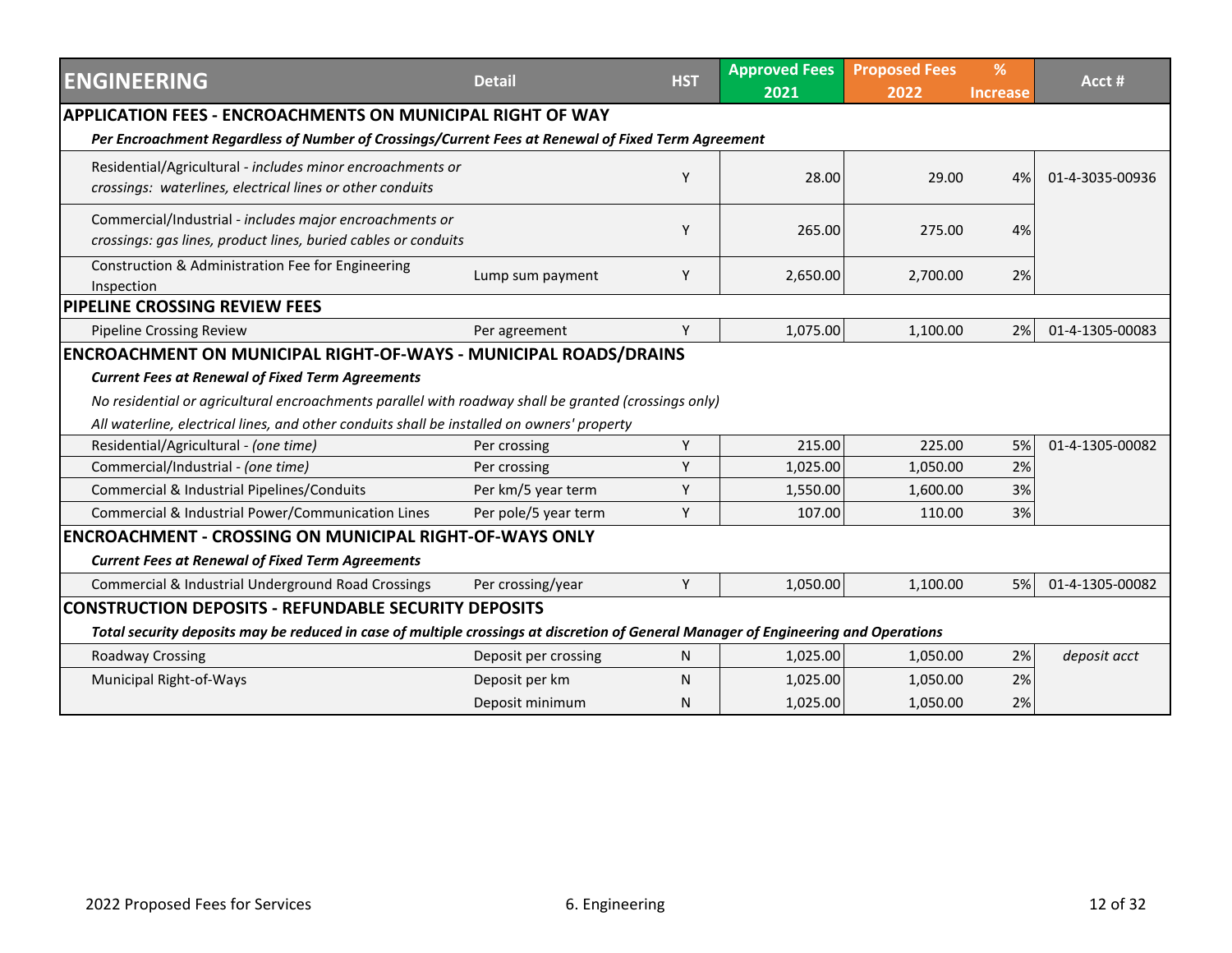| <b>PUBLIC WORKS</b>                                                          | <b>Detail</b>                                  | <b>HST</b> | <b>Approved Fees</b> | <b>Proposed Fees</b> | %               | Acct#           |
|------------------------------------------------------------------------------|------------------------------------------------|------------|----------------------|----------------------|-----------------|-----------------|
|                                                                              |                                                |            | 2021                 | 2022                 | <b>Increase</b> |                 |
| <b>STREETS/ROADS</b>                                                         |                                                |            |                      |                      |                 |                 |
| <b>Future City Maintenance Charge</b>                                        | Re: Service Connections &<br>Site Plan Work    | N          | 10%                  | 10%                  | 0%              | 01-4-3010-00930 |
| <b>Barricade Installation and Removal</b>                                    |                                                |            |                      |                      |                 |                 |
| First Intersection/Minimum                                                   |                                                | N          | 590.00               | 595.00               | 1%              |                 |
| Per Additional Intersection                                                  |                                                | N          | 285.00               | 290.00               | 2%              |                 |
| Or Actual Costs plus Overhead if Greater                                     |                                                |            |                      |                      |                 |                 |
| Cone and Barricade Drop off/Pick Up                                          | Minimum charge                                 | N          | 150.00               | 155.00               | 3%              |                 |
| Per barricade                                                                |                                                | N          | 5.00                 | 5.00                 | 0%              |                 |
| Per cone                                                                     |                                                | N          | 1.00                 | 1.00                 | 0%              |                 |
| Additional fee for weekend overtime labour costs                             | One time fee based on the<br>OT costs incurred | N          | 150.00               | 150.00               | 0%              |                 |
| <b>CURB &amp; GUTTER/SIDEWALKS</b>                                           |                                                |            |                      |                      |                 |                 |
| Curb & Gutter Fill                                                           | Per linear metre                               | N          | 131.00               | 133.00               | 2%              | 01-4-3010-00936 |
| Sidewalk replacement                                                         | Per $m2$                                       | N          | 131.00               | 133.00               | 2%              |                 |
| <b>HYDRANT USE</b>                                                           |                                                |            |                      |                      |                 |                 |
| <b>Temporary Water Connection Agreement</b><br>(with backflow preventer)     | Minimum, 2 weeks                               | N          | 250.00               | 255.00               | 2%              | 08-4-3790-00571 |
|                                                                              | Each additional week                           | N          | 28.00                | 28.50                | 2%              |                 |
| Relocation of Temporary Water Connection<br>(incl. backflow test)            | Each relocation                                | N          | 152.00               | 155.00               | 2%              |                 |
| Water usage per cubic meter                                                  | No sewer disposal                              | N          | 1.25                 | 1.30                 | 4%              |                 |
| Water usage per cubic meter                                                  | Including sewer disposal                       | N          | 16.00                | 16.50                | 3%              |                 |
| Refundable damage deposit                                                    |                                                | N          | 2,050.00             | 2,100.00             | 2%              | deposit acct    |
| <b>WATER SERVICES</b>                                                        |                                                |            |                      |                      |                 |                 |
| Water Service Shut-Off Charge for Construction                               | No charge                                      |            |                      |                      |                 | 08-4-3790-00572 |
| (Business Hours 7:30am -4:00pm Monday - Friday)                              |                                                |            |                      |                      |                 |                 |
| Water Service Shut-Off Charge (Industrial and Commercial<br>Properties only) | After business hours                           | Y          | 153.00               | 155.00               | 1%              |                 |
| Repair frozen water meter in building                                        | Costs plus overhead                            | Y          |                      |                      |                 |                 |
| Water meter installation inspection                                          |                                                | Y          | 90.00                | 92.00                | 2%              |                 |
| <b>Exemption Permit for Lawn Watering</b>                                    |                                                | N          | 52.00                |                      | N/A             |                 |
| Testing of backflow preventer                                                | Each test                                      | N          | 127.00               | 130.00               | 2%              |                 |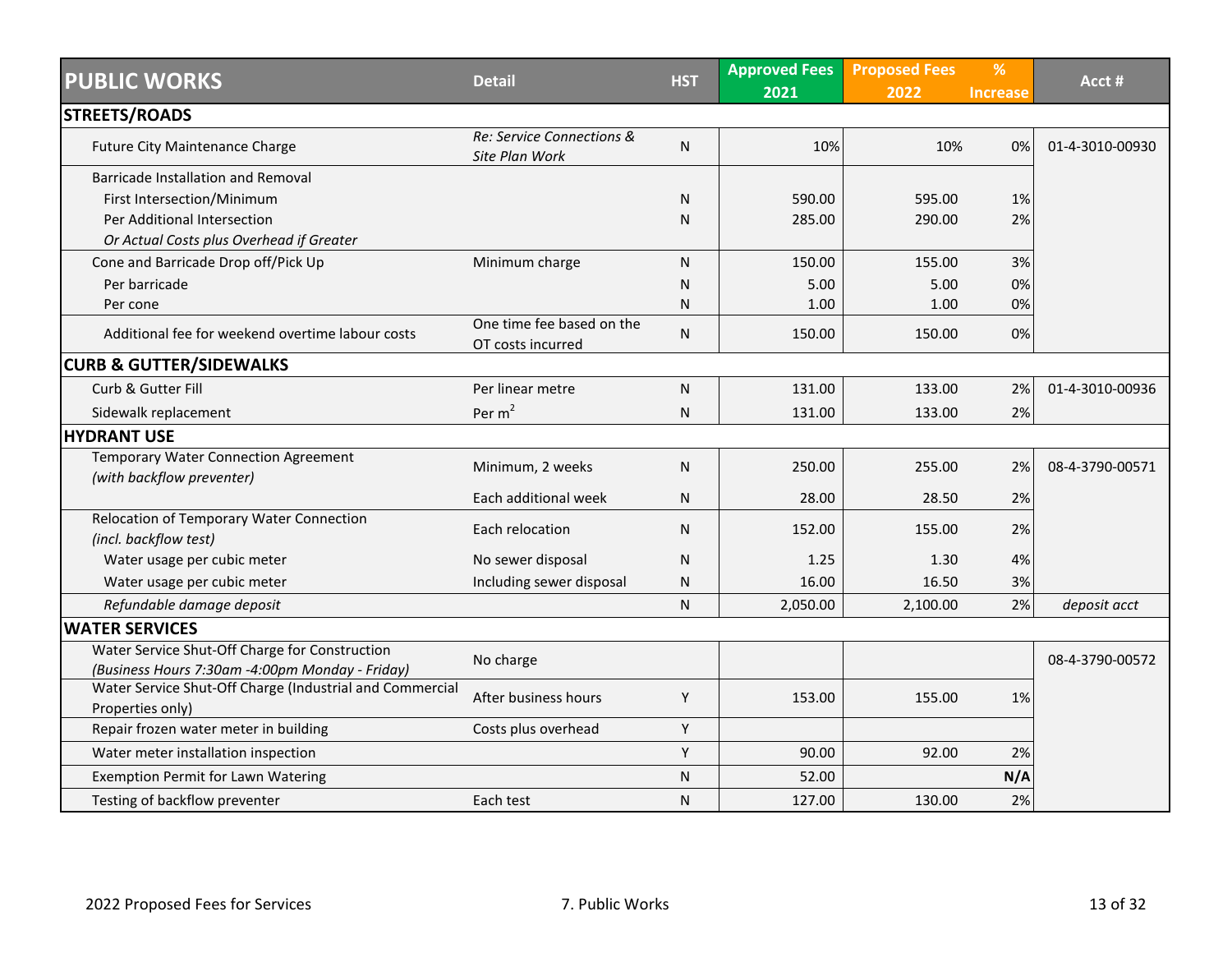| <b>PUBLIC WORKS</b>                                                                                    | <b>Detail</b><br><b>HST</b> | <b>Approved Fees</b> | <b>Proposed Fees</b> | %        |                 |                 |
|--------------------------------------------------------------------------------------------------------|-----------------------------|----------------------|----------------------|----------|-----------------|-----------------|
|                                                                                                        |                             |                      | 2021                 | 2022     | <b>Increase</b> | Acct#           |
| <b>CONSTRUCTION - WATER</b>                                                                            |                             |                      |                      |          |                 |                 |
| Single Family, Semi-Detached Dwelling                                                                  |                             | $\mathsf{N}$         |                      | 250.00   | <b>NEW</b>      | 08-4-3790-00900 |
| Other (including multi-residential)                                                                    |                             | ${\sf N}$            |                      | 0.10%    | <b>NEW</b>      |                 |
| (Based on Construction Value)                                                                          |                             |                      |                      |          |                 |                 |
| Construction Water (Based on Building Permit Fee)                                                      |                             | N                    | 10%                  |          | N/A             |                 |
| <b>WATER METER KITS</b>                                                                                |                             |                      |                      |          |                 |                 |
| Water meter kits                                                                                       | 20 mm size                  | Y                    | 287.00               | 290.00   | 1%              | 08-4-3790-00940 |
|                                                                                                        | 25 mm size                  | Υ                    | 340.00               | 345.00   | 1%              |                 |
|                                                                                                        | 37 mm size                  | Υ                    | 590.00               | 595.00   | 1%              |                 |
|                                                                                                        | 50 mm size                  | Υ                    | 730.00               | 735.00   | 1%              |                 |
| <b>OMNI Meters</b>                                                                                     | 50 mm size                  | Υ                    | 1,300.00             | 1,325.00 | 2%              |                 |
| <b>WATER METER FEE</b>                                                                                 |                             |                      |                      |          |                 |                 |
| For Commercial/Industrial properties without bulk water meter & fire hydrant inside property perimeter |                             |                      |                      |          |                 |                 |
| 10" Per Year                                                                                           |                             | Υ                    | 1,625.00             | 1,650.00 | 2%              | 30-2-6617-06320 |
| 8" Per Year                                                                                            |                             | Υ                    | 1,425.00             | 1,450.00 | 2%              |                 |
| 6" Per Year                                                                                            |                             | Υ                    | 1,310.00             | 1,340.00 | 2%              |                 |
| <b>SEWER SERVICES</b>                                                                                  |                             |                      |                      |          |                 |                 |
| Raw Sewage Fee                                                                                         | Per 1,000 litres            | Y                    | 15.00                | 15.50    | 3%              | 07-4-3505-00901 |
| Surcharge Fee                                                                                          | Per 1,000 litres            | Υ                    | 14.75                | 15.00    | 2%              |                 |
| Industrial Effluent User Fee for Industrial Process Water                                              | Per 1,000 litres            | Υ                    | 1.52                 | 1.55     | 2%              | 07-4-3505-00901 |
| High Volume Discharge Fee                                                                              | Per 1,000 litres            | Υ                    | 1.52                 | 1.55     | 2%              |                 |
| Sewer Discharge Permit - Application Fee                                                               |                             |                      |                      |          |                 |                 |
| Initial                                                                                                |                             | Y                    | 260.00               | 265.00   | 2%              |                 |
| Amendment                                                                                              |                             | Υ                    | 51.00                | 52.00    | 2%              |                 |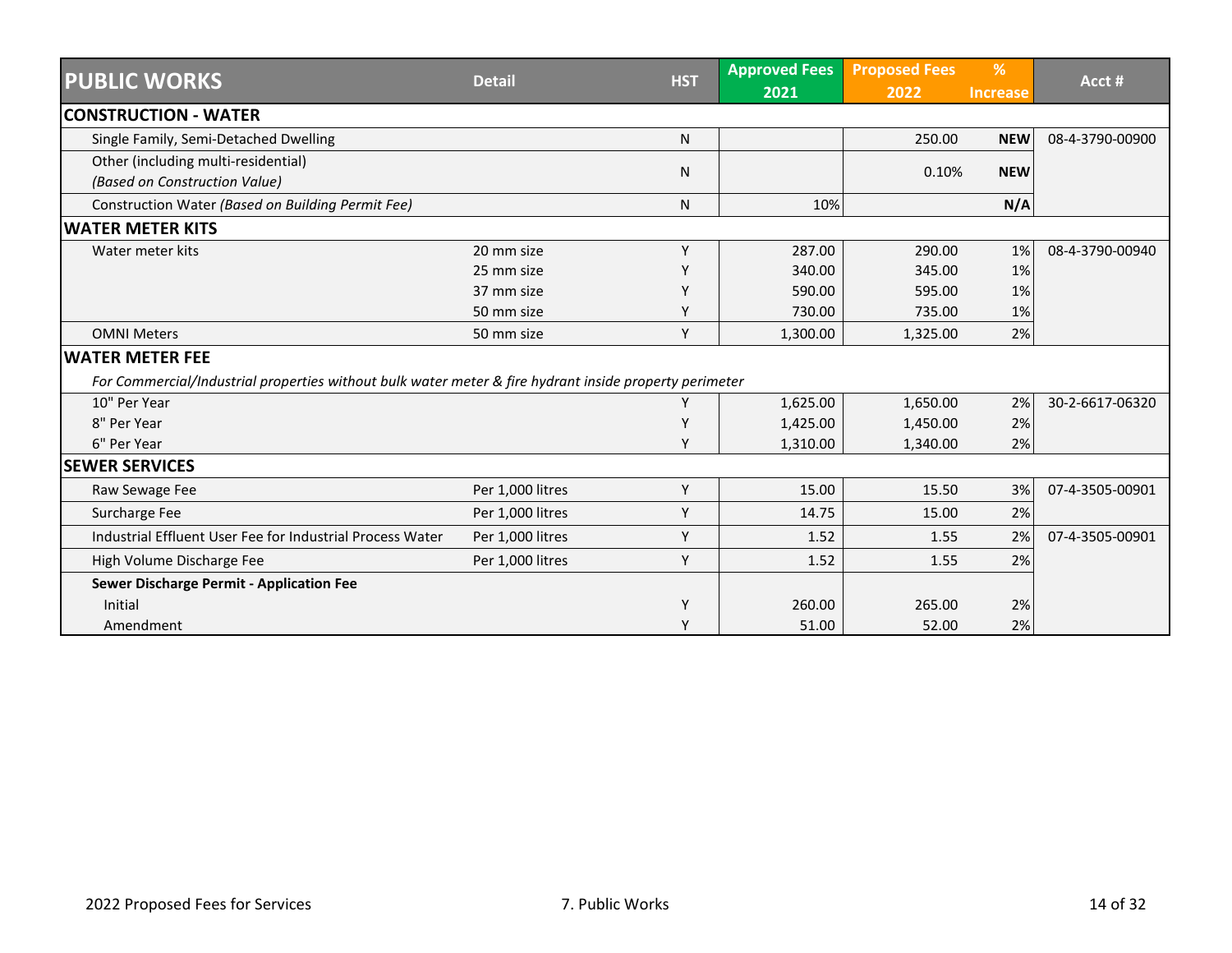|                                                        | <b>Detail</b>                | <b>HST</b> | <b>Approved Fees</b> | <b>Proposed Fees</b> | %               | Acct #          |
|--------------------------------------------------------|------------------------------|------------|----------------------|----------------------|-----------------|-----------------|
| <b>PUBLIC WORKS</b>                                    |                              |            | 2021                 | 2022                 | <b>Increase</b> |                 |
| Sewer Discharge Permit - Administration Fees           |                              |            |                      |                      |                 |                 |
| Overstrength                                           | Monthly                      | Υ          | 51.00                | 52.00                | 2%              |                 |
|                                                        | Quarterly                    | Υ          | 152.50               | 155.00               | 2%              |                 |
| Surcharge                                              | Monthly                      | Y          | 51.00                | 52.00                | 2%              |                 |
|                                                        | Quarterly                    | Υ          | 152.50               | 155.00               | 2%              |                 |
| Chloride                                               | Monthly                      | Υ          | 51.00                | 52.00                | 2%              |                 |
|                                                        | Quarterly                    | Υ          | 152.50               | 155.00               | 2%              |                 |
| Compliance                                             | Monthly                      | Υ          | 102.00               | 104.00               | 2%              |                 |
|                                                        | Quarterly                    | Υ          | 305.00               | 310.00               | 2%              |                 |
| Conditional                                            | Monthly                      | Y          | 102.00               | 104.00               | 2%              |                 |
|                                                        | Quarterly                    | Υ          | 305.00               | 310.00               | 2%              |                 |
| High Volume                                            | Monthly                      | Υ          | 51.00                | 52.00                | 2%              |                 |
|                                                        | Quarterly                    | Υ          | 101.00               | 103.00               | 2%              |                 |
| <b>Overstrength Discharge Fees</b>                     |                              |            |                      |                      |                 | 07-4-3505-00901 |
| Biochemical Oxygen Demand (BOD)                        | kilogram                     | Υ          | 0.78                 | 0.80                 | 3%              |                 |
| Carbonaceous Biochemical Oxygen Demand (CBOD)          | kilogram                     | Y          | 2.17                 | 2.21                 | 2%              |                 |
| <b>Total Suspended Solids (TSS)</b>                    | kilogram                     | Υ          | 0.81                 | 0.83                 | 2%              |                 |
| Total Kjeldahl Nitrogen (TKN)                          | kilogram                     | Υ          | 1.67                 | 1.70                 | 2%              |                 |
| <b>Total Phosphorus (TP)</b>                           | kilogram                     | Y          | 2.45                 | 2.50                 | 2%              |                 |
| Phenols                                                | kilogram                     | Y          | 0.80                 | 0.82                 | 2%              |                 |
| Hauled sludge (LAWSS and Village of Pt. Edward)        | Per 1,000 litres             | Υ          | 42.00                | 50.00                | 19%             |                 |
| Hauled liquid waste discharged at WPCC, per ticket     | <2,250 litres                | Υ          | 62.00                | 64.00                | 3%              |                 |
|                                                        | 2,250 - 4,500 litres         | Y          | 122.00               | 125.00               | 2%              |                 |
|                                                        | >4,500 litres                | Υ          | 183.00               | 186.00               | 2%              |                 |
|                                                        | <b>Generator Permit</b>      | Y          |                      | 260.00               | <b>NEW</b>      |                 |
|                                                        | <b>Annual Carrier Permit</b> | Y          | 75.00                | 76.00                | 1%              |                 |
|                                                        | <b>Recreational Vehicle</b>  | Y          | 36.00                | 37.00                | 3%              |                 |
| Clean-out Installation (restoration not included)      | Per install                  | Y          | 1,667.00             | 1,700.00             | 2%              | 07-4-3500-00930 |
| Trenchless Service Line Repair                         | Per install                  | Y          | 1,020.00             | 1,040.00             | 2%              |                 |
| <b>WASTE</b>                                           |                              |            |                      |                      |                 |                 |
| Garbage Tags                                           |                              | ${\sf N}$  | 1.50                 | 1.50                 | 0%              | 01-4-3800-00511 |
| Over-volume bags collected by City staff upon property | Per bag                      |            | 11.00                | 11.25                | 2%              |                 |
| owner's refusal to cooperate                           |                              | N          |                      |                      |                 |                 |
| Surplus Waste Collection - Commercial Properties       | Per cart                     | ${\sf N}$  | 6.75                 | 7.00                 | 4%              |                 |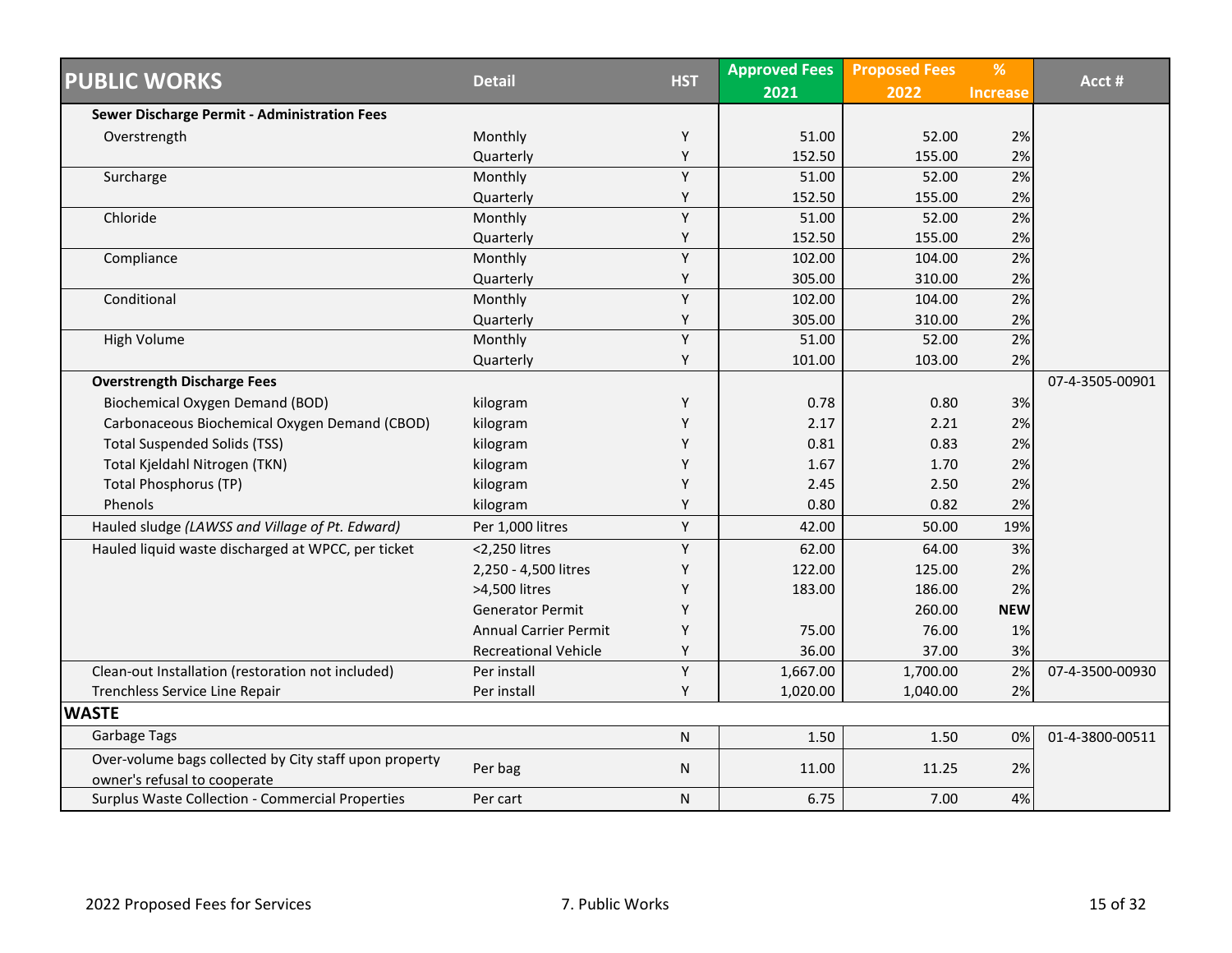| <b>PUBLIC WORKS</b>                                   | <b>Detail</b>             | <b>HST</b> | <b>Approved Fees</b> | <b>Proposed Fees</b> | %               | Acct#           |
|-------------------------------------------------------|---------------------------|------------|----------------------|----------------------|-----------------|-----------------|
|                                                       |                           |            | 2021                 | 2022                 | <b>Increase</b> |                 |
| <b>RECYCLE CONTAINERS</b>                             |                           |            |                      |                      |                 |                 |
| Garbage/Recycle Carts                                 | Cost recovery             |            | 92.00                | 94.00                | 2%              |                 |
| COMPOST / MULCH / WOOD CHIPS                          |                           |            |                      |                      |                 |                 |
| Compost, Mulch and Wood Chips - Cars                  | 10 containers (max)       | Y          | 15.00                | 15.00                | 0%              | 01-4-3885-00940 |
| Compost, Mulch and Wood Chips - Vans                  | 15 containers (max)       | Y          | 20.00                | 21.00                | 5%              |                 |
| Compost, Mulch and Wood Chips - Trucks / Trailers     | Per yd <sup>3</sup>       | Υ          | 18.00                | 18.90                | 5%              |                 |
| <b>Compost Materials - Commercial</b>                 |                           |            |                      |                      |                 |                 |
| - Price as approved by General Manager of Engineering |                           | Υ          | variable             | variable             |                 |                 |
| and Operations                                        |                           |            |                      |                      |                 |                 |
| <b>COMPOSTABLE DROP-OFF</b>                           |                           |            |                      |                      |                 |                 |
| Brush Drop Off (Up to 4" dia. only. No root balls.)   |                           |            |                      |                      |                 | 01-4-3885-00940 |
| Car / Van                                             | Full                      | Y          | 15.00                | 15.00                | 0%              |                 |
| Pick Up Truck                                         | $\frac{1}{2}$ load        | Υ          | 15.00                | 15.00                | 0%              |                 |
| Pick Up Truck                                         | Full                      | Y          | 25.00                | 25.00                | 0%              |                 |
| Pick Up Truck                                         | Overfull                  | Y          | 40.00                | 40.00                | 0%              |                 |
| Trailer                                               | Single axle               | Υ          | 25.00                | 25.00                | 0%              |                 |
| Trailer                                               | Overfull single axle      | Υ          | 40.00                | 40.00                | 0%              |                 |
| <b>Trailer</b>                                        | Double axle               | Y          | 40.00                | 40.00                | 0%              |                 |
| Trailer                                               | Overfull double axle      | Υ          | 60.00                | 63.00                | 5%              |                 |
| <b>Small Truck</b>                                    | $4 - 8$ yd <sup>3</sup>   | Y          | 60.00                | 60.00                | 0%              |                 |
| Dump Truck                                            | 10 - 20 yd <sup>3</sup>   | Y          | 72.00                | 75.00                | 4%              |                 |
| Dump Truck                                            | $25 - 40$ yd <sup>3</sup> | Υ          | 155.00               | 162.00               | 5%              |                 |
| Scaled Trucks, Trailers and Roll-off Containers       | Per tonne                 | Υ          | 80.00                | 84.00                | 5%              |                 |
| Drop-off Compostables - Other municipalities          | Plus overhead             | Y          | 0.20                 | 0.20                 | 0%              | 01-4-3885-00931 |
| - Gross cost per tonne of prior year                  |                           |            |                      |                      |                 |                 |
| <b>OTHER</b>                                          |                           |            |                      |                      |                 |                 |
| Mechanic's Chargeout Rate                             | Hourly                    |            | 81.20                | 83.00                | 2%              | 01-4-3015-00930 |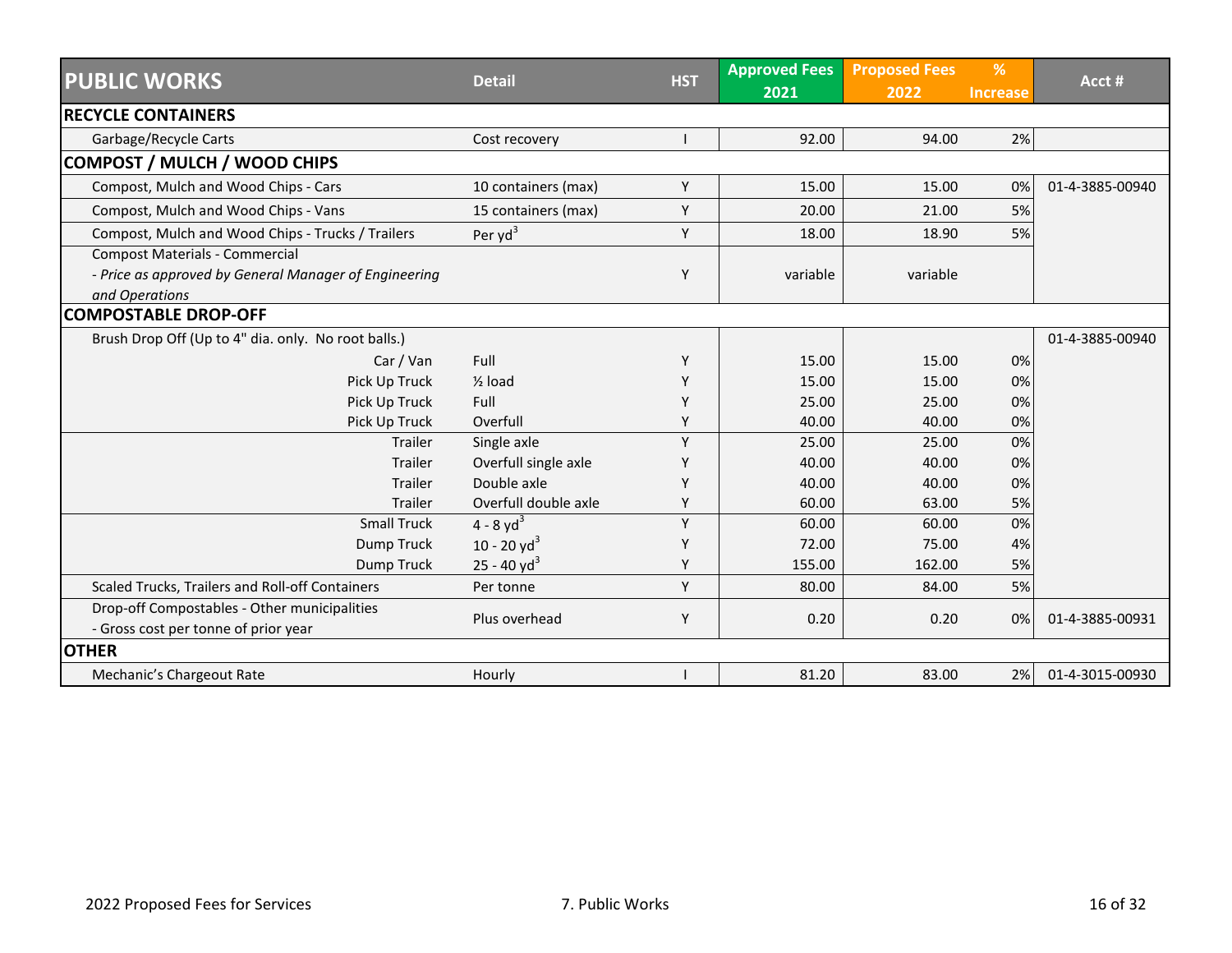|                                                                           |                       |            | <b>Approved Fees</b> | <b>Proposed Fees</b> | %               |                 |
|---------------------------------------------------------------------------|-----------------------|------------|----------------------|----------------------|-----------------|-----------------|
| <b>TRANSIT</b>                                                            | <b>Detail</b>         | <b>HST</b> | 2021                 | 2022                 | <b>Increase</b> | Acct #          |
| <b>FARES - CONVENTIONAL</b>                                               |                       |            |                      |                      |                 |                 |
| Cash Fare                                                                 | Regular               | N.         | 3.00                 | 3.00                 | 0%              | 06-4-3140-00470 |
| Child                                                                     | 12yrs & under         |            | free                 | free                 |                 |                 |
| <b>TICKETS - CONVENTIONAL</b>                                             |                       |            |                      |                      |                 |                 |
| Tickets, Individual                                                       |                       | N          | 2.40                 | 2.40                 | 0%              | 06-4-3140-00471 |
| Tickets, Sheet of 10                                                      |                       |            |                      |                      |                 |                 |
| (City Hall, Customer Service location only)                               |                       | N.         | 24.00                | 24.00                | 0%              |                 |
| Tickets, Sheet of 20                                                      |                       | N          | 48.00                | 48.00                | 0%              |                 |
| (City Hall, Customer Service location only)                               |                       |            |                      |                      |                 |                 |
| <b>BUS PASSES - CONVENTIONAL</b>                                          |                       |            |                      |                      |                 |                 |
| <b>Standard Bus Pass</b>                                                  | Monthly               | N.         | 76.50                | 76.50                | 0%              | 06-4-3140-00472 |
| Semester - Elementary/Secondary                                           | 5 months              | N          | 163.00               | 163.00               | 0%              |                 |
| Semester - College                                                        | 4 months              | N          | 179.00               | 179.00               | 0%              |                 |
| <b>Summer Savings Pass</b>                                                | 2 months              | N          | 116.00               | 116.00               | 0%              |                 |
| <b>Family Pass</b>                                                        | Daily                 | N          | 14.50                | 14.50                | 0%              |                 |
| <b>Weekly Pass</b>                                                        | Weekly                | N          | 24.50                | 24.50                | 0%              |                 |
| Seniors Pass (65 years and older)                                         | Monthly               | N          | 60.00                | 60.00                | 0%              |                 |
| <b>White Cane Pass</b>                                                    | Annual                | N          | 31.00                | 31.00                | 0%              |                 |
| <b>Support Person Pass</b>                                                |                       |            | free                 | free                 |                 |                 |
| Veterans                                                                  |                       |            | free                 | free                 |                 |                 |
| <b>Employer Bus Pass Program</b>                                          |                       |            |                      |                      |                 |                 |
| Discount 20+ passes                                                       |                       |            | 10%                  | 10%                  | 0%              |                 |
| Discount 40+ passes                                                       |                       |            | 20%                  | 20%                  | 0%              |                 |
| Discount 60+ passes                                                       |                       |            | 25%                  | 25%                  | 0%              |                 |
| Inn of the Good Shepherd - Low-Income Qualified Program                   |                       |            |                      |                      |                 |                 |
| Reduction per Standard Pass, no monthly limit                             | Discount in \$        |            | $-20.00$             | $-20.00$             | 0%              |                 |
| Reduction per Ticket Sheet (Sheet of 20), no monthly limit Discount in \$ |                       |            | $-15.00$             | $-15.00$             | 0%              |                 |
| <b>CHARTER RATES - CONVENTIONAL</b>                                       |                       |            |                      |                      |                 |                 |
| Charter                                                                   | Hourly                | Υ          | 114.00               | 114.00               | 0%              | 06-4-3140-00473 |
| Charter                                                                   | Minimum               | Y          | 160.00               | 160.00               | 0%              |                 |
| Return Round Trip (one pick-up, one destination)                          | No extra layover time | Y          | 155.00               | 155.00               | 0%              |                 |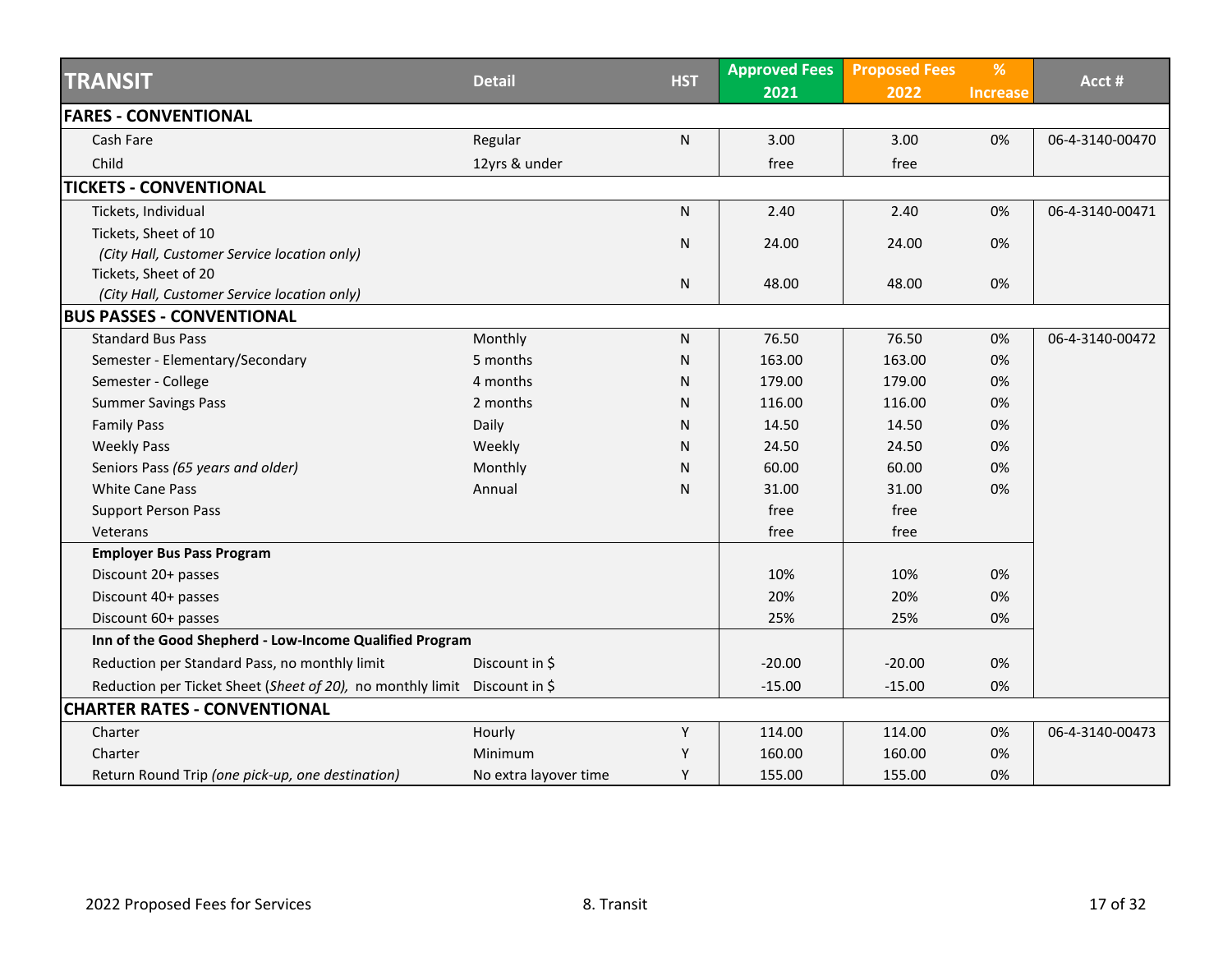|                                                 | <b>Detail</b>     | <b>HST</b> | <b>Approved Fees</b> | <b>Proposed Fees</b> | %               | Acct#           |
|-------------------------------------------------|-------------------|------------|----------------------|----------------------|-----------------|-----------------|
| <b>TRANSIT</b>                                  |                   |            | 2021                 | 2022                 | <b>Increase</b> |                 |
| <b>FARES - CARE-A-VAN</b>                       |                   |            |                      |                      |                 |                 |
| Cash Fare                                       | Regular           | N          | 3.00                 | 3.00                 | 0%              | 01-4-3195-00470 |
| Accompanying Child                              | 12 yrs & under    |            | free                 | free                 |                 |                 |
| <b>Cancellation Fees</b>                        | Regular cash fare | N          | 3.00                 | 3.00                 | 0%              |                 |
| <b>TICKETS - CARE-A-VAN</b>                     |                   |            |                      |                      |                 |                 |
| Tickets, Individual                             |                   | N          | 2.40                 | 2.40                 | 0%              | 01-4-3195-00471 |
| Tickets, Sheet of 10                            |                   | ${\sf N}$  | 24.00                | 24.00                | 0%              |                 |
| (City Hall, Customer Service location only)     |                   |            |                      |                      |                 |                 |
| Tickets, Sheet of 20                            |                   | N          | 48.00                | 48.00                | 0%              |                 |
| (City Hall, Customer Service location only)     |                   |            |                      |                      |                 |                 |
| <b>BUS PASSES - CARE-A-VAN</b>                  |                   |            |                      |                      |                 |                 |
| Standard                                        | Monthly           | N          | 76.50                | 76.50                | 0%              | 01-4-3195-00472 |
| Semester - Elementary/Secondary                 | 5 months          | N          | 163.00               | 163.00               | 0%              |                 |
| Semester - College                              | 4 months          | N          | 179.00               | 179.00               | 0%              |                 |
| <b>Summer Savings Pass</b>                      | 2 months          | N          | 116.00               | 116.00               | 0%              |                 |
| <b>Family Pass</b>                              | Daily             | N          | 14.50                | 14.50                | 0%              |                 |
| <b>Weekly Pass</b>                              | Weekly            | N          | 24.50                | 24.50                | 0%              |                 |
| Seniors Pass (65 years and older)               | Monthly           | N          | 60.00                | 60.00                | 0%              |                 |
| <b>White Cane Pass</b>                          | Annual            | N          | 31.00                | 31.00                | 0%              |                 |
| <b>Support Person Pass</b>                      | Per pass          |            | free                 | free                 |                 |                 |
| <b>CHARTER RATES - CARE-A-VAN</b>               |                   |            |                      |                      |                 |                 |
| Charter                                         | Hourly            | Υ          | 114.00               | 114.00               | 0%              | 01-4-3195-00473 |
| Charter                                         | Minimum           | Y          | 163.00               | 163.00               | 0%              |                 |
| <b>MAINTENANCE DEPARTMENT SERVICING</b>         |                   |            |                      |                      |                 |                 |
| <b>Exterior Bus Wash</b>                        |                   | Υ          | 47.50                |                      | N/A             | 06-4-3140-00475 |
| Exterior Bus Wash by Hand                       |                   | Y          | 74.20                |                      | N/A             |                 |
| Interior Sweep or Interior Mop                  |                   | Y          | 35.05                |                      | N/A             |                 |
| Complete Interior Clean                         | Hourly            | Y          | 61.30                |                      | N/A             |                 |
| Parking, Inside                                 | Daily             | Y          | 48.00                | 48.00                | 0%              |                 |
| Parking, Outside                                | Daily             | Y          | 37.50                | 37.50                | 0%              |                 |
| Mechanic, Light Maintenance                     | Hourly            | Y          | 87.00                | 87.00                | 0%              |                 |
| Mechanic, After Hours Call-in (minimum 2 hours) | Hourly            | Y          | 103.10               | 103.10               | 0%              |                 |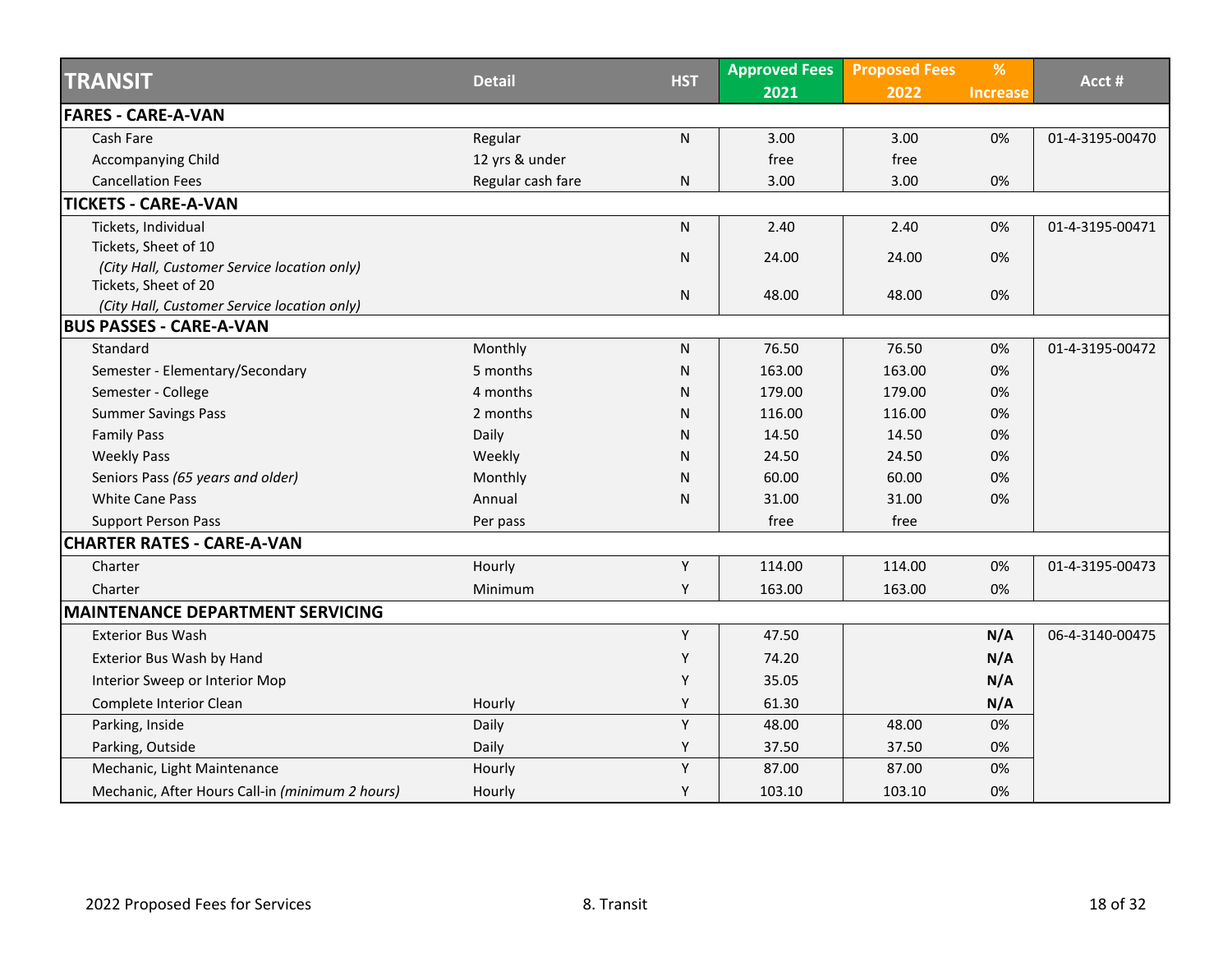|                                                                                                                      | <b>Detail</b>               | <b>HST</b> | <b>Approved Fees</b> | <b>Proposed Fees</b> | %               | Acct #          |
|----------------------------------------------------------------------------------------------------------------------|-----------------------------|------------|----------------------|----------------------|-----------------|-----------------|
| <b>PARKS &amp; RECREATION</b>                                                                                        |                             |            | 2021                 | 2022                 | <b>Increase</b> |                 |
| <b>PARK &amp; FACILITY USER FEES</b> (refundable deposits may apply)                                                 |                             |            |                      |                      |                 |                 |
| Centennial, Clearwater, Canatara, Kenwick on the Lake, Mike Weir & Tecumseh Parks & all Community Parks as requested |                             |            |                      |                      |                 | 01-4-4510-00903 |
| Anchor Events and Festivals - 5000 in attendance over                                                                | Daily                       | Υ          | 1,100.00             | 1,133.00             | 3%              |                 |
| duration of event                                                                                                    |                             |            |                      |                      |                 |                 |
| Non-Profit/Charitable Group (50% reduction)                                                                          | Daily                       | Y          | 550.00               | 565.00               | 3%              |                 |
| Set Up & Take Down Rate                                                                                              | Daily                       | Υ          | 250.00               | 257.00               | 3%              |                 |
| Community Events - over 500+ attendance                                                                              | Daily                       | Υ          | 300.00               | 308.00               | 3%              |                 |
| Non-Profit/Charitable Groups (50% reduction)                                                                         | Daily                       | Υ          | 150.00               | 155.00               | 3%              |                 |
| Community Events - under 500 in attendance                                                                           | Daily                       | Y          | 110.00               | 113.00               | 3%              |                 |
| Non-Profit/Charitable Groups (50% reduction)                                                                         | Daily                       | Y          | 55.00                | 56.00                | 2%              |                 |
| <b>Suncor Agora/Outdoor Stage</b>                                                                                    | 1/2 day (under 4 hrs.)      | Y          | 420.00               | 432.00               | 3%              |                 |
|                                                                                                                      | Full day                    | Y          | 840.00               | 862.00               | 3%              |                 |
|                                                                                                                      | (over 4 hrs. - max. 8 hrs.) |            |                      |                      |                 |                 |
| <b>Canatara Bandshell</b>                                                                                            | Hourly (min. 3 hrs. - max.  | Y          | 41.00                | 42.00                | 2%              |                 |
|                                                                                                                      | daily rate of 6 hrs.)       | Y          |                      |                      |                 |                 |
| <b>Picnic Areas</b>                                                                                                  |                             |            |                      |                      |                 |                 |
| Camp Saredaca Picnic Shelter                                                                                         |                             | Υ          | 36.00                | 37.00                | 3%              |                 |
| Canatara Park - Area 1 & Beach Pavilion                                                                              | <b>Covered Section</b>      | Υ          | 40.00                | 41.00                | 2%              |                 |
| Canatara Park - Areas 2, 3 & 4                                                                                       | <b>Uncovered Sections</b>   | Υ          | 34.00                | 35.00                | 3%              |                 |
| Cox Youth Centre                                                                                                     |                             | Υ          | 34.00                | 35.00                | 3%              |                 |
| Mike Weir - Cricket Club Shelter                                                                                     |                             | Υ          | 34.00                | 35.00                | 3%              |                 |
| Kenwick Park Wedding (pavilion & gazebo)                                                                             |                             | Υ          | 75.00                | 77.00                | 3%              |                 |
| Mike Weir/ Kenwick Park                                                                                              | Equivalent to 2 sections    | Y          | 63.00                | 64.00                | 2%              |                 |
| Clearwater Community Centre Picnic Shelter                                                                           |                             | Υ          | 34.00                | 35.00                | 3%              |                 |
| <b>Wildwood Park</b>                                                                                                 | North or South              | Υ          | 34.00                | 35.00                | 3%              |                 |
| <b>Hospitality Tent (Beer Tent)</b>                                                                                  |                             |            |                      |                      |                 |                 |
| Clearwater Community Picnic Shelter                                                                                  |                             | Υ          | 242.00               | 250.00               | 3%              |                 |
| <b>Garden Plots - Germain</b>                                                                                        |                             |            |                      |                      |                 |                 |
| 20 ft. x 20 ft.                                                                                                      | Annual                      | Υ          | 43.00                | 44.00                | 2%              |                 |
| Germain Park Wedding Arbour or Germain Park Japanese Garden - Wedding                                                |                             |            |                      |                      |                 |                 |
| Non-Licensed Only                                                                                                    | Hourly                      | Y          | 37.00                | 38.00                | 3%              |                 |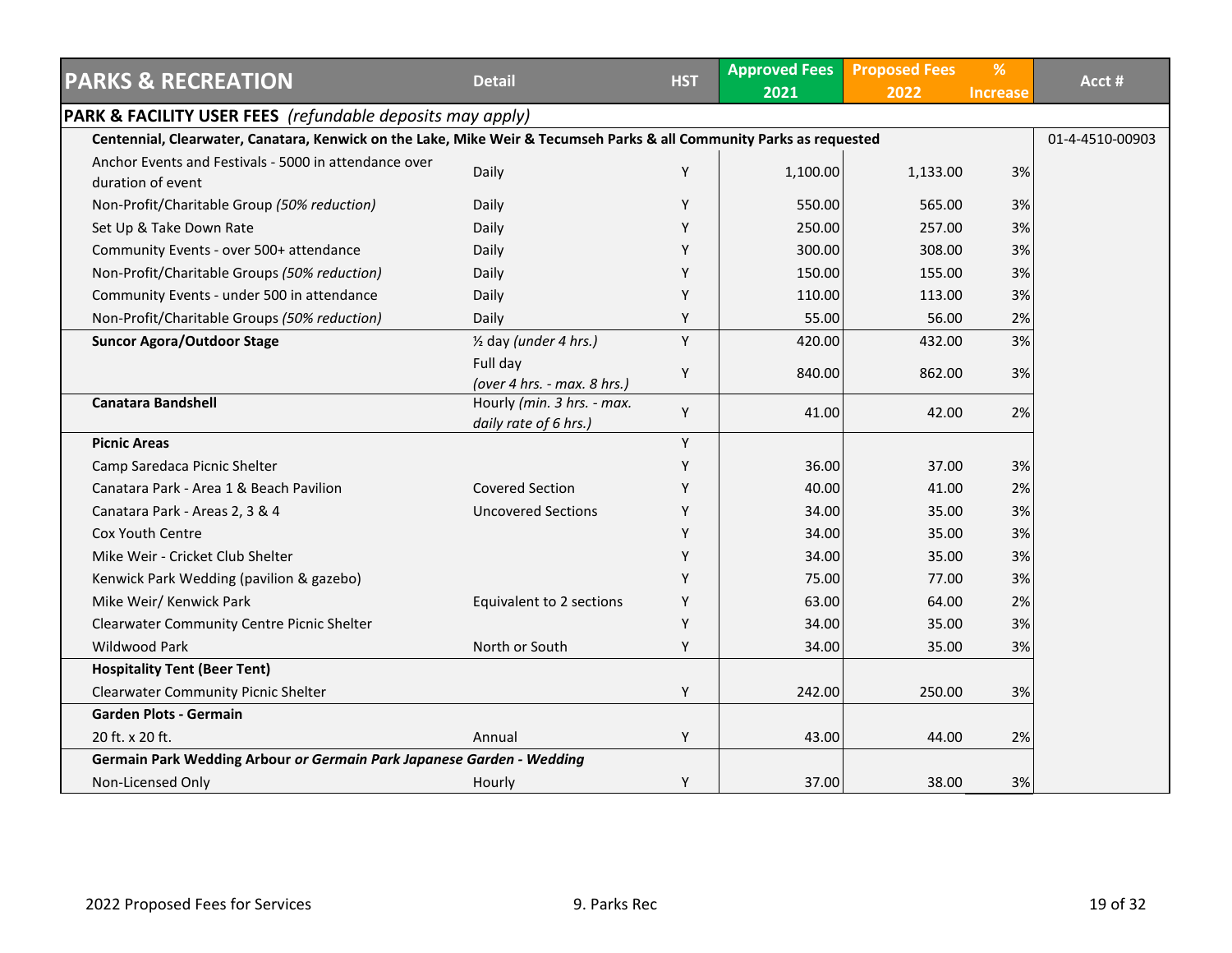| <b>PARKS &amp; RECREATION</b>                            | <b>Detail</b>                           | <b>HST</b> | <b>Approved Fees</b> | <b>Proposed Fees</b> | %               | Acct #          |
|----------------------------------------------------------|-----------------------------------------|------------|----------------------|----------------------|-----------------|-----------------|
|                                                          |                                         |            | 2021                 | 2022                 | <b>Increase</b> |                 |
| <b>Seaway Kiwanis Wedding Pavilion</b>                   |                                         |            |                      |                      |                 | 30-2-6635-06320 |
| Unlicensed - Wedding                                     | 1/2 day (under 4 hrs.)                  | Y          | 585.00               |                      | N/A             |                 |
|                                                          | Full day                                | Y          | 1,160.00             |                      | N/A             |                 |
|                                                          | (over 4 hrs. - max. 8 hrs.)             |            |                      |                      |                 |                 |
| Licensed - Wedding                                       | 1/2 day (under 4 hrs.)                  | Y          | 750.00               |                      | N/A             |                 |
|                                                          | Full day<br>(over 4 hrs. - max. 8 hrs.) | Y          | 1,460.00             |                      | N/A             |                 |
| Unlicensed - Picnic/Event                                | 1/2 day (under 4 hrs.)                  | Y          | 175.00               | 180.00               | 3%              |                 |
|                                                          | Full day<br>(over 4 hrs. - max. 8 hrs.) | Y          | 340.00               | 350.00               | 3%              |                 |
| Licensed - Picnic/Event                                  | 1/2 day (under 4 hrs.)                  | Y          | 255.00               | 262.00               | 3%              |                 |
|                                                          | Full day<br>(over 4 hrs. - max. 8 hrs.) | Y          | 510.00               | 524.00               | 3%              |                 |
| Non Profit or Charitable Group                           |                                         |            | $-50%$               | $-50%$               | 0%              |                 |
| Event Participant Fees - Kids Funfest, etc.              |                                         |            |                      |                      |                 | 01-4-4601-00645 |
| Event Vendor                                             | Varies by vendor                        | Y          | 60.00                | 62.00                | 3%              |                 |
| <b>Food Concession</b>                                   |                                         | Y          | 82.00                | 84.00                | 2%              |                 |
| <b>Event Participant Fees - Canada Day</b>               |                                         |            |                      |                      |                 | 01-4-4610-00661 |
| Parade Participant - Commercial                          |                                         | Y          | 50.00                | 51.00                | 2%              |                 |
| Handmade Craft Market Vendor                             |                                         | Y          | 50.00                | 51.00                | 2%              |                 |
| Market Vendor - Centennial Park                          |                                         |            | 125.00               | 129.00               | 3%              |                 |
| Canatara Concession                                      |                                         |            | 585.00               | 600.00               | 3%              |                 |
| <b>Centennial Concession</b>                             |                                         |            | 300.00               | 310.00               | 3%              |                 |
| <b>COMMUNITY CENTRES</b> (refundable deposits may apply) |                                         |            |                      |                      |                 |                 |
| <b>Newton Centre</b>                                     | 1/2 day (under 4 hrs.)                  | Y          | 72.00                | 74.00                | 3%              | 01-4-4510-00903 |
|                                                          | Hourly<br>(over 4 hrs. - max. 8 hrs.)   | Υ          | 18.00                | 19.00                | 6%              |                 |
| <b>Clearwater Community Upper Hall</b>                   |                                         |            |                      |                      |                 | 01-4-4708-00660 |
| Unlicensed                                               | Hourly                                  | Υ          | 36.00                |                      | N/A             |                 |
| Licensed                                                 | Hourly                                  | Υ          | 81.00                |                      | N/A             |                 |
| <b>Clearwater Community Lower Hall</b>                   |                                         |            |                      |                      |                 |                 |
| Unlicensed                                               | Hourly                                  | Υ          | 26.00                | 27.00                | 4%              |                 |
| Licensed                                                 | Hourly                                  | Y          | 56.00                | 58.00                | 4%              |                 |
| Council Approved Youth Groups - Subsidized Rate          | Reduction in listed fee                 |            | $-25%$               | $-25%$               | 0%              |                 |
| Sarnia Arena Kiwanis Room                                |                                         |            |                      |                      |                 | 01-4-4705-00660 |

2022 Proposed Fees for Services 9. Parks Rec 20 of 32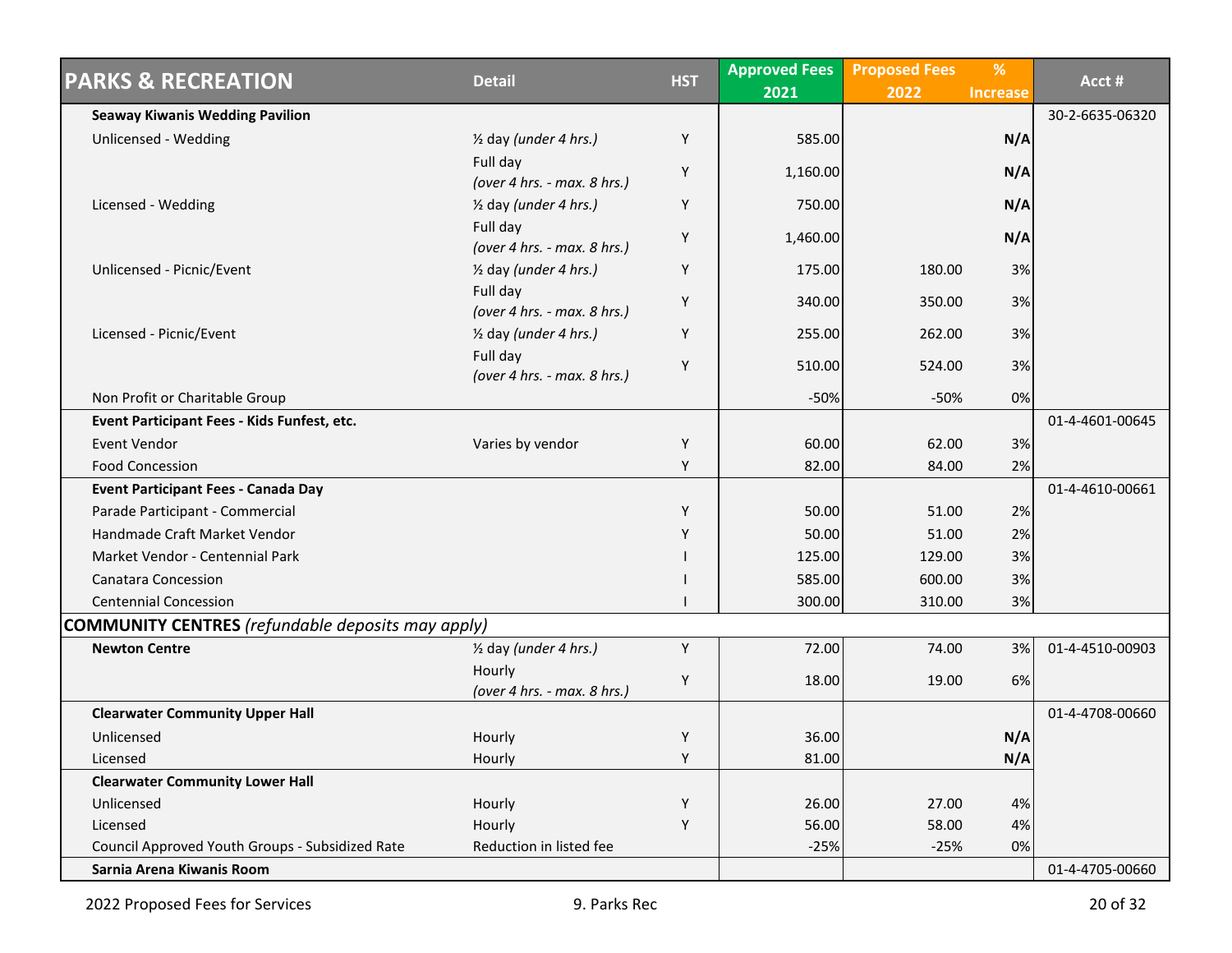| <b>PARKS &amp; RECREATION</b>                                                                                      | <b>Detail</b><br><b>HST</b> | <b>Approved Fees</b> | <b>Proposed Fees</b> | %      | Acct#           |                 |  |
|--------------------------------------------------------------------------------------------------------------------|-----------------------------|----------------------|----------------------|--------|-----------------|-----------------|--|
|                                                                                                                    |                             |                      | 2021                 | 2022   | <b>Increase</b> |                 |  |
| Unlicensed                                                                                                         | Hourly                      | Υ                    | 36.00                | 37.00  | 3%              |                 |  |
| Licensed                                                                                                           | Hourly                      | Υ                    | 81.00                | 83.00  | 2%              |                 |  |
| Council Approved Youth Groups - Subsidized Rate                                                                    | Reduction in listed fee     |                      | $-25%$               | $-25%$ | 0%              |                 |  |
| <b>Strangway Centre</b>                                                                                            |                             |                      |                      |        |                 | 01-4-4950-00903 |  |
| Room Rental - Games, Craft, Living, Reference, Conference,                                                         | Hourly                      | Y                    | 21.00                | 22.00  | 5%              |                 |  |
| Café (Unlicensed)                                                                                                  |                             | Υ                    | 46.00                |        |                 |                 |  |
| Room Rental - Multi Purpose Room (Unlicensed)                                                                      | Hourly                      |                      |                      | 47.00  | 2%              |                 |  |
| <b>PARKS &amp; RECREATION PROGRAMS</b>                                                                             |                             |                      |                      |        |                 |                 |  |
| SPORTSFIELDS - BASEBALL & SOFTBALL DIAMONDS, SOCCER, FOOTBALL, & RUGBY FIELDS                                      |                             |                      |                      |        |                 |                 |  |
| Class "A" Diamonds - Blackwell South and Errol Russell                                                             |                             |                      |                      |        |                 |                 |  |
| Class "B" Diamonds - Blackwell North, Clearwater 1 - 4, Germain 1 - 5, Tecumseh, Coronation; bases provided        |                             |                      |                      |        |                 |                 |  |
| Class "C" Diamonds - Blackwell North; bases not provided - Removed                                                 |                             |                      |                      |        |                 |                 |  |
| Class "A" Fields - Norm Perry Main Field; Includes nets, and dressing rooms                                        |                             |                      |                      |        |                 |                 |  |
| Class "B" Fields - Norm Perry Back, Germain 1 - 4, Blackwell, Agincourt, Lansdowne; Includes cutting/lining & nets |                             |                      |                      |        |                 |                 |  |
| <b>Baseball/Softball Per Diamond Rates</b>                                                                         |                             |                      |                      |        |                 | 01-4-4511-00625 |  |
| Class "A" - Lighted Diamonds                                                                                       | Hourly                      | Y                    | 46.00                | 47.00  | 2%              |                 |  |
| Class "A" - Non-Lighted                                                                                            | Hourly                      | Y                    | 32.00                | 33.00  | 3%              |                 |  |
| Class "B" - Lighted Diamonds                                                                                       | Hourly                      | Y                    | 42.00                | 43.00  | 2%              |                 |  |
| Class "B" - Non-Lighted Diamonds                                                                                   | Hourly                      | Y                    | 28.00                | 29.00  | 4%              |                 |  |
| Sports Fields - Soccer/Rugby/Football                                                                              |                             |                      |                      |        |                 |                 |  |
| Class "A" Pitch Non-lighted***                                                                                     | Hourly                      | Y                    | 77.00                | 79.00  | 3%              |                 |  |
| Class "A" Pitch lighted***                                                                                         | Hourly                      | Y                    | 97.00                | 100.00 | 3%              |                 |  |
| Class "B" Pitches***                                                                                               | Hourly                      | Υ                    | 30.00                | 31.00  | 3%              |                 |  |
| Multi Use/Tennis Court & Pickleball Rental                                                                         |                             |                      |                      |        |                 |                 |  |
| Hourly Rate (Germain, Kenwick, Cathcart, Linden, Baxter)                                                           | Hourly, per court           | Y                    | 15.00                | 11.00  | $-27%$          |                 |  |
| Blackwell Park - Pickle Ball Hub                                                                                   | Hourly, per court           | Υ                    | 15.00                | 11.00  | $-27%$          |                 |  |
| Council Approved Youth Groups - Subsidized Rate                                                                    | Reduction in listed fee     |                      | $-25%$               | $-25%$ | 0%              | 01-4-4511-00627 |  |
| SMAA BASEBALL, SMAA GIRLS FASTBALL, SARNIA MINOR BRAVES                                                            |                             |                      |                      |        |                 |                 |  |
| SARNIA GIRLS SOCCER, SARNIA FC, SMAA FOOTBALL                                                                      |                             |                      |                      |        |                 |                 |  |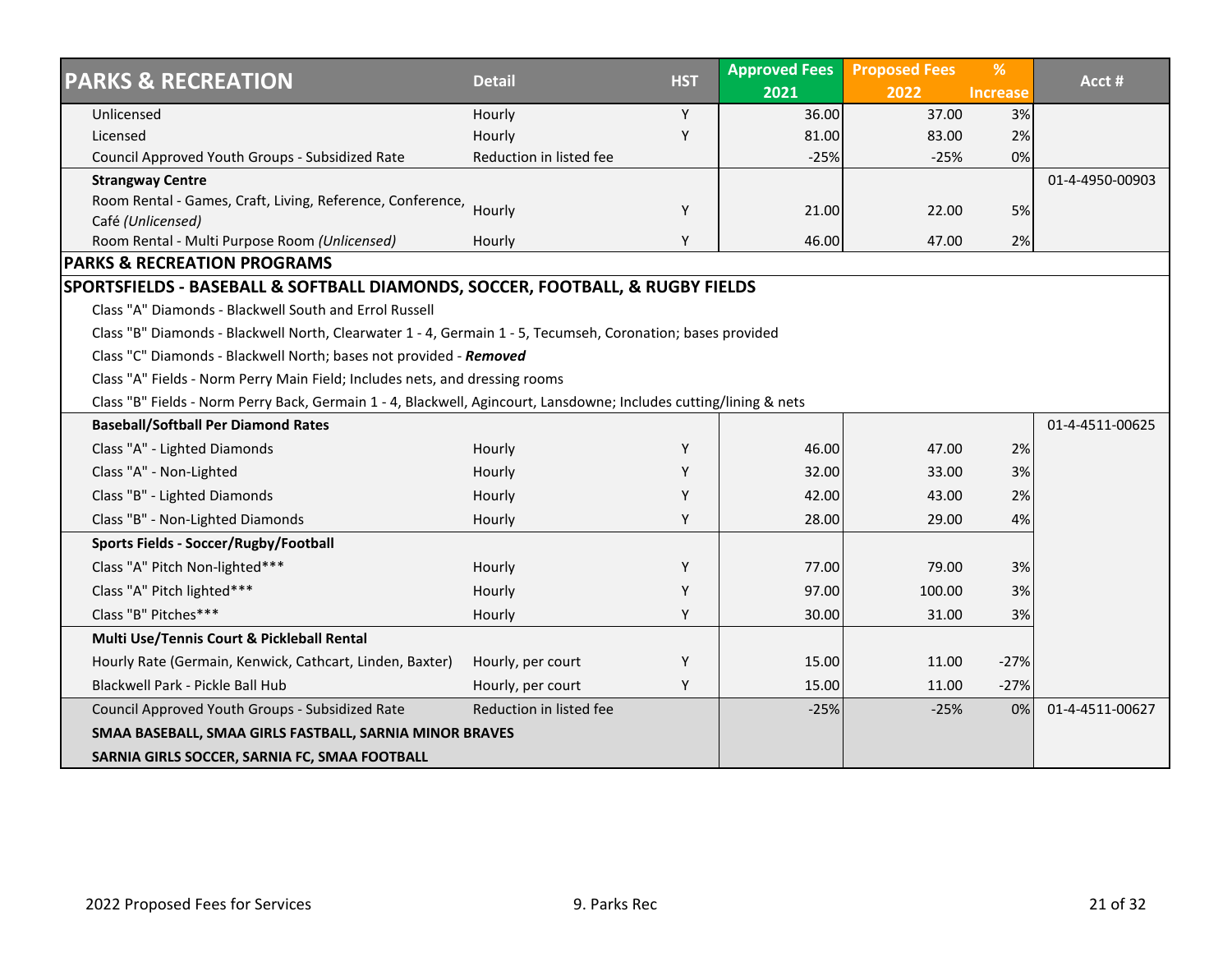| <b>PARKS &amp; RECREATION</b>                                                                    | <b>Detail</b>                             | <b>HST</b> | <b>Approved Fees</b> | <b>Proposed Fees</b> | %               | Acct #          |  |  |
|--------------------------------------------------------------------------------------------------|-------------------------------------------|------------|----------------------|----------------------|-----------------|-----------------|--|--|
|                                                                                                  |                                           |            | 2021                 | 2022                 | <b>Increase</b> |                 |  |  |
| <b>ARENAS - ICE RENTALS</b>                                                                      |                                           |            |                      |                      |                 |                 |  |  |
| <b>OFF - SEASON ICE</b>                                                                          | April 1st to August 31                    |            |                      |                      |                 |                 |  |  |
| Non-Prime Time                                                                                   | Mon-Fri; 6 am-5 pm                        |            |                      |                      |                 |                 |  |  |
| Prime Time                                                                                       | Mon-Fri; 5 pm-10 pm; Sat & Sun 6 am-12 am |            |                      |                      |                 |                 |  |  |
| Night Time                                                                                       | Any Day; after 10 pm                      |            |                      |                      |                 |                 |  |  |
| <b>REGULAR SEASON ICE</b>                                                                        | September 1st-March 31st                  |            |                      |                      |                 |                 |  |  |
| Non-Prime Time                                                                                   | Mon-Fri; 6 am to 5pm                      |            |                      |                      |                 |                 |  |  |
| Prime Time                                                                                       | Mon-Fri; 5 pm-10 pm; Sat & Sun 7 am-10 pm |            |                      |                      |                 |                 |  |  |
| Night Time                                                                                       | Any Day; after 10 pm                      |            |                      |                      |                 |                 |  |  |
| Regular Season - Prime Time                                                                      | Hourly                                    | Υ          | 245.53               | 252.90               | 3%              | 01-4-4705-00626 |  |  |
| Off Season - Prime Time                                                                          | Hourly                                    | Y          | 235.75               | 252.90               | 7%              | 01-4-4708-00626 |  |  |
| Regular Season - Non-Prime Time                                                                  | Hourly                                    | Y          | 82.14                | 84.60                | 3%              | 01-4-4710-00626 |  |  |
| Off Season - Non-Prime Time                                                                      | Hourly                                    | Y          | 141.45               | 151.74               | 7%              |                 |  |  |
| Night Time                                                                                       | Hourly                                    | Y          | 171.66               | 176.81               | 3%              |                 |  |  |
| Summer Floor Rental - Sports                                                                     | Hourly                                    | Y          | 92.40                | 94.00                | 2%              |                 |  |  |
| Council Approved Youth Groups - Subsidized Rate                                                  | Reduction in listed fee                   |            | $-25%$               | $-25%$               | 0%              | 01-4-4705-00627 |  |  |
| SARNIA HOCKEY ASSOCIATION, SMAA LACROSSE, SKATE SARNIA, LAMBTON AAA                              |                                           |            |                      |                      |                 | 01-4-4708-00627 |  |  |
| SARNIA GIRLS HOCKEY, SARNIA SLEDGE HOCKEY                                                        |                                           |            |                      |                      |                 | 01-4-4710-00627 |  |  |
| <b>Public and Family Skate</b>                                                                   |                                           |            |                      |                      |                 | 01-4-4705-00628 |  |  |
| Children                                                                                         |                                           |            | free                 | free                 |                 | 01-4-4708-00628 |  |  |
| <b>Adults</b>                                                                                    |                                           |            | free                 | free                 |                 |                 |  |  |
| Adults - Weekdays, Daytime                                                                       |                                           |            | free                 | free                 |                 |                 |  |  |
| <b>ARENAS - EVENTS</b>                                                                           |                                           |            |                      |                      |                 |                 |  |  |
| Sarnia Arena                                                                                     |                                           |            |                      |                      |                 | 01-4-4705-00629 |  |  |
| Winter - Floor area only                                                                         | \$2,000-\$4,000/day                       | Y          | variable             | variable             |                 |                 |  |  |
| Summer - Floor area only                                                                         | Daily                                     | Y          | 1,650.00             | 1,700.00             | 3%              |                 |  |  |
| Facility Setup/Event Fees: Determined on a per event basis                                       |                                           |            | variable             | variable             |                 |                 |  |  |
| <b>Clearwater Arena</b>                                                                          |                                           |            |                      |                      |                 | 01-4-4708-00629 |  |  |
| Summer - Floor area & spectator area                                                             | Daily                                     | Υ          | 1,650.00             | 1,700.00             | 3%              |                 |  |  |
| Facility Setup/Event Fees: Determined on a per event basis                                       |                                           |            | variable             | variable             |                 |                 |  |  |
| <b>Progressive Auto Sales Arena</b>                                                              | Daily                                     |            |                      |                      |                 | 01-4-4710-00629 |  |  |
| Facility Rental Fees (plus applicable event expenses, based<br>on individual event requirements) | \$2,000-\$4,000/day                       | Y          | variable             | variable             |                 |                 |  |  |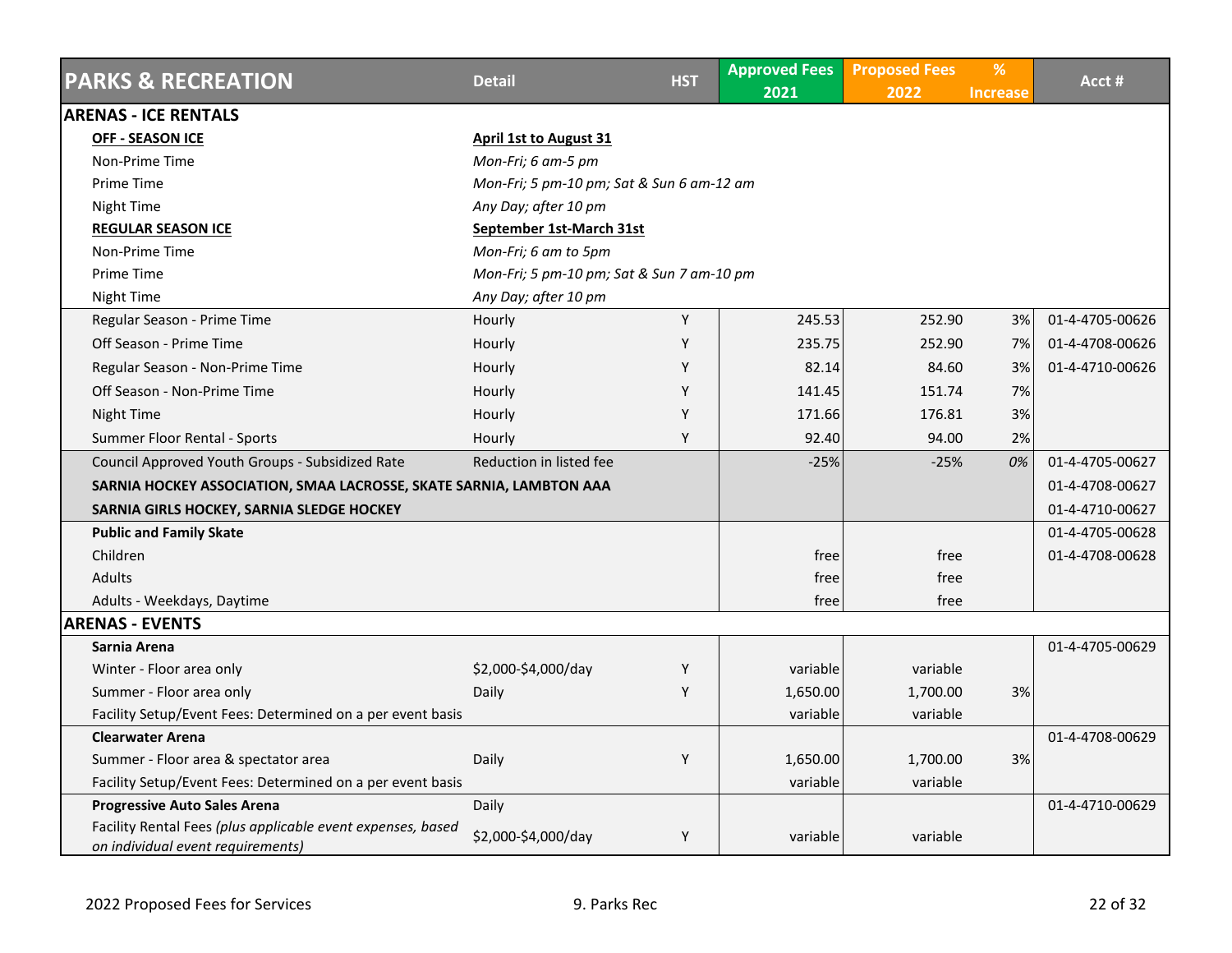| <b>PARKS &amp; RECREATION</b><br><b>Detail</b>                      |                               | <b>HST</b> | <b>Approved Fees</b> | <b>Proposed Fees</b> | %               |                 |  |
|---------------------------------------------------------------------|-------------------------------|------------|----------------------|----------------------|-----------------|-----------------|--|
|                                                                     |                               |            | 2021                 | 2022                 | <b>Increase</b> | Acct#           |  |
| <b>OUTDOOR POOLS</b>                                                |                               |            |                      |                      |                 |                 |  |
| <b>Aquatic Lessons</b>                                              |                               |            |                      |                      |                 | 01-4-4716-00640 |  |
| Semi-Private Lesson                                                 |                               | N          | 67.00                | 69.00                | 3%              |                 |  |
| 50 minute Lesson                                                    |                               | N          | 62.00                | 64.00                | 3%              |                 |  |
| 30 minute Lesson                                                    |                               | N          | 47.00                | 48.00                | 2%              |                 |  |
| Public Swim &/or Spray Park Entry Fee - Per Session                 |                               |            |                      |                      |                 | 01-4-4716-00630 |  |
| Pool - Children                                                     |                               | N          | 2.00                 | 2.00                 | 0%              |                 |  |
| Pool - Adults                                                       |                               |            | 2.00                 | 2.00                 | 0%              |                 |  |
| <b>Private Bookings, Saturdays or Sundays</b>                       |                               |            |                      |                      |                 | 01-4-4716-00635 |  |
| Private Pool or Splash Pad                                          | Hourly                        | ٧          | 98.00                | 102.00               | 4%              |                 |  |
| STRANGWAY CENTRE/RECREATIONAL PROGRAMMING - MEMBERSHIP & ACTIVITIES |                               |            |                      |                      |                 |                 |  |
| <b>Membership Fees</b>                                              |                               |            |                      |                      |                 | 01-4-4950-00655 |  |
| Annual                                                              |                               |            | 54.00                | 55.50                | 3%              |                 |  |
| 6 month - May to October                                            |                               |            | 35.00                | 36.00                | 3%              |                 |  |
| September to December                                               | Reduced rate                  |            | 25.00                | 25.50                | 2%              |                 |  |
| <b>Activity Fees</b>                                                |                               |            |                      |                      |                 | 01-4-4950-47806 |  |
| Non-member                                                          | Per visit                     |            | 5.50                 | 5.75                 | 5%              |                 |  |
| Member                                                              | Per time                      |            | 2.50                 | 2.75                 | 10%             |                 |  |
| Woodworking Shop - Non-member full day                              | Per use                       |            | 12.00                | 12.25                | 2%              | 01-4-4950-47805 |  |
| Woodworking Shop - Non-member 1/2 day                               | Per use - AM or PM            |            | 7.00                 | 7.25                 | 4%              |                 |  |
| Woodworking Shop - Membership fee annual                            |                               |            |                      | 175.00               | <b>NEW</b>      | 01-4-4950-47805 |  |
| <b>Adult Programming Fees</b>                                       | <b>Adult Programming Fees</b> |            | variable             | variable             |                 | 01-4-4950-47806 |  |
| <b>PROGRAMMING</b>                                                  |                               |            |                      |                      |                 |                 |  |
| Summer Camps and Programs - Refer to Activity Guide                 |                               |            | variable             | variable             |                 | 01-4-4601-00654 |  |
| Park Summer Programs - Refer to Activity Guide                      |                               |            | variable             | variable             |                 | 01-4-4601-00642 |  |
| Recreational Activities Fees - Refer to Activity Guide              | <b>Activity Guide</b>         |            | variable             | variable             |                 |                 |  |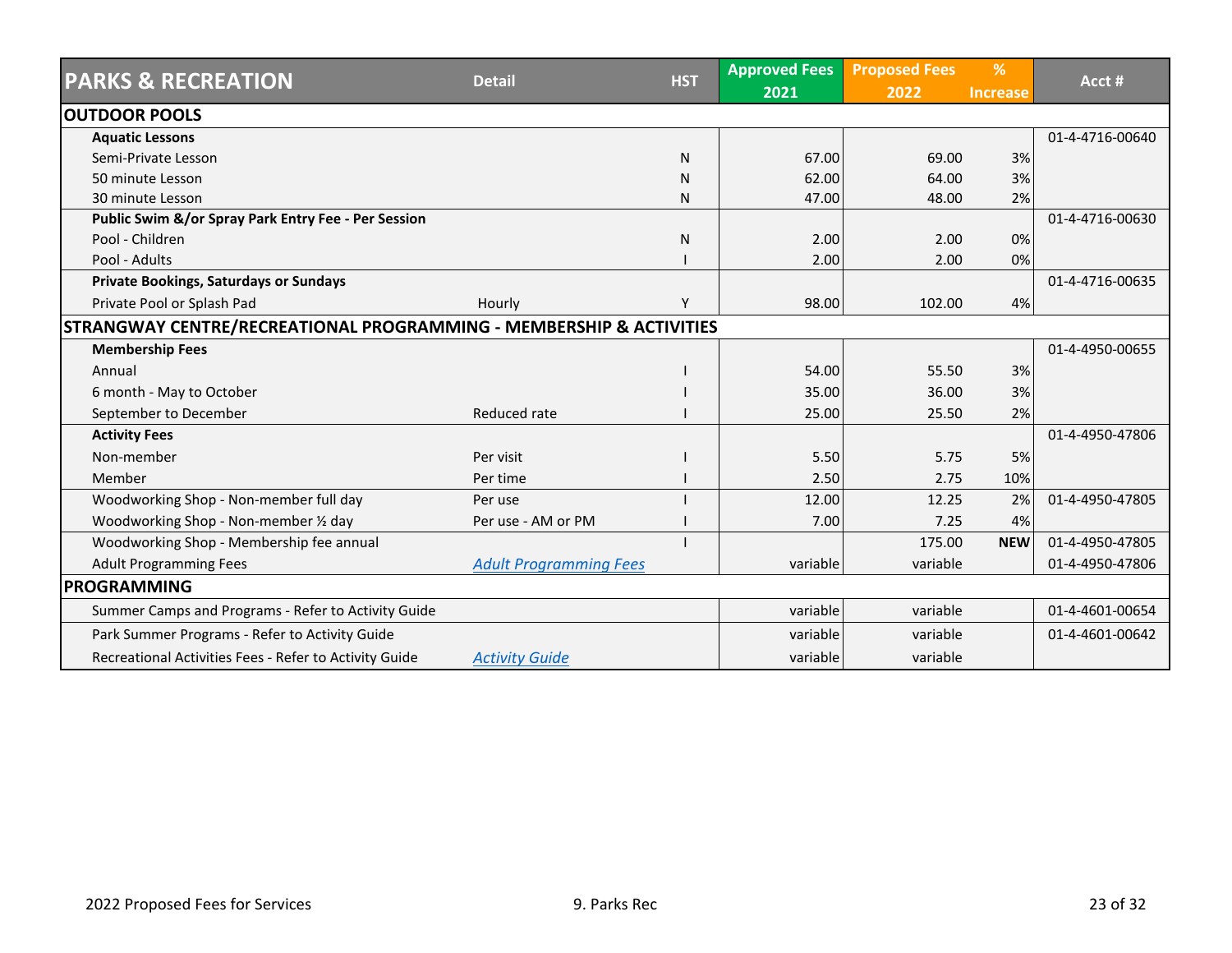| <b>PARKS &amp; RECREATION</b>                               | <b>Detail</b>      | <b>HST</b> | <b>Approved Fees</b> | <b>Proposed Fees</b> | %        | Acct #          |  |
|-------------------------------------------------------------|--------------------|------------|----------------------|----------------------|----------|-----------------|--|
|                                                             |                    |            | 2021                 | 2022                 | Increase |                 |  |
| <b>GENERAL PARKS &amp; RECREATION COST RECOVERY</b>         |                    |            |                      |                      |          |                 |  |
| Festival, Events & Tournaments - Facility/Park/Sports Field |                    |            |                      |                      |          | 01-4-4510-00930 |  |
| Damage, facility cleaning, set up event requirements        | Per field/event    |            | variable             | variable             |          |                 |  |
| <b>Commemorative Benches &amp; Trees</b>                    |                    |            |                      |                      |          | 01-4-5701-90005 |  |
| Waterfront & Park - Signature Commemorative Bench           | Per bench          | N          | 2.000.00             | 2.060.00             | 3%       |                 |  |
| Howard Watson Nature Trail & Park - Commemorative           | Per bench          | N          | 1.500.00             | 1.555.00             | 4%       |                 |  |
| Bench                                                       |                    |            |                      |                      |          |                 |  |
| <b>Commemorative Tree</b>                                   | Per tree           | N          | 300.00               | 305.00               | 2%       | 01-4-5701-90059 |  |
| Refunds Due to Cancellation                                 | Administration fee |            | 12.00                | 12.00                | 0%       | 01-4-4500-00930 |  |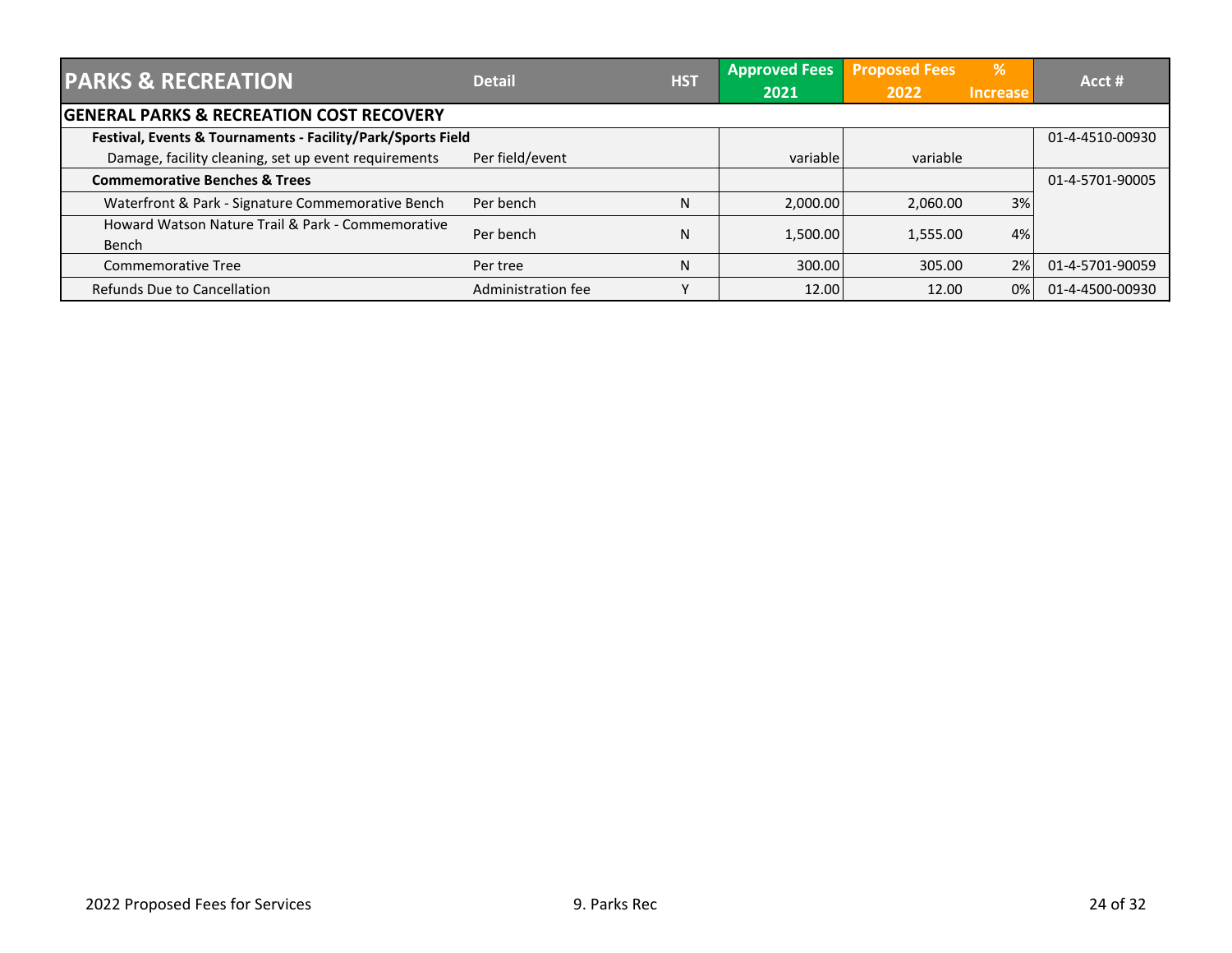| <b>PLANNING</b>                                | <b>Detail</b>                          | <b>HST</b> | <b>Approved Fees</b> | <b>Proposed Fees</b> | %               | Acct #          |
|------------------------------------------------|----------------------------------------|------------|----------------------|----------------------|-----------------|-----------------|
|                                                |                                        |            | 2021                 | 2022                 | <b>Increase</b> |                 |
| <b>ZONING AND OFFICIAL PLAN APPLICATIONS</b>   |                                        |            |                      |                      |                 |                 |
| Zoning By-Law Amendment                        | Regular                                | N          | 4,710.00             | 4,825.00             | 2%              | 01-4-5005-00700 |
|                                                | Recirculation                          | N          | 768.00               | 785.00               | 2%              |                 |
| Official Plan Change Amendment                 |                                        | ${\sf N}$  | 5,120.00             | 5,245.00             | 2%              |                 |
| Official Plan/Zoning (combined) Amendment      | Amendments processed<br>simultaneously | N          | 5,325.00             | 5,450.00             | 2%              |                 |
| Pre Application Consultation Fee               |                                        | N          | 287.00               | 292.00               | 2%              |                 |
| Site Plan Agreement                            | Less than \$50,000                     | N          | 1,254.00             | 1,285.00             | 2%              |                 |
|                                                | \$50,000 - \$500,000                   | N          | 2,509.00             | 2,570.00             | 2%              |                 |
|                                                | Over \$500,000                         | N          | 3,738.00             | 3,830.00             | 2%              |                 |
| Site Plan Amendments                           | Less than \$50,000                     | N          | 630.00               | 650.00               | 3%              |                 |
|                                                | \$50,000 - \$500,000                   | N          | 1,254.00             | 1,285.00             | 2%              |                 |
|                                                | Over \$500,000                         | N          | 1,869.00             | 1,915.00             | 2%              |                 |
| Reactivation of an Inactive File Fee           |                                        | N          | 512.00               | 525.00               | 3%              |                 |
|                                                | Deposit required per study,            |            |                      |                      |                 |                 |
| Supporting Peer Review of Report/Study         | amount returned<br>less costs incurred | ${\sf N}$  | 2,048.00             | 2,500.00             | 22%             |                 |
| Zoning Review for Building Permit              |                                        | N          | 99.00                | 101.75               | 3%              |                 |
| Review of MDS calculations for Building Permit |                                        | N          | 101.75               | 101.75               | 0%              |                 |
| Lot Release Certificate                        |                                        | ${\sf N}$  | 43.00                | 44.00                | 2%              |                 |
| Part Lot Control Exemption Application         |                                        | N          | 487.60               | 497.00               | 2%              |                 |
| Lifting of "H" Zone Symbol Application         |                                        | ${\sf N}$  | 317.00               | 325.00               | 3%              |                 |
| Deeming By-law Application                     |                                        | ${\sf N}$  | 261.00               | 266.00               | 2%              |                 |
| Variance from Swimming Pool By-Law             |                                        | ${\sf N}$  | 267.35               | 275.00               | 3%              |                 |
| Fence By-Law Amendment                         |                                        | ${\sf N}$  | 261.00               | 266.00               | 2%              |                 |
| <b>Home Occupation Permits</b>                 |                                        | ${\sf N}$  | 85.95                | 87.50                | 2%              |                 |
| Site Plan Compliance Letter                    |                                        | ${\sf N}$  | 113.00               | 115.00               | 2%              |                 |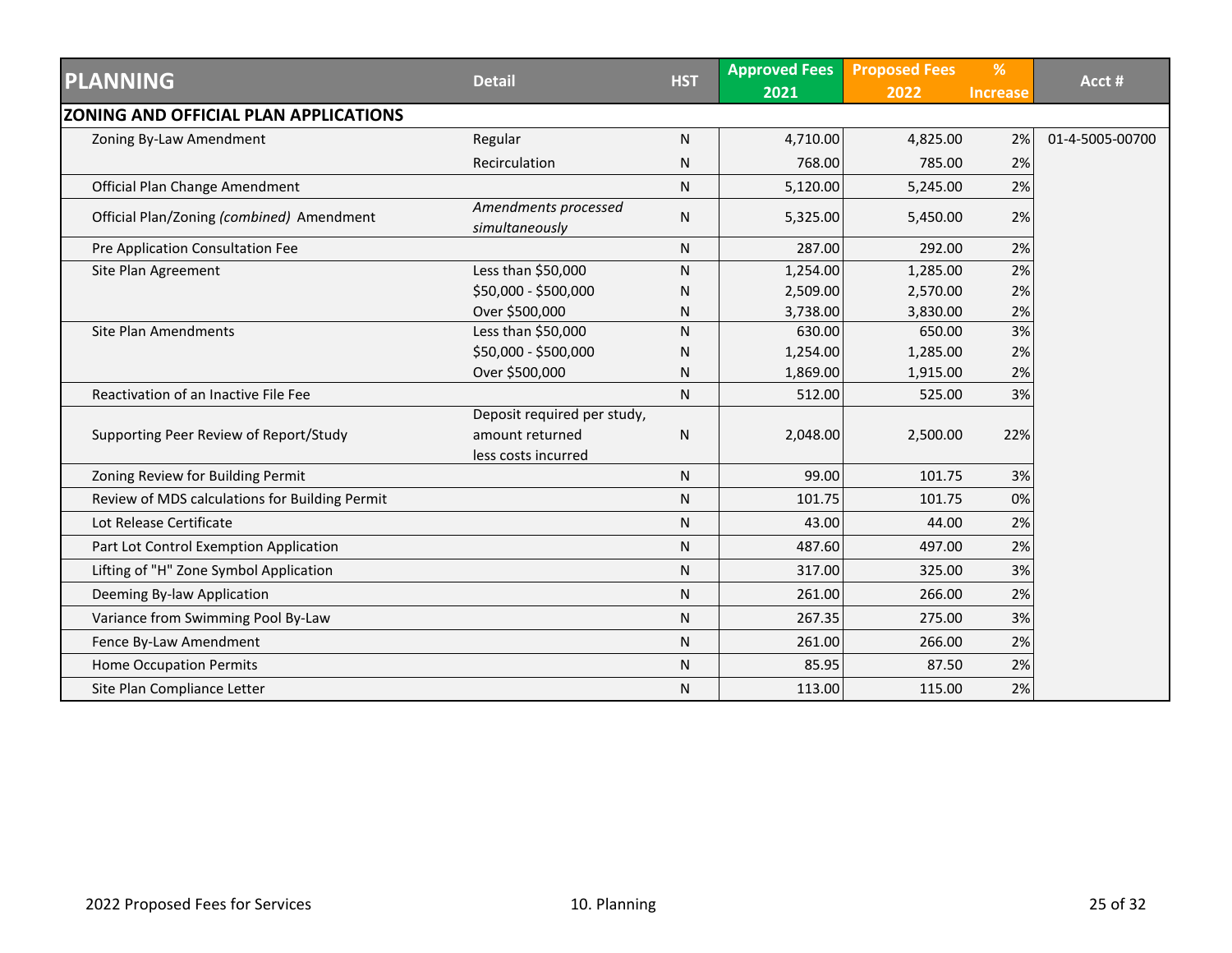| <b>PLANNING</b>                                                            | <b>Detail</b>                      | <b>HST</b> | <b>Approved Fees</b> | <b>Proposed Fees</b> | %               | Acct #          |
|----------------------------------------------------------------------------|------------------------------------|------------|----------------------|----------------------|-----------------|-----------------|
|                                                                            |                                    |            | 2021                 | 2022                 | <b>Increase</b> |                 |
| <b>COMPLIANCE CERTIFICATES</b>                                             |                                    |            |                      |                      |                 |                 |
| Low Density Residential Zoning Use & Building                              | 10 business days or less           | N          | 112.45               | 115.00               | 2%              | 01-4-5005-00701 |
| (3 or less units)                                                          | 5 business days or less            | N          | 166.00               | 170.00               | 2%              |                 |
|                                                                            | 1 business day<br>(when available) | N          | 273.15               | 279.00               | 2%              |                 |
| High Density Residential & Non-Residential Zoning Use &<br><b>Building</b> | 10 business days or less           | N          | 162.00               | 165.00               | 2%              |                 |
| (4 or more units)                                                          | 5 business days or less            | N          | 271.00               | 276.00               | 2%              |                 |
|                                                                            | 1 business day<br>(when available) | N          | 543.00               | 555.00               | 2%              |                 |
| <b>SUBDIVISION/CONDOMINIUM REVIEW</b>                                      |                                    |            |                      |                      |                 |                 |
| Application for Subdivision (10 or more units)                             |                                    | N          | 7,936.00             | 8,095.00             | 2%              | 01-4-5005-00704 |
| Application for Subdivision (5-9 units)                                    |                                    | N          | 6,784.00             | 6,920.00             | 2%              |                 |
| Application for Condominium - Conversion                                   |                                    | N          | 2,867.00             | 2,925.00             | 2%              |                 |
| Application for Condominium                                                |                                    | N          | 7,936.00             | 8,095.00             | 2%              |                 |
| Application for Condominium - Exemption                                    |                                    | N          | 1,250.00             | 1,275.00             | 2%              |                 |
| Amendment to Draft Plan of Subdivision or Condominium                      |                                    | N.         | 2,816.00             | 2,873.00             | 2%              |                 |
| Extension of Draft Plan Approval                                           |                                    | N          | 358.00               | 365.00               | 2%              |                 |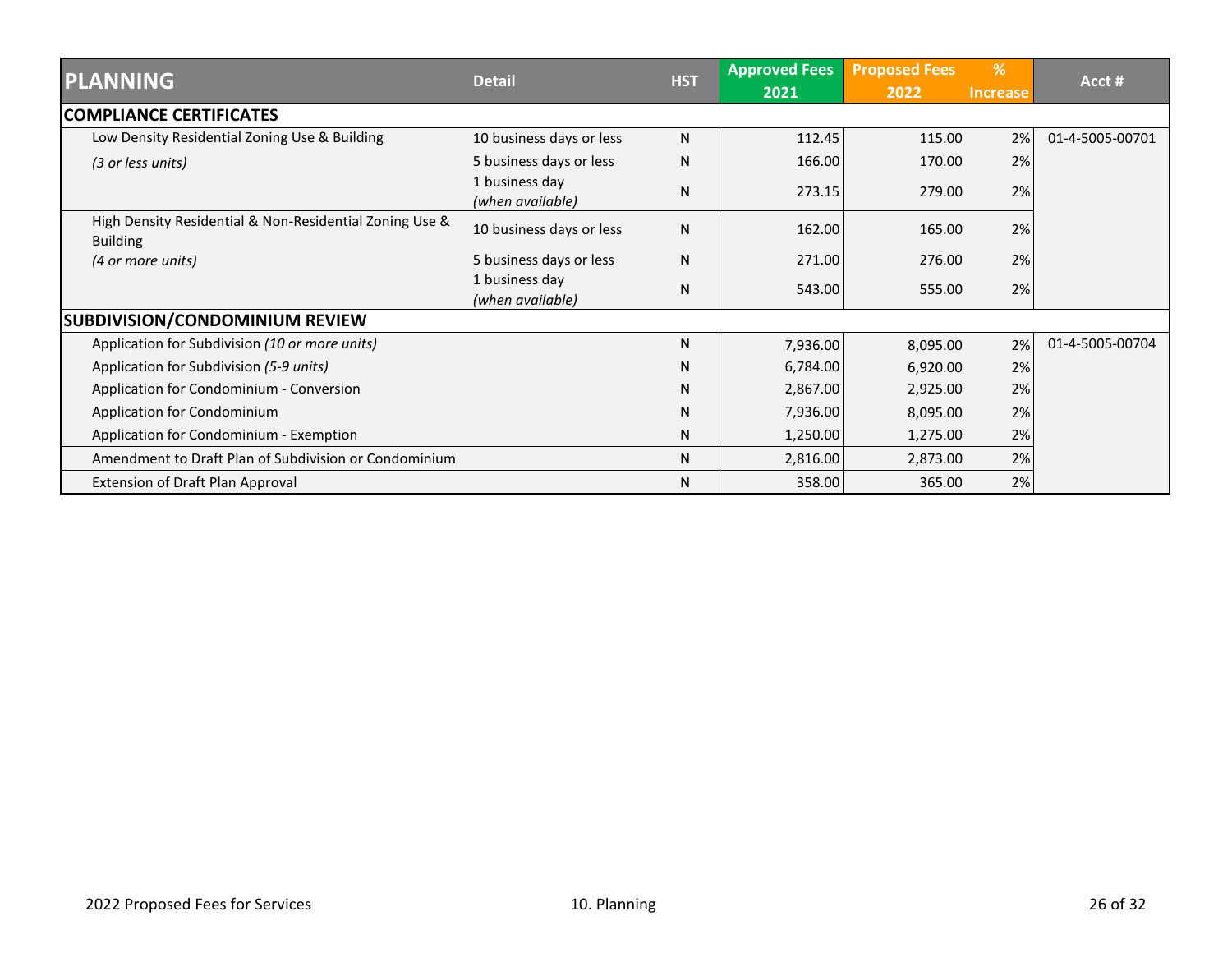| <b>PLANNING</b><br><b>Detail</b>                       |                                    | <b>HST</b>   | <b>Approved Fees</b> | <b>Proposed Fees</b> | %               | Acct #          |
|--------------------------------------------------------|------------------------------------|--------------|----------------------|----------------------|-----------------|-----------------|
|                                                        |                                    |              | 2021                 | 2022                 | <b>Increase</b> |                 |
| <b>MISCELLANEOUS ITEMS</b>                             |                                    |              |                      |                      |                 |                 |
| Official Plan                                          | Per plan                           | Υ            | 38.00                |                      | N/A             | 01-4-5005-00720 |
| Zoning By-law                                          | Per by-law                         | Y            | 39.00                |                      | N/A             |                 |
| Research Fee                                           | Per hour                           | ${\sf N}$    | 113.00               |                      | N/A             |                 |
| Planning Requests, Research Fee & Zoning and Permitted |                                    |              |                      |                      |                 |                 |
| Use Letter (Appraisal info, easements, environmental   |                                    | ${\sf N}$    | 110.00               | 112.50               | 2%              | 01-4-5005-00720 |
| audits, environmental assessments, etc.)               |                                    |              |                      |                      |                 |                 |
| Heritage Inventory                                     |                                    | Υ            | 39.85                |                      | N/A             |                 |
| City Map (large)                                       |                                    | Υ            | 11.00                | 11.25                | 2%              |                 |
| Prints (Xerox copies) 24" x 36"                        |                                    | Y            | 11.00                |                      | N/A             |                 |
| Prints (Xerox copies) 30" x 42"                        |                                    | Υ            | 11.00                |                      | N/A             |                 |
| Prints (Xerox copies) 36" x 48"                        |                                    | Υ            | 11.00                |                      | N/A             |                 |
| <b>Printing Aerial Maps</b>                            | Per map                            | Υ            | 78.00                |                      | N/A             |                 |
| Photocopies (5 or more)                                | Per page                           | Y            | 0.50                 | 0.50                 | 0%              |                 |
| Telecommunication Tower Consultation - Non-Exempt      |                                    | ${\sf N}$    | 2,750.00             | 2,800.00             | 2%              |                 |
| Telecommunication Tower Consultation - Exempt          |                                    | ${\sf N}$    | 500.00               | 510.00               | 2%              |                 |
| Facilitation Fee for Public Community Meeting          |                                    | Υ            | 200.00               | 204.00               | 2%              |                 |
| Façade Loan Application Fee                            |                                    | ${\sf N}$    | 104.00               |                      | N/A             |                 |
| Application for Heritage Property Tax Rebate           |                                    | $\mathsf{N}$ | 106.95               | 109.00               | 2%              |                 |
| Application for Heritage Status Repeal                 |                                    | ${\sf N}$    | 1,048.60             | 1,070.00             | 2%              |                 |
| <b>COMMITTEE OF ADJUSTMENT VARIANCE APPLICATIONS</b>   |                                    |              |                      |                      |                 |                 |
| Variance from Zoning By-Law                            |                                    | ${\sf N}$    | 553.00               | 565.00               | 2%              | 01-4-5010-00702 |
| Variance from Sign By-Law                              |                                    | ${\sf N}$    | 261.00               | 267.00               | 2%              |                 |
| COMMITTEE OF ADJUSTMENT CONSENT APPLICATIONS           |                                    |              |                      |                      |                 |                 |
| Lot Consent                                            | Per created lot                    | ${\sf N}$    | 1,382.00             | 1,410.00             | 2%              | 01-4-5010-00703 |
| Easement and R.O.W. Consent                            |                                    | ${\sf N}$    | 568.00               | 580.00               | 2%              |                 |
| <b>Tabling Re-Notification Fee</b>                     |                                    | $\mathsf{N}$ | 146.00               | 149.00               | 2%              |                 |
| Validation of Title                                    |                                    | ${\sf N}$    | 568.00               | 580.00               | 2%              |                 |
| Change of Conditions Request                           |                                    | ${\sf N}$    | 568.00               | 580.00               | 2%              |                 |
| <b>Completion of Final Consent</b>                     | 5 business days or less            | $\mathsf{N}$ | 164.00               | 168.00               | 2%              |                 |
|                                                        | 1 business day<br>(when available) | N            | 266.00               | 272.00               | 2%              |                 |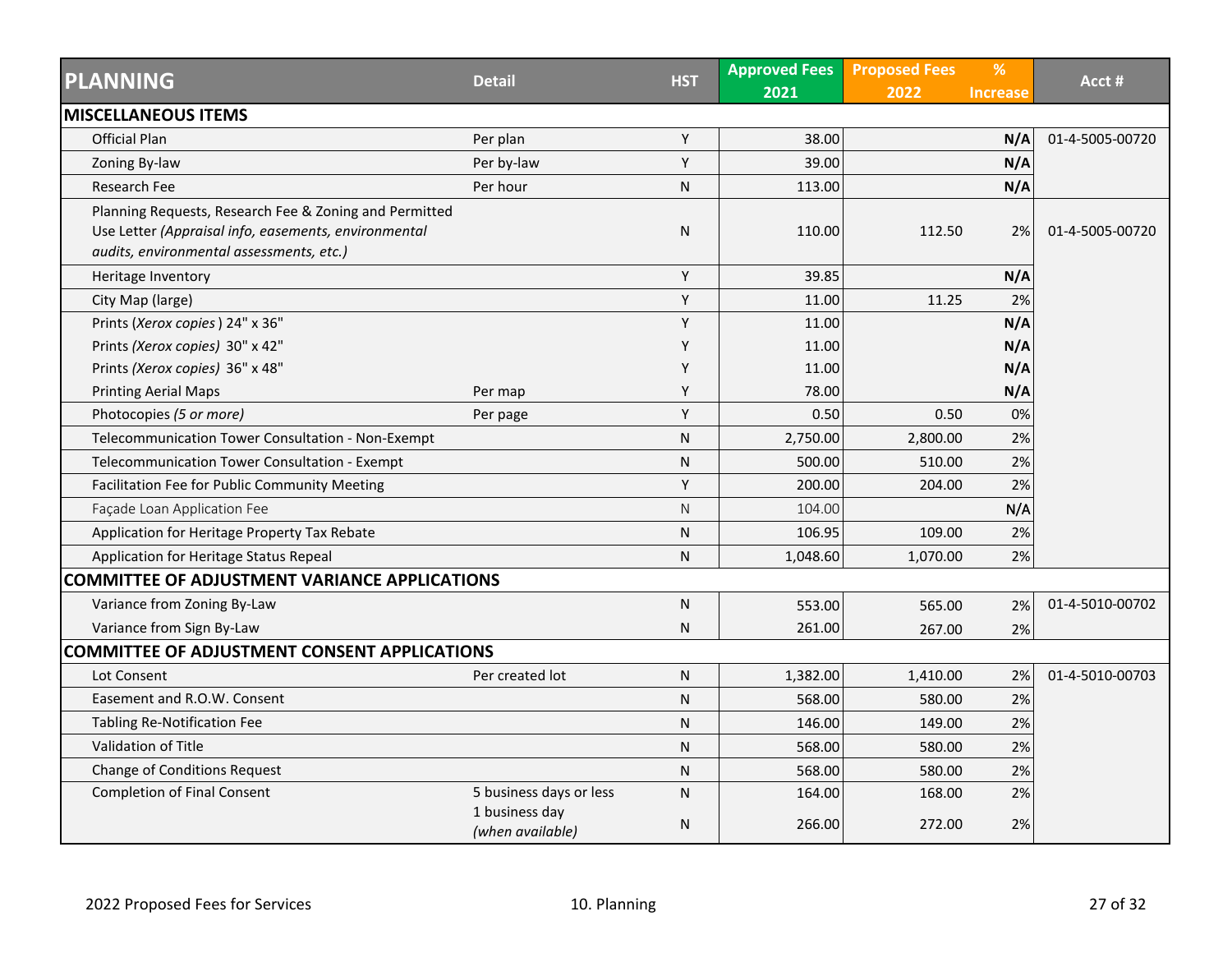|                                                                       | <b>Detail</b>            | <b>HST</b>   | <b>Approved Fees</b> | <b>Proposed Fees</b> | %               | Acct #          |
|-----------------------------------------------------------------------|--------------------------|--------------|----------------------|----------------------|-----------------|-----------------|
| <b>BUILDING</b>                                                       |                          |              | 2021                 | 2022                 | <b>Increase</b> |                 |
| <b>BUILDING PERMITS</b>                                               |                          |              |                      |                      |                 |                 |
| <b>Application Fee</b>                                                | <b>Basic fee</b>         | $\mathsf{N}$ | 97.00                | 99.00                | 2%              | 01-4-5020-00710 |
| Single Family                                                         | Per sq m                 | $\mathsf{N}$ | 10.00                | 10.50                | 5%              |                 |
| Semi-detached & Duplex                                                | Per sq m                 | ${\sf N}$    | 10.50                | 10.50                | 0%              |                 |
| <b>Row/Cluster Housing</b>                                            | Per sq m                 | $\mathsf{N}$ | 10.50                | 10.50                | 0%              |                 |
| Apartments                                                            | Per sq m                 | ${\sf N}$    | 17.00                | 17.00                | 0%              |                 |
| Institutional (School, Churches, Hospitals)                           | Per sq m                 | $\mathsf{N}$ | 19.00                | 19.00                | 0%              |                 |
| Commercial Full (retail, business and personal services)              | Per sq m                 | ${\sf N}$    | 17.00                | 17.00                | 0%              |                 |
| Commercial Partial (shell permits)                                    | Per sq m                 | ${\sf N}$    | 10.00                | 10.00                | 0%              |                 |
| Commercial Partial (leasehold improvements)                           | Per sq m                 | ${\sf N}$    | 10.00                | 10.00                | 0%              |                 |
| Industrial (warehouse, manufacturing, storage)                        | Per sq m                 | ${\sf N}$    | 10.00                | 10.00                | 0%              |                 |
| Agricultural buildings on agricultural land                           | Per sq m                 | ${\sf N}$    | 3.75                 | 3.75                 | 0%              |                 |
| All other types of buildings or additions to residences               | Per sq m                 | $\mathsf{N}$ | 10.00                | 10.00                | 0%              |                 |
| Accessory residential structures up to 700 sq ft. (65 sq m)           | Flat fee                 | ${\sf N}$    | 245.00               | 245.00               | 0%              |                 |
| Structures/buildings - gross area cannot be calculated                | Per \$1,000 construction | N            | 8.75                 | 9.00                 | 3%              |                 |
| (ie., towers, retaining walls)                                        | cost                     |              |                      |                      |                 |                 |
| Pool Permit                                                           | Flat fee                 | $\mathsf{N}$ | 150.00               | 155.00               | 3%              |                 |
| Tents >225 sq m cost varies on intended use                           | Per sq m                 | N            | variable             | variable             |                 |                 |
| (Ag, Ind, Com)                                                        |                          |              |                      |                      |                 |                 |
| Tents >60 sq m <225 sq m                                              | Flat fee                 | $\mathsf{N}$ | 79.00                | 79.00                | 0%              |                 |
| Signs requiring Engineer design under Division C of the OBC Flat fee  |                          | ${\sf N}$    | 215.00               | 215.00               | 0%              |                 |
| Signs requiring permits under the Sign By-law                         |                          |              |                      |                      |                 |                 |
| (including freestanding sign, directional or temporary sign, Flat fee |                          | N            | 177.50               | 178.00               | 0%              |                 |
| marquees, awnings, or signs overhanging public property)              |                          |              |                      |                      |                 |                 |
| Construction Water: % of Building Permit Fee                          | (Public Works Schedule)  | $\mathsf{N}$ |                      |                      |                 |                 |
| <b>DEMOLITION PERMITS</b>                                             |                          |              |                      |                      |                 |                 |
| For buildings under 600 sq m                                          | Flat fee                 | ${\sf N}$    | 215.00               | 215.00               | 0%              | 01-4-5020-00710 |
| For buildings over 600 sq m                                           | Flat fee                 | N            | 650.00               | 650.00               | 0%              |                 |
| For residential garage                                                | Flat fee                 | $\mathsf{N}$ | 78.00                | 78.00                | 0%              |                 |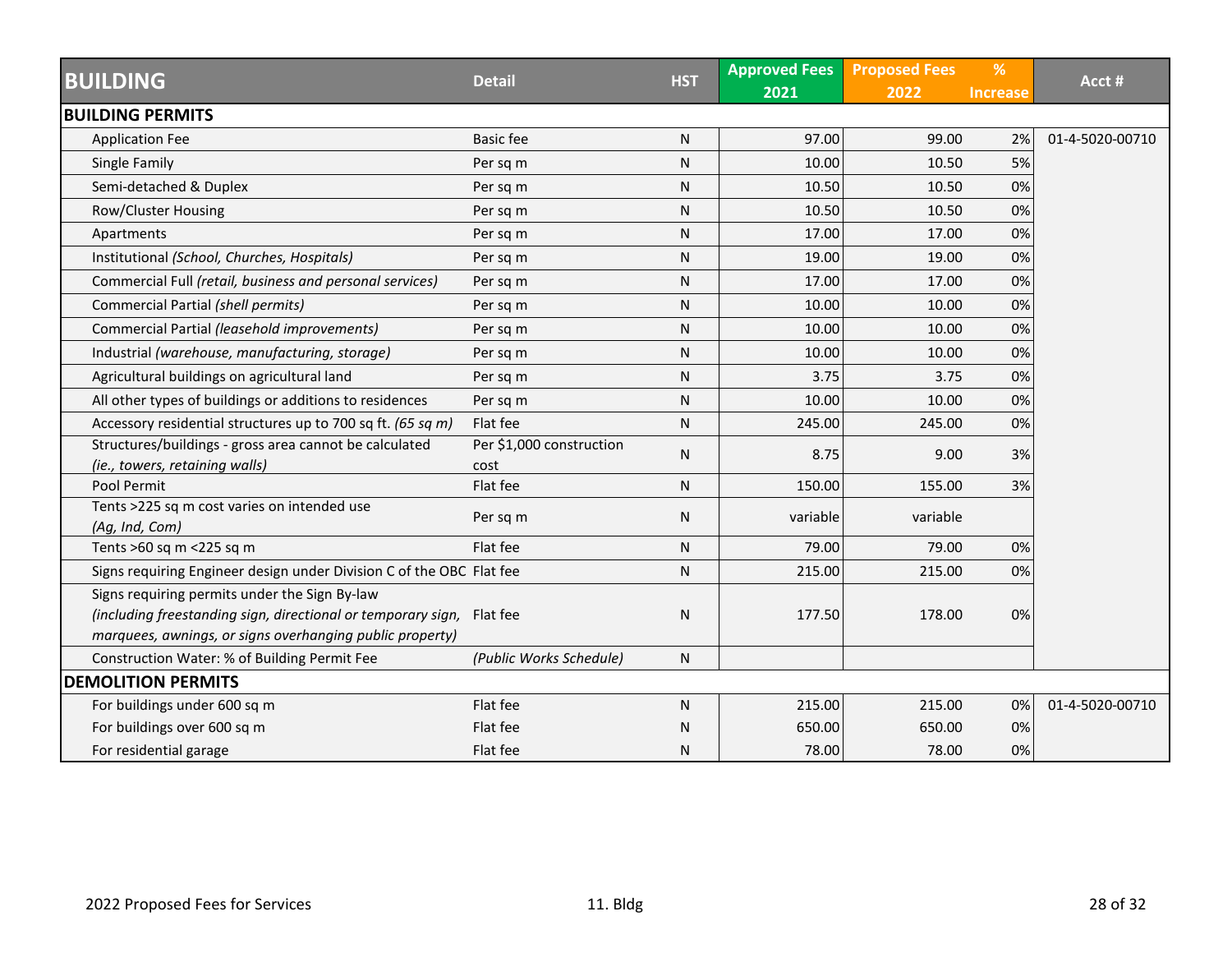| <b>BUILDING</b>                     | <b>Detail</b>                                            | <b>HST</b> | <b>Approved Fees</b><br>2021 | <b>Proposed Fees</b><br>2022 | %<br>Increase | Acct#           |
|-------------------------------------|----------------------------------------------------------|------------|------------------------------|------------------------------|---------------|-----------------|
| <b>ADMINISTRATIVE FEES</b>          |                                                          |            |                              |                              |               |                 |
| <b>Inquiry Requiring Research</b>   | Per hour                                                 | Y          | 97.50                        | 97.50                        | 0%            | 01-4-5020-00930 |
| Liquor Licensing Board of Ontario   | Flat fee                                                 | Υ          | 300.00                       | 300.00                       | 0%            |                 |
| Photocopies (5 or more)             | Per page                                                 | Υ          | 0.50                         | 0.50                         | 0%            |                 |
| Building Plan Prints 24" x 36"      | Per copy                                                 | Y          | 10.50                        | 10.50                        | 0%            |                 |
| Building Plan Prints 30" x 42"      | Per copy                                                 | Υ          | 10.50                        | 10.50                        | 0%            |                 |
| Building Plan Prints 36" x 48"      | Per copy                                                 | Y          | 10.50                        | 10.50                        | 0%            |                 |
| <b>Building Plan Scans</b>          | Per scan                                                 | Y          | 5.30                         | 5.30                         | 0%            |                 |
| Place Scans on CD/ USB drive        | Per CD/USB                                               | Υ          | 10.50                        | 10.50                        | 0%            |                 |
| Commencing Work Prior to Permit     | % of equivalent permit fee                               | N          | 100%                         | 100%                         | 0%            |                 |
| <b>Builders Bond</b>                | Deposit required, amount<br>returned less costs incurred | ${\sf N}$  | 2,000.00                     | 2,000.00                     | 0%            |                 |
| <b>Permit Reactivation Fee</b>      | Flat fee                                                 | N          | 260.00                       |                              | N/A           |                 |
| <b>Inspection Fee</b>               | Flat fee                                                 | Y          | 107.50                       | 110.00                       | 2%            |                 |
| <b>Conditional Permit Agreement</b> | Flat fee                                                 | N          | 5,000.00                     | 5,000.00                     | 0%            |                 |
| Limiting Distance Agreement         | Flat fee                                                 | N          | 250.00                       | 250.00                       | 0%            |                 |
| <b>MISCELLANEOUS ITEMS</b>          |                                                          |            |                              |                              |               |                 |
| Pre Application Consultation Fee    |                                                          | Υ          | 287.00                       | 287.00                       | 0%            | 01-4-5005-00720 |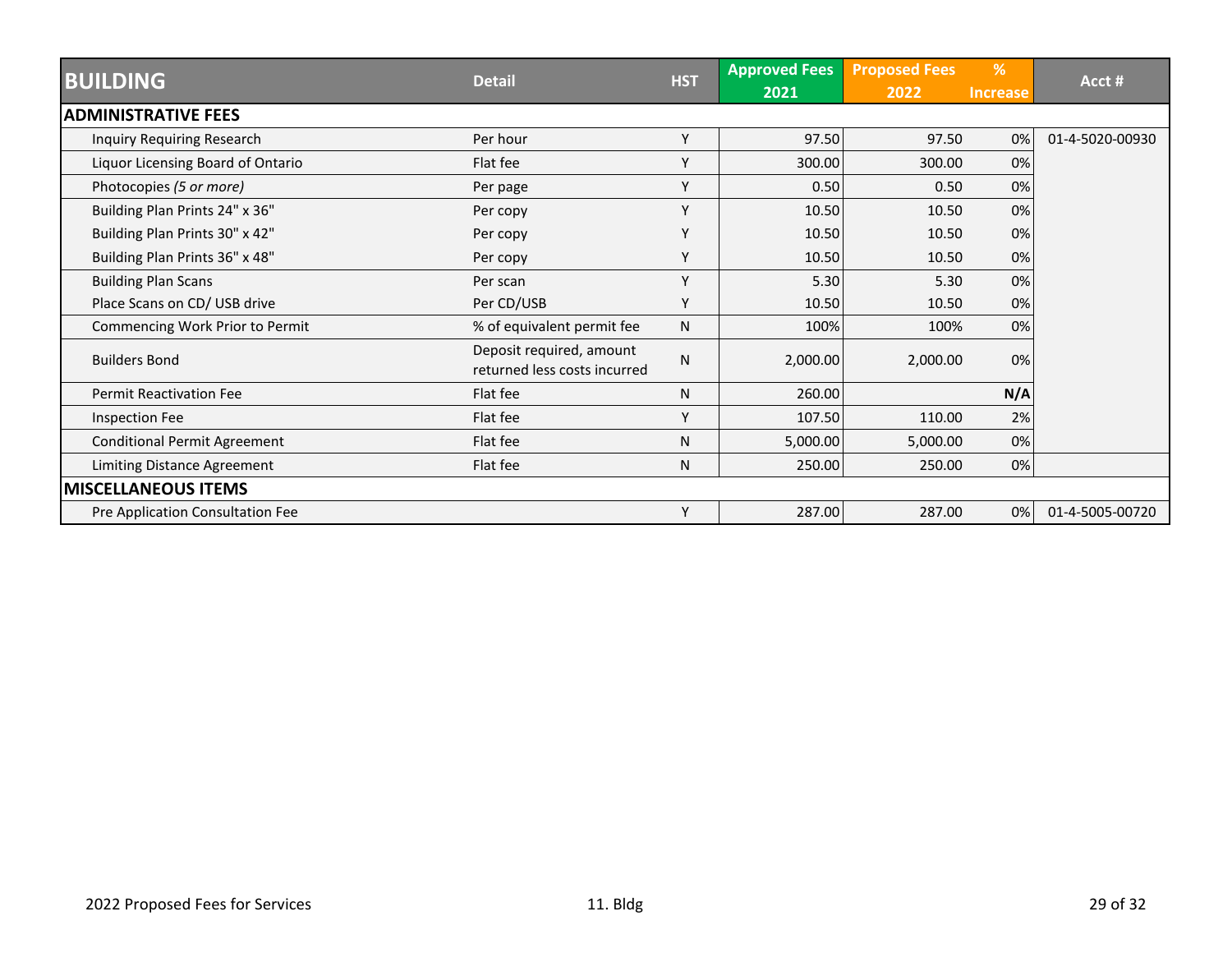|                                                                                                          | <b>Detail</b>                 | <b>HST</b> | <b>Approved Fees</b> | <b>Proposed Fees</b> | %               | Acct #          |
|----------------------------------------------------------------------------------------------------------|-------------------------------|------------|----------------------|----------------------|-----------------|-----------------|
| <b>HARBOUR</b>                                                                                           |                               |            | 2021                 | 2022                 | <b>Increase</b> |                 |
| <b>BERTHAGE RATES - PER METRE PER DAY</b>                                                                |                               |            |                      |                      |                 |                 |
| Sidney Smith Wharf                                                                                       | Dockside                      | Y          | 1.55                 | 1.55                 | 0%              | 01-4-2065-00911 |
|                                                                                                          | 2nd or 3rd vessel out         | Y          | 1.05                 | 1.05                 | 0%              |                 |
| <b>Government Dock</b>                                                                                   | Dockside                      | Y          | 1.80                 | 1.80                 | 0%              | 01-4-2066-00912 |
|                                                                                                          | 2nd or 3rd vessel out         | Y          | 1.05                 | 1.05                 | 0%              |                 |
| <b>East Dock</b>                                                                                         | Dockside (small vessels)      | Y          | 1.30                 | 1.30                 | 0%              |                 |
| North Slip                                                                                               | Dockside                      | Y          | 1.55                 | 1.55                 | 0%              |                 |
|                                                                                                          | 2nd or 3rd vessel out         | Y          | 1.05                 | 1.05                 | 0%              |                 |
| <b>STORAGE FEE</b>                                                                                       |                               |            |                      |                      |                 |                 |
| Dock areas and lay-down areas                                                                            | Per $m^2$ per day             | Υ          | 1.05                 | 1.05                 | 0%              | 01-4-2066-00930 |
| <b>HARBOUR USAGE FEE</b>                                                                                 |                               |            |                      |                      |                 |                 |
| Vessel with working cargo, more than 24 hours                                                            | Per entry                     | Y          | 1,325.00             | 1,325.00             | 0%              | 01-4-2066-00914 |
| Vessel, less than 24 hours                                                                               | Per entry                     | Y          | 375.00               | 375.00               | 0%              | 01-4-2065-00914 |
| Special rates may apply to small vessels                                                                 | <b>Contact Harbour Master</b> | Υ          |                      |                      |                 |                 |
| <b>CONTRACTOR LICENSE FEE</b>                                                                            |                               |            |                      |                      |                 |                 |
| General Contractors (ie. Algoma Central Corporation,<br>Canada Steamship Lines, Lower Lakes Towing Ltd.) | Yearly                        | Y          | 7,000.00             | 7,000.00             | 0%              | 01-4-2066-00901 |
| Licenced Contractors, Includes Subcontractors                                                            | Monthly                       | Y          | 1,000.00             | 1,000.00             | 0%              |                 |
|                                                                                                          | Weekly                        | Y          | 500.00               | 500.00               | 0%              |                 |
| <b>Other Individual Contractors</b>                                                                      | Yearly                        | Υ          | 1,000.00             | 1,000.00             | 0%              |                 |
|                                                                                                          | Weekly                        | Y          | 250.00               | 250.00               | 0%              |                 |
| <b>OTHER FEES</b>                                                                                        |                               |            |                      |                      |                 |                 |
| Electricity supplied to vessels and contractors                                                          | Cost recovery + mark-up       | Y          | 25%                  | 25%                  | 0%              | 01-4-2066-00936 |
| Wharfage rate to be determined based on commodity                                                        |                               | Y          |                      |                      |                 | 01-4-2066-00915 |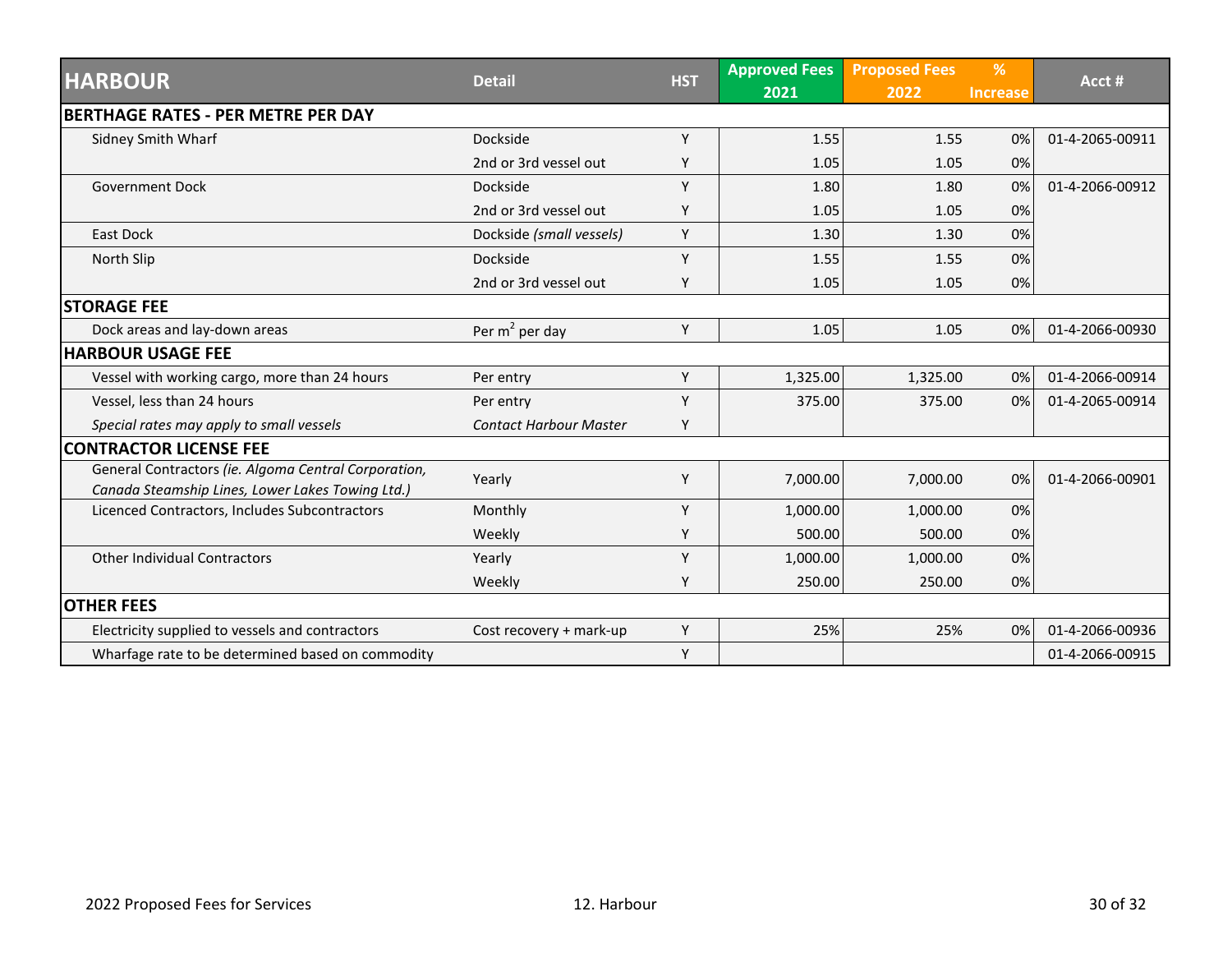|                                                                        | <b>Detail</b>   | <b>HST</b> | <b>Approved Fees</b> | <b>Proposed Fees</b> | %               | Acct #          |
|------------------------------------------------------------------------|-----------------|------------|----------------------|----------------------|-----------------|-----------------|
| <b>BY-LAW ENFORCEMENT</b>                                              |                 |            | 2021                 | 2022                 | <b>Increase</b> |                 |
| <b>DOG LICENCES</b>                                                    |                 |            |                      |                      |                 |                 |
| Female or Male, Unaltered                                              | Within 365 days | N          | 82.50                | 82.50                | 0%              | 01-4-5035-00320 |
|                                                                        | After 365 Days  | N          | 111.00               | 111.00               | 0%              |                 |
| Female or Male, Altered                                                | Within 365 days | N          | 36.25                | 36.25                | 0%              |                 |
|                                                                        | After 365 Days  | N          | 62.50                | 62.50                | 0%              |                 |
| Waiver of Muzzle Order                                                 |                 | N          | 410.00               | 410.00               | 0%              |                 |
| Dangerous Dog                                                          | Within 365 days | N          | 380.00               | 380.00               | 0%              |                 |
|                                                                        | After 365 Days  | N          | 425.00               | 425.00               | 0%              |                 |
|                                                                        | Appeal          | N          | 410.00               | 410.00               | 0%              |                 |
| Waiver of Two-Dog Limit                                                | One time fee    | N          | 425.00               | 425.00               | 0%              |                 |
|                                                                        | Appeal          | N          | 410.00               | 410.00               | 0%              |                 |
| Dog Kennel and Cattery                                                 | <b>New</b>      | N          | 460.00               | 460.00               | 0%              |                 |
|                                                                        | Renewal         | N          | 150.00               | 150.00               | 0%              |                 |
| <b>ANIMAL CONTROL</b>                                                  |                 |            |                      |                      |                 |                 |
| Trap Deposit (refundable)                                              | Deposit         | N          | 30.00                | 30.00                | 0%              | deposit account |
| <b>POUND FEES (Sarnia District Humane Society)</b>                     |                 |            |                      |                      |                 |                 |
| Pound Fee                                                              | Flat fee        | N          | 35.00                | 35.00                | 0%              |                 |
| Over Night Kennel Charge                                               | Daily           | N          | 20.00                | 25.00                | 25%             |                 |
| <b>PROPERTY STANDARDS - SIGNAGE</b>                                    |                 |            |                      |                      |                 |                 |
| Site review for multiple portable sign locations - 1 property Flat fee |                 | N          | 365.00               | 365.00               | 0%              | 01-4-5035-00711 |
| <b>PROPERTY STANDARDS - SUBSEQUENT INSPECTION</b>                      |                 |            |                      |                      |                 |                 |
| Inspection subsequent to Initial Inspection                            | Per visit       | N          | 110.00               | 110.00               | 0%              | 01-4-5035-00715 |
| <b>ADMINISTRATION &amp; OTHER PARKING FEES</b>                         |                 |            |                      |                      |                 |                 |
| Removal of property (signs)                                            | Flat fee        | Υ          | 35.00                | 35.00                | 0%              | 01-4-5035-00900 |
| Parking enforcement (private property)                                 | One time        | Υ          | 125.00               | 125.00               | 0%              |                 |
| Towing                                                                 | Per visit       | Y          | 35.00                |                      | N/A             |                 |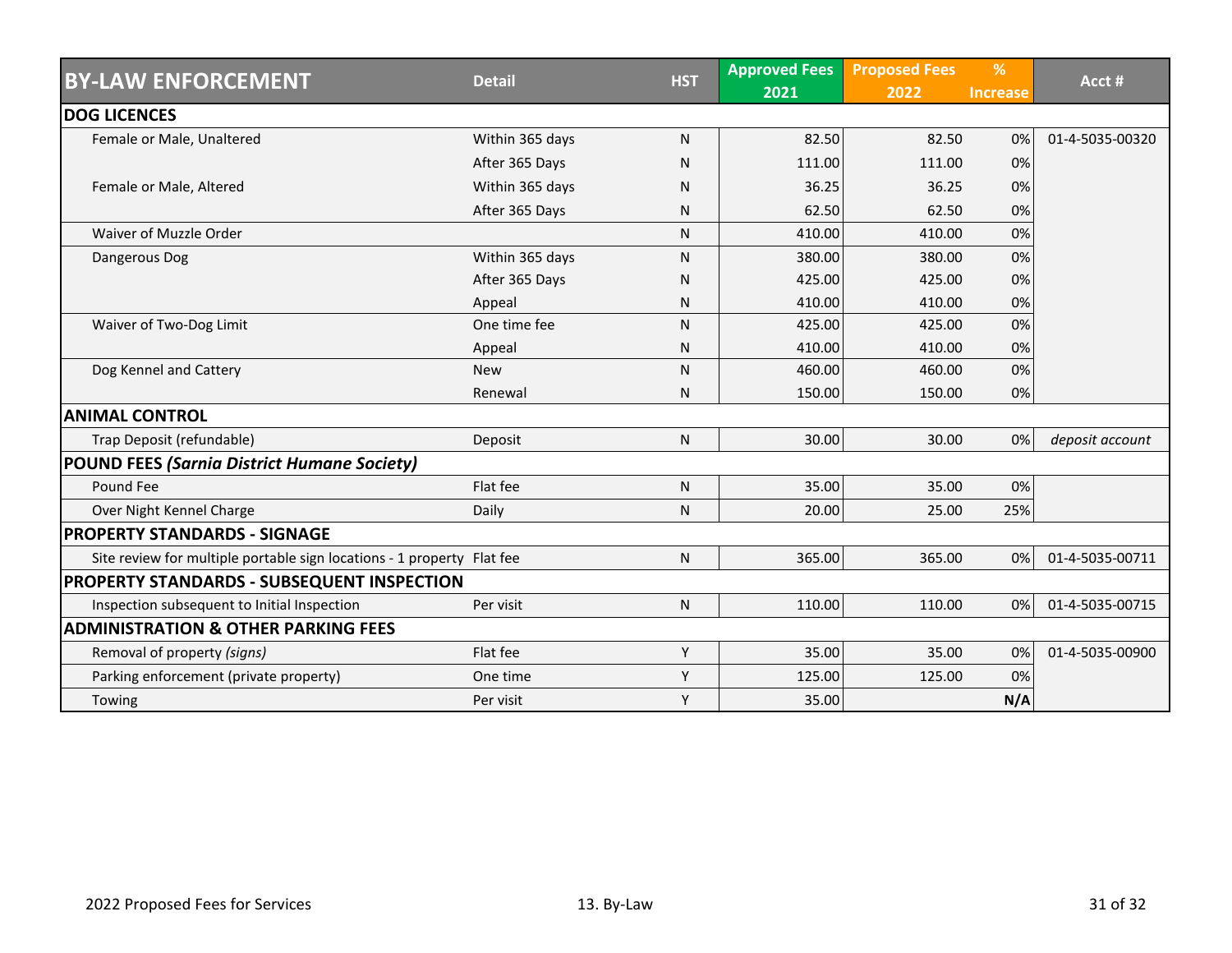|                                                                                |                    | <b>HST</b> | <b>Approved Fees</b> | <b>Proposed Fees</b> | %               | Acct #          |
|--------------------------------------------------------------------------------|--------------------|------------|----------------------|----------------------|-----------------|-----------------|
| <b>BY-LAW ENFORCEMENT</b>                                                      | <b>Detail</b>      |            | 2021                 | 2022                 | <b>Increase</b> |                 |
| <b>DAILY PARKING FEES - MUNCIPAL LOTS</b>                                      |                    |            |                      |                      |                 |                 |
| Residential Overnight Parking Pass in Parking Lots                             | Monthly, per space | Y          | 62.50                | 62.50                | 0%              | 01-4-5035-00858 |
| Pay-and-Display                                                                | Hourly             | Y          | 1.00                 | 1.00                 | 0%              |                 |
| Overnight Parking Pass - Winter (weather permitting)                           | Daily, per space   | Υ          | 10.25                | 10.25                | 0%              |                 |
| <b>DAILY PARKING FEES - ON STREET</b>                                          |                    |            |                      |                      |                 |                 |
| Overnight Parking Exemption                                                    | Weekly             | Y          | 10.25                | 10.25                | 0%              | 01-4-5035-00858 |
| (extenuating circumstances: flood, driveway pour, fire)                        |                    |            |                      |                      |                 |                 |
| Overnight Parking Pass - Winter (weather permitting)                           | Daily, per space   | Υ          | 10.25                | 10.25                | 0%              |                 |
| On-street Daytime Parking - (8am-6pm) - 2 hour limit zone                      | Daily, per space   | Υ          | 10.25                | 10.25                | 0%              |                 |
| <b>PARKING FEES - MUNICIPAL LOTS</b>                                           |                    |            |                      |                      |                 |                 |
| <b>CNR, Mitton Street</b>                                                      |                    |            |                      |                      |                 | 01-4-5035-00858 |
| <b>Monthly Pass</b>                                                            |                    | Y          | 44.00                | 44.00                | 0%              |                 |
| <b>Six Month Pass</b>                                                          |                    | Y          | 220.00               | 220.00               | 0%              |                 |
| <b>Twelve Month Pass</b>                                                       |                    | Y          | 435.00               | 435.00               | 0%              |                 |
| <b>Victoria Street</b>                                                         |                    |            |                      |                      |                 |                 |
| <b>Monthly Pass</b>                                                            |                    | Y          | 22.00                | 22.00                | 0%              |                 |
| <b>Six Month Pass</b>                                                          |                    | Y          | 110.00               | 110.00               | 0%              |                 |
| <b>Twelve Month Pass</b>                                                       |                    | Y          | 215.00               | 215.00               | 0%              |                 |
| Julia Street, Vendome, Charlotte Street, Parkway, Lochiel Street, Front Street |                    |            |                      |                      |                 |                 |
| <b>Monthly Pass</b>                                                            |                    | Y          | 50.00                | 50.00                | 0%              |                 |
| Six Month Pass                                                                 |                    | Y          | 257.50               | 257.50               | 0%              |                 |
| <b>Twelve Month Pass</b>                                                       |                    | Y          | 500.00               | 500.00               | 0%              |                 |
| OTHER PARKING LOT RENTALS AND SERVICES - MUNICIPAL LOTS                        |                    |            |                      |                      |                 |                 |
| Application for Parking Lot Rental                                             | Per application    | Y          | 254.00               | 254.00               | 0%              | 01-4-5035-00858 |
| Parking Lot Rental - Events                                                    | Daily              | Y          | 520.00               | 520.00               | 0%              |                 |
| Parking Lot Rental - Damage Deposit (refundable)                               | Per event          | ${\sf N}$  | 2,000.00             | 2,000.00             | 0%              | deposit acct    |
| <b>Commercial Merchant Loading Zone Pass</b>                                   | One time fee       | Υ          | 5.00                 | 5.00                 | 0%              | 01-4-5035-00858 |